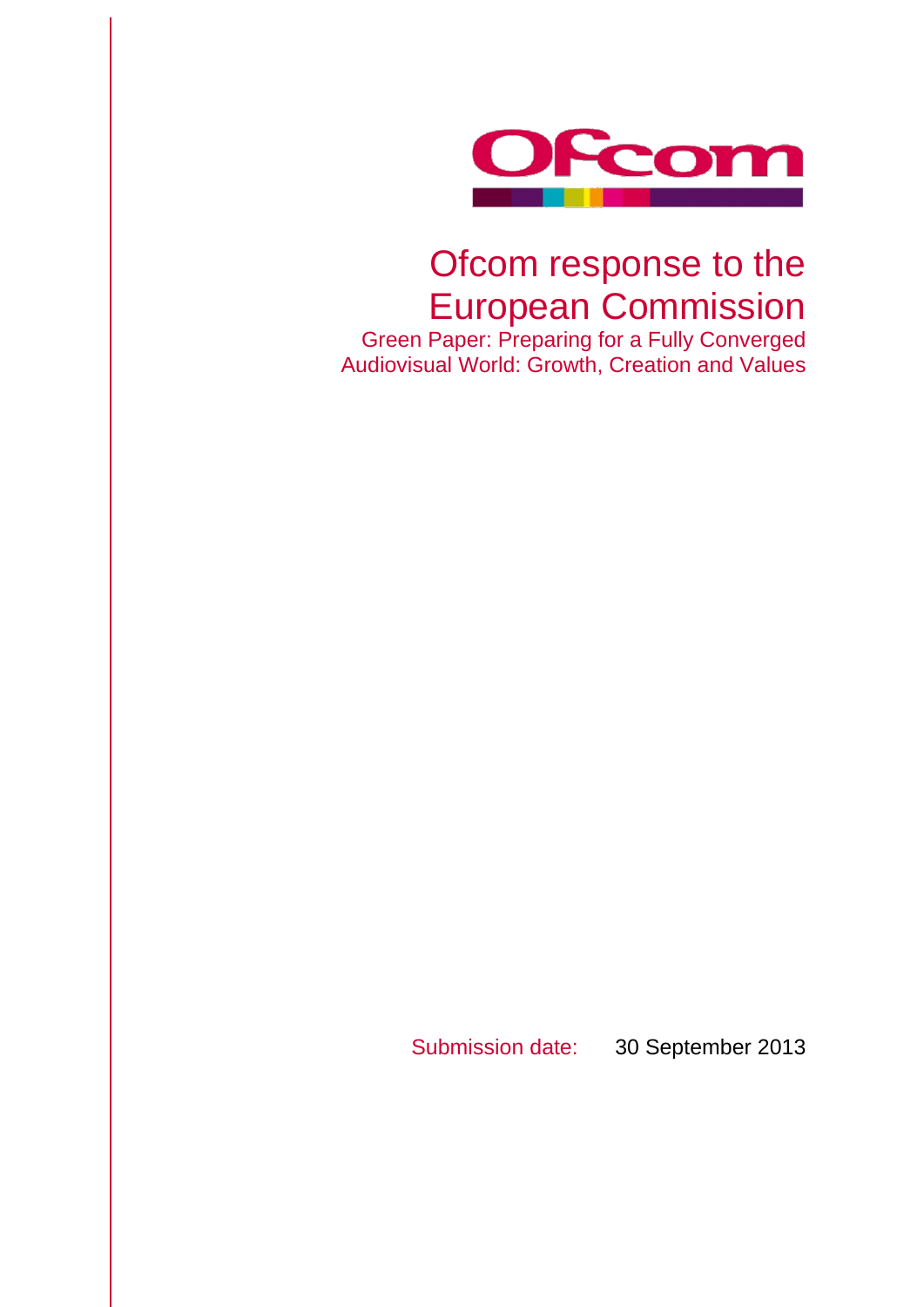# **Contents**

| <b>Section</b> |                                                                            | Page |
|----------------|----------------------------------------------------------------------------|------|
| 1              | <b>Executive summary</b>                                                   | 2    |
| $\mathcal{P}$  | Market and consumer context                                                |      |
| 3              | Understanding the policy objectives                                        | 21   |
| 4              | Modernising the audience protection and assurance regime for AV<br>content | 24   |
| 5              | More effective approaches to protecting people online                      | 27   |
| 6              | Supporting viewing and investment in public service content                | 35   |
|                | Competition in broadcasting                                                | 39   |
| 8              | Other significant issues                                                   | 42   |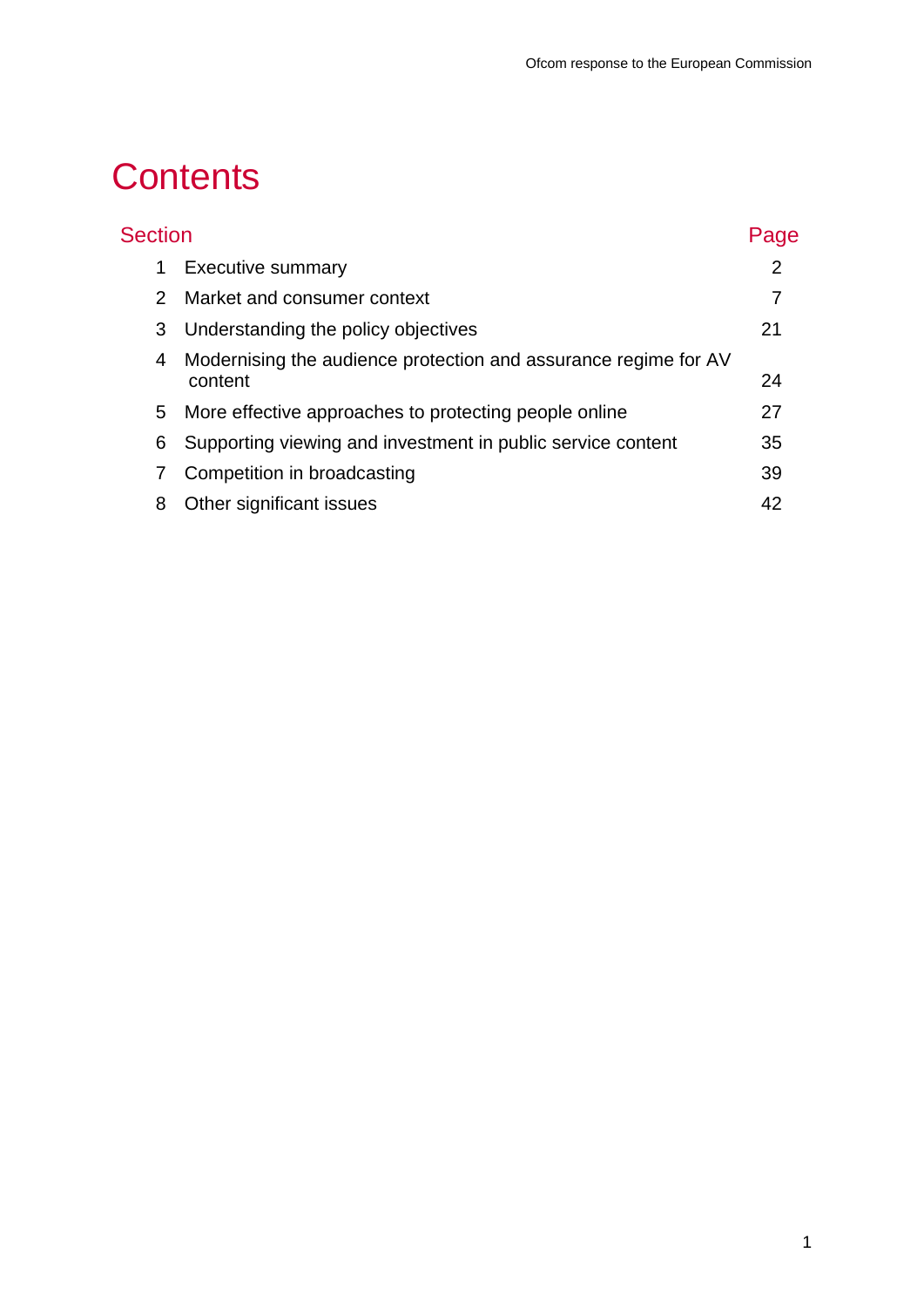## **Section 1**

## <span id="page-2-0"></span>**Executive summary**

- 1.1 Ofcom is the independent regulator and competition authority for the UK communications industries, with responsibilities across television, radio, telecommunications, wireless communications and postal services. Our core duties are to further the interests of citizens and the interests of consumers in relevant markets, where appropriate by promoting competition.
- 1.2 Ofcom welcomes the opportunity to respond to this Green Paper. We want to see the audiovisual sector continue to make a valuable cultural and economic contribution to the overall EU economy and play a significant role in the protection and promotion of democracy and freedom of expression.
- 1.3 Across Europe we are moving towards an increasingly connected society. This will challenge and change audiovisual business models, public policy and, over the long term, consumer behaviour. Although we may not yet have become a fully connected society, now is a good time to reflect on a policy and regulatory framework that will support and enable the creation and availability of great digital content and promote effective competition, but will also ensure appropriate levels of protection and assurance from illegal and potentially harmful material.
- 1.4 The internet has brought significant benefits to consumers and citizens and made the media a much more social, global and participative environment. The nature of communications and content services has also changed. We have seen a growth in the importance of search and in social networking, an explosion in user-generated content and the development of new kinds of content services, both managed by Internet Service Providers (ISPs) and delivered over-the-top (OTT).
- 1.5 The mass market adoption and usage of connected audiovisual services poses a number of key challenges to the existing policy framework and we have drawn the following conclusions:
	- a) There are many more ways for audiovisual content to be delivered to consumers with multiple routes for distribution. However, some elements of the distribution chain may continue to demonstrate gateway or bottleneck characteristics, including content rights, platforms and access networks. Vertically integrated distribution models will continue to play an important role, but players involved in the production, packaging and delivery of audiovisual content will also become increasingly interdependent.
	- b) This interdependence between players in different sectors is leading to problems in defining the scope of future audiovisual regulation, particularly because of the growing interaction with other key regulatory frameworks, including the telecoms framework and the E-commerce Directive.
	- c) The emergence of new players in the value chain may change the balance of power between traditional and new bottlenecks and gateways.
	- d) The globalisation of parts of the audiovisual sector is also posing challenges. The rise in influence of international players in the audiovisual sector may lead to more difficulties in securing European and national broadcasting objectives and interests.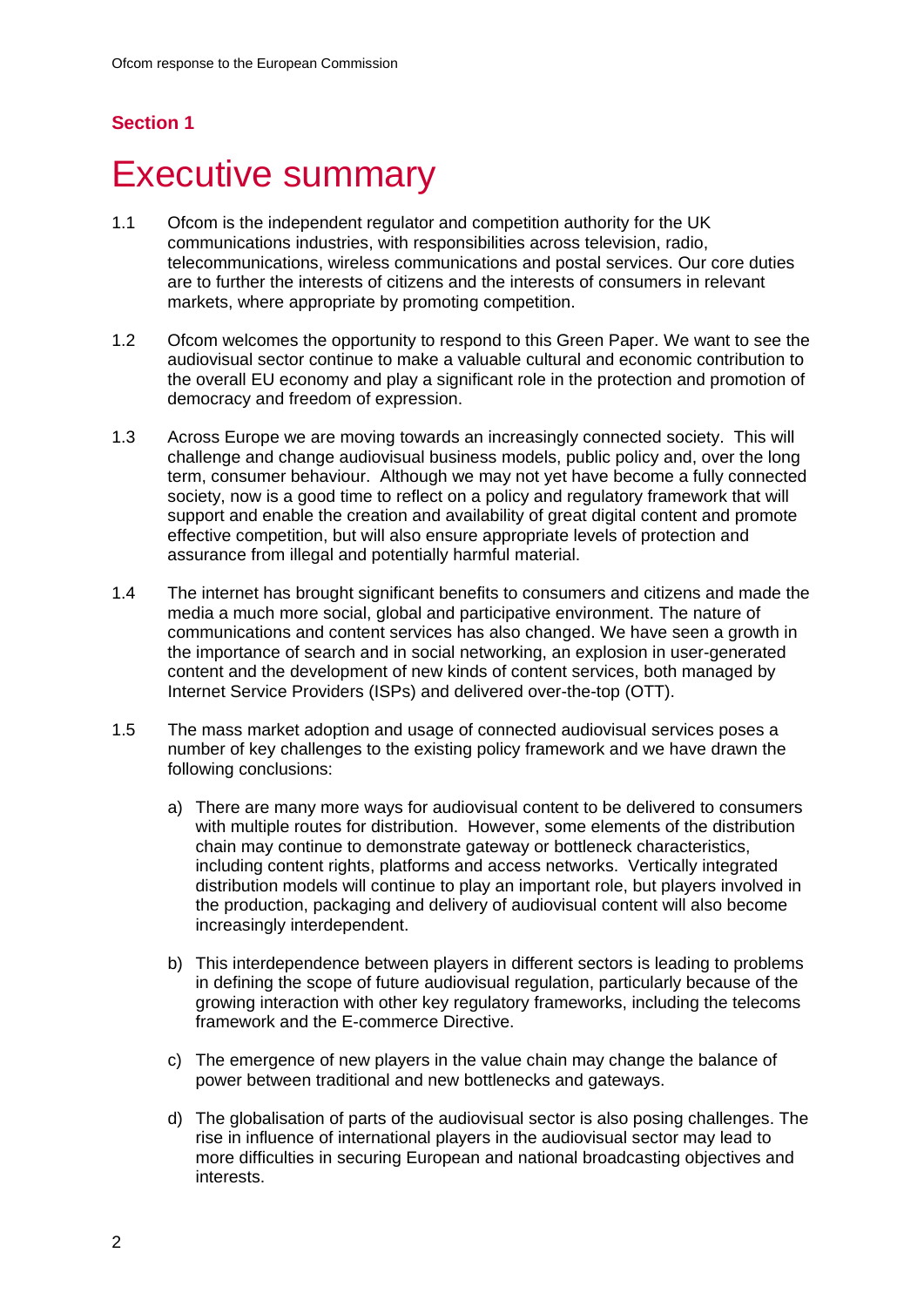- e) The distinction between linear and non-linear content distribution and consumption is blurring. Linear viewing remains resilient, but the potential for a greater shift to on-demand viewing remains.
- f) The current digital media landscape is already a complex one for consumers to navigate, both in terms of the services they use and in terms of their understanding of the regulatory framework. Reform should simplify, not complicate, the picture.
- g) There is continued uncertainty amongst businesses and policy makers on how to strike the right balance between ensuring the continued availability of the "open internet" and ensuring continued investment in networks and services.
- 1.6 In our response we have focused on themes and priorities that we believe will be pivotal over the next decade – concentrating on areas where our experience as a regulator can add most value.
- 1.7 Our response identifies two distinct sets of policy issues that we believe will still be relevant in a connected society. Even if the emergence of a connected society fundamentally alters business and consumer behaviours, we believe that today's underlying audiovisual policy goals will remain relevant well into the future, regardless of how services are delivered:
	- a) **Non-negotiable rights and protections**: There are policy areas where rights and protections must be guaranteed, regardless of technology. These are rights and protections that people will always expect to be safeguarded.

There are also other rights and protections which exist now because of current consumer and cultural expectations. These are areas where it is important that policy makers actively monitor changing consumer expectations and where regulation should be able to adapt, and if appropriate be removed, as consumer expectations change.

- b) **Public policy actions to achieve a stronger society:** areas where policy makers choose to intervene positively to promote certain good outcomes for citizens and consumers.
- 1.8 We open our response with a consideration of the market context and a discussion of the range of policy principles under consideration. To that end we have identified four priority areas for review of the current regulatory framework:

**Priority 1: Modernising the audience protection and assurance regime for television content** The distinction between "push" and "pull" media is becoming less relevant to consumers and they increasingly expect that there should be more consistent regulation across services. The protection of minors continues to be the priority.

Our research tells us that people's expectations of protections on their TV are different from their expectations on a PC. Therefore, in an era of connected TVs, we need a more consistent minimum standard to reduce the asymmetries between linear and non-linear content in line with these expectations. This should be accompanied by a mix of regulation, self-regulation and measures that empower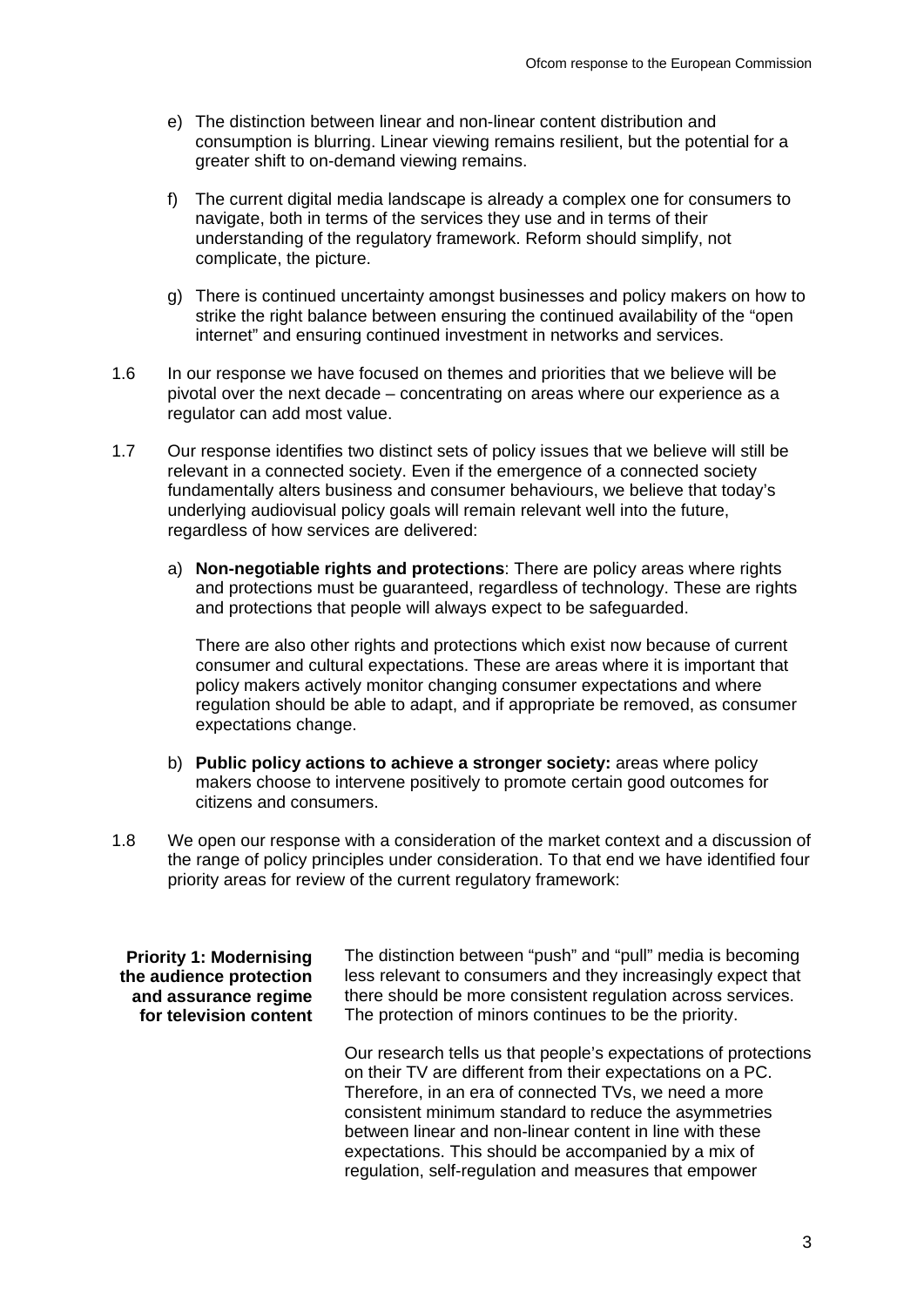people to manage their and their families' own access to content.

| <b>Priority 2:</b><br><b>More effective</b><br>approaches to<br>protecting people online       | People are entitled to protection from harm online as much as<br>they are offline. They are also entitled to know where there is<br>and is not protection or regulation, in particular where they will<br>need to make a decision about whether they trust or use a<br>particular service. The new regulatory challenges which the<br>internet brings do not preclude the need for effective<br>protection.                                                                                      |
|------------------------------------------------------------------------------------------------|--------------------------------------------------------------------------------------------------------------------------------------------------------------------------------------------------------------------------------------------------------------------------------------------------------------------------------------------------------------------------------------------------------------------------------------------------------------------------------------------------|
|                                                                                                | The existing broadcasting model of audience protection,<br>which focuses on placing editorial obligations on editorially<br>responsible service providers, is unlikely to translate to the<br>online environment where the concept of editorial<br>responsibility is more difficult to establish and, even if<br>established, may sit beyond national or EU borders.                                                                                                                             |
|                                                                                                | For protection online, we need to consider the roles and<br>responsibilities of different players in the value chain to<br>ensure they make an appropriate contribution to protecting<br>people. Policy makers will need to create an environment<br>within which relevant intermediaries have incentives to<br>provide consumers with appropriate tools, weighing the need<br>for protection against the benefits of the limited liability<br>framework set out under the E-commerce Directive. |
| <b>Priority 3: Supporting</b><br>viewing and investment<br>in Public Service<br><b>Content</b> | For Public Service Content to remain both widely available<br>and easily discoverable in a connected society, the current<br>regulatory frameworks in relation to availability (e.g. "must<br>carry/must offer") and discovery (EPG prominence) will need<br>modernising.                                                                                                                                                                                                                        |
|                                                                                                | In particular, further consideration may be needed of how<br>future regulation defines which platforms are subject to such<br>rules and whether the current definitions (for the purposes of<br>must carry, in particular) are sustainable in a connected<br>society.                                                                                                                                                                                                                            |
| <b>Priority 4: Promoting</b><br>effective competition in<br>content markets                    | Concentration continues to be a feature of broadcast and<br>content markets. In addition, consumers are increasingly<br>purchasing bundles of communications services including<br>content.                                                                                                                                                                                                                                                                                                      |
|                                                                                                | A connected society requires effective competition in both<br>broadcasting and telecoms services. We should explore<br>whether ex ante competition regulation for content markets is<br>fit for purpose given technological change and market<br>developments. The UK Government is currently considering<br>how the ex ante competition broadcasting regime in the UK<br>might be modernised to ensure it remains fit for purpose.                                                              |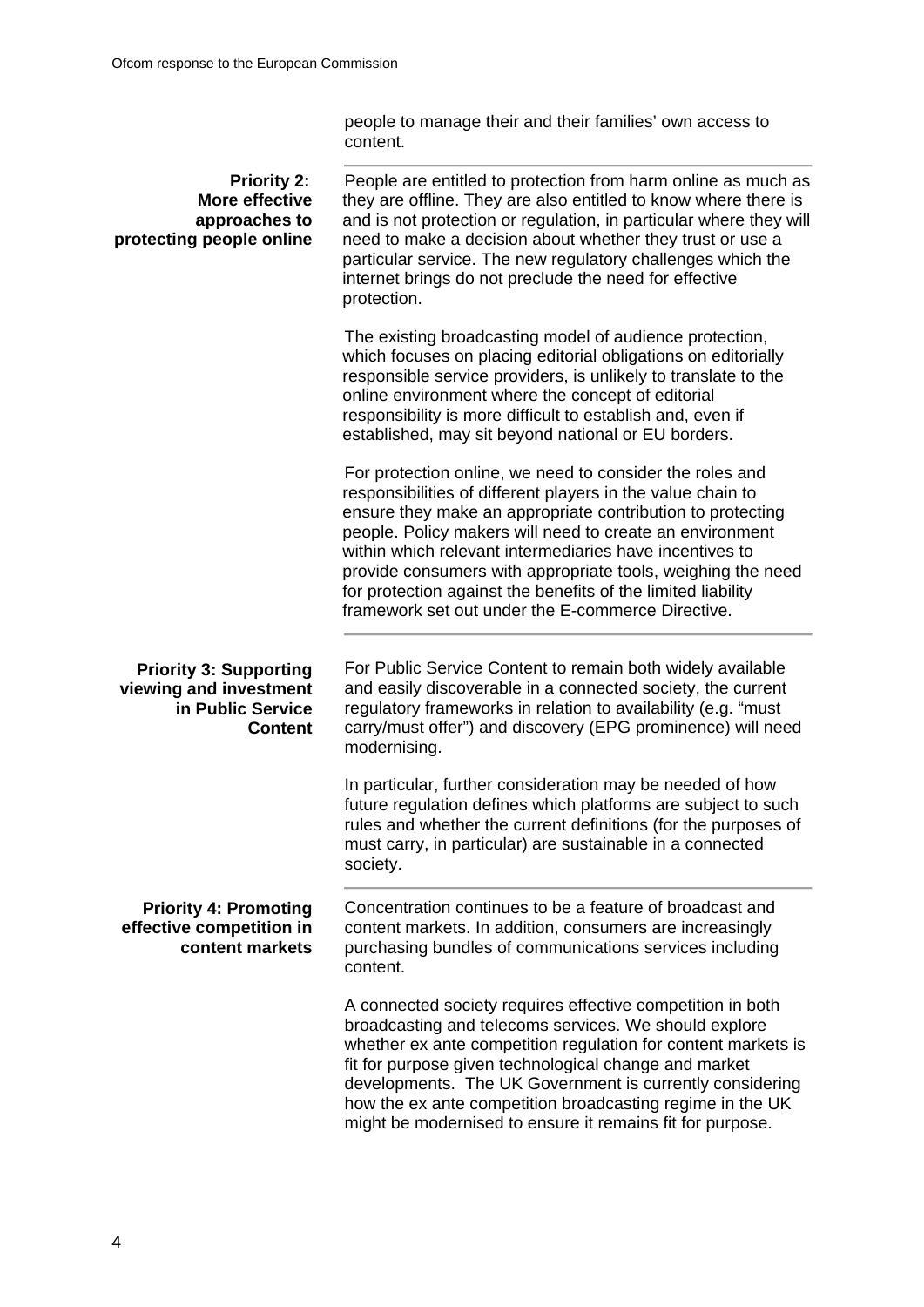- 1.9 In addition to these priority themes, our response covers a number of other significant issues:
	- Spectrum, including the future of DTT and IPTV, spectrum sharing and dynamic spectrum access.
	- the future regulation of commercial communications; and
	- future regulation of accessibility and inclusion.
- 1.10 This response focuses on the issues raised in the Commission's Green Paper. It does not cover other important issues, such as switching, which we note the Commission is addressing in its "Connected Continent" initiative.
- 1.11 There are two issues that we would highlight at the start of this process, which, while dealt with substantively elsewhere, may be relevant to the issues covered in the Green Paper.
- 1.12 Firstly, traffic management and net neutrality policy is an area which is not explicitly referred to in the Green Paper, but which is increasingly important across the range of issues under consideration. In particular, there are a number of specific considerations relevant to audiovisual policy that may have a bearing on the overall policy approach to traffic management:
	- **Audience protection:** it would not be desirable for any net neutrality rules to preclude appropriate levels of audience protection and assurance where this is necessary.
	- **Protecting people online:** any net neutrality rules must not prevent proportionate restrictions on illegal or harmful content.
	- **Supporting investment in PSC:** a potential future benefit for public service content providers could be protection from future traffic management approaches and charges to help support wide scale reach and impact of these public services.
	- **Promoting effective competition:** it will be important to ensure that innovative content and approaches to content distribution can find cost effective models of distribution, while mitigating the risk of anticompetitive conduct.
	- **Audiovisual distribution and IPTV:** the evolution of network capacity and traffic management policies could have a significant bearing on the future development and viability of IPTV.
- 1.13 Secondly, across the policy issues discussed in this response, there is a pressing need to consider how the regulatory framework should develop in response to the changing technology underlying key platforms. The scope of the current regulatory framework is based around the concepts of Electronic Communications Networks (ECNs) and Electronic Communications Services (ECSs) (established in the EU Framework Directive). We need to consider whether that scope remains appropriate in light of the evolving technological landscape, which can blur the distinction between regulatory boundaries, for example in relation to transmission and content. Further discussion is needed about the scope of the regulatory framework for electronic communications in this context.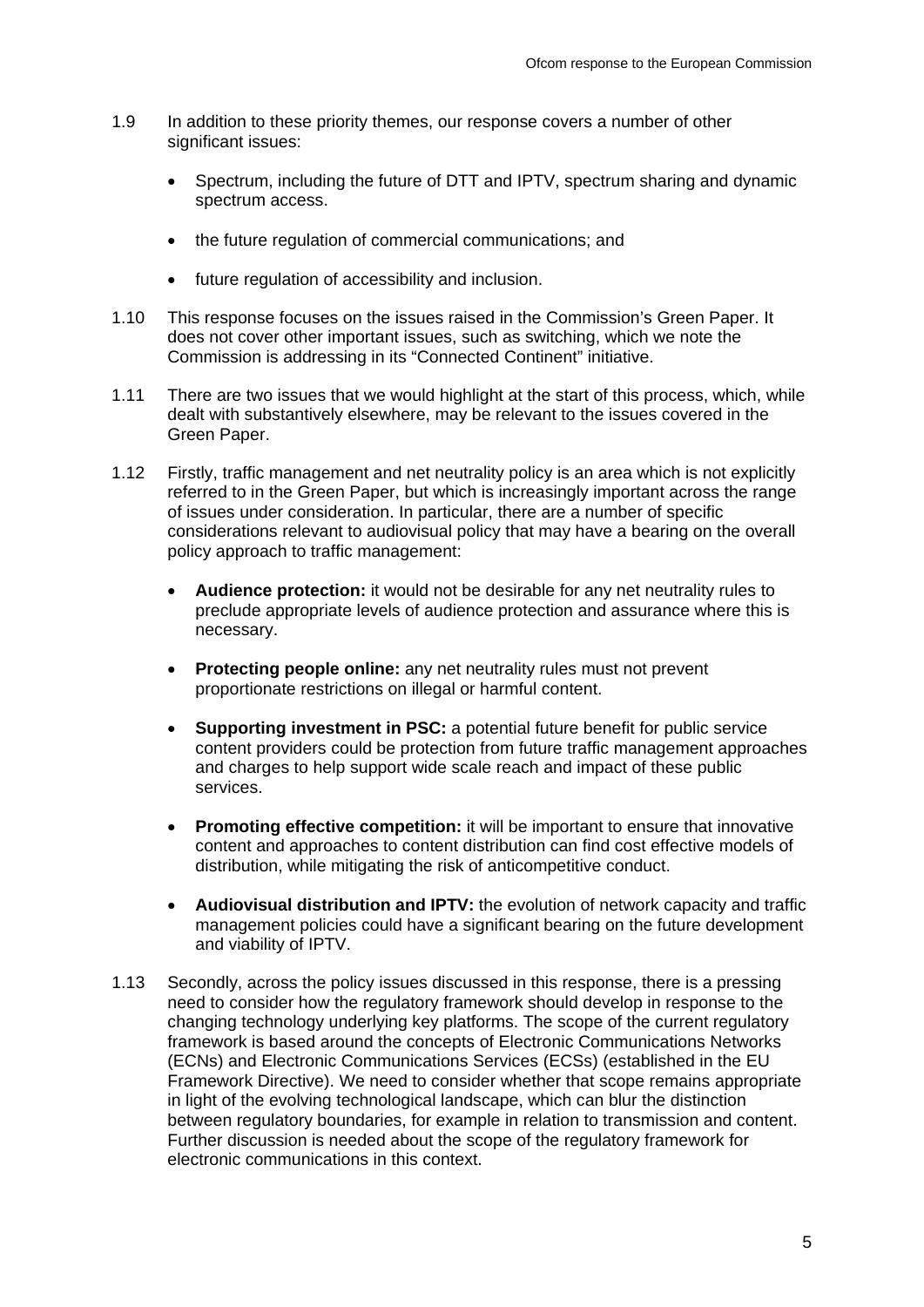- 1.14 Finally, any new regulatory framework will need to be flexible enough to avoid regulation becoming quickly obsolete due to the speed of technological development and adoption we can expect over the next decade and beyond. It must also be clear and easily understood by the public. We are beginning to approach a stage where adding more incremental regulation onto existing regulation risks creating a system which is overly complex and therefore difficult to both understand and implement in practice.
- 1.15 Over the past seven years, we have contributed to several areas of the Commission's Content Online initiative and the wider Digital Agenda. We have shared our experience and knowledge, as a converged regulator, through formal responses to consultations and informal discussions. This document is therefore intended to complement our contributions a number of recent consultations on topics such as the "Online Distribution of Audiovisual Works in the European Union"<sup>[1](#page-6-0)</sup> (which we understand is still under consideration); and the "Public Consultation on the Independence of Audiovisual Regulatory Bodies".[2](#page-6-1)
- 1.16 We look forward to the Commission's considerations. We anticipate that responses to this Green Paper – together with all of the input on previous consultations and analysis conducted by the Commission in this area – will feed into the Commission's thinking not only on the eventual review of the Audiovisual Media Services (AVMS) Directive, but also on the future of the E-commerce Directive, any future review of the Telecoms Framework. We will continue to offer our expertise to support and inform any future work to develop this regulatory agenda.

<span id="page-6-0"></span> <sup>1</sup> <http://stakeholders.ofcom.org.uk/binaries/international/responses/Nov2011.pdf>

<span id="page-6-1"></span><sup>2</sup> [http://ec.europa.eu/information\\_society/newsroom/cf/itemdetail.cfm?item\\_id=11491](http://ec.europa.eu/information_society/newsroom/cf/itemdetail.cfm?item_id=11491)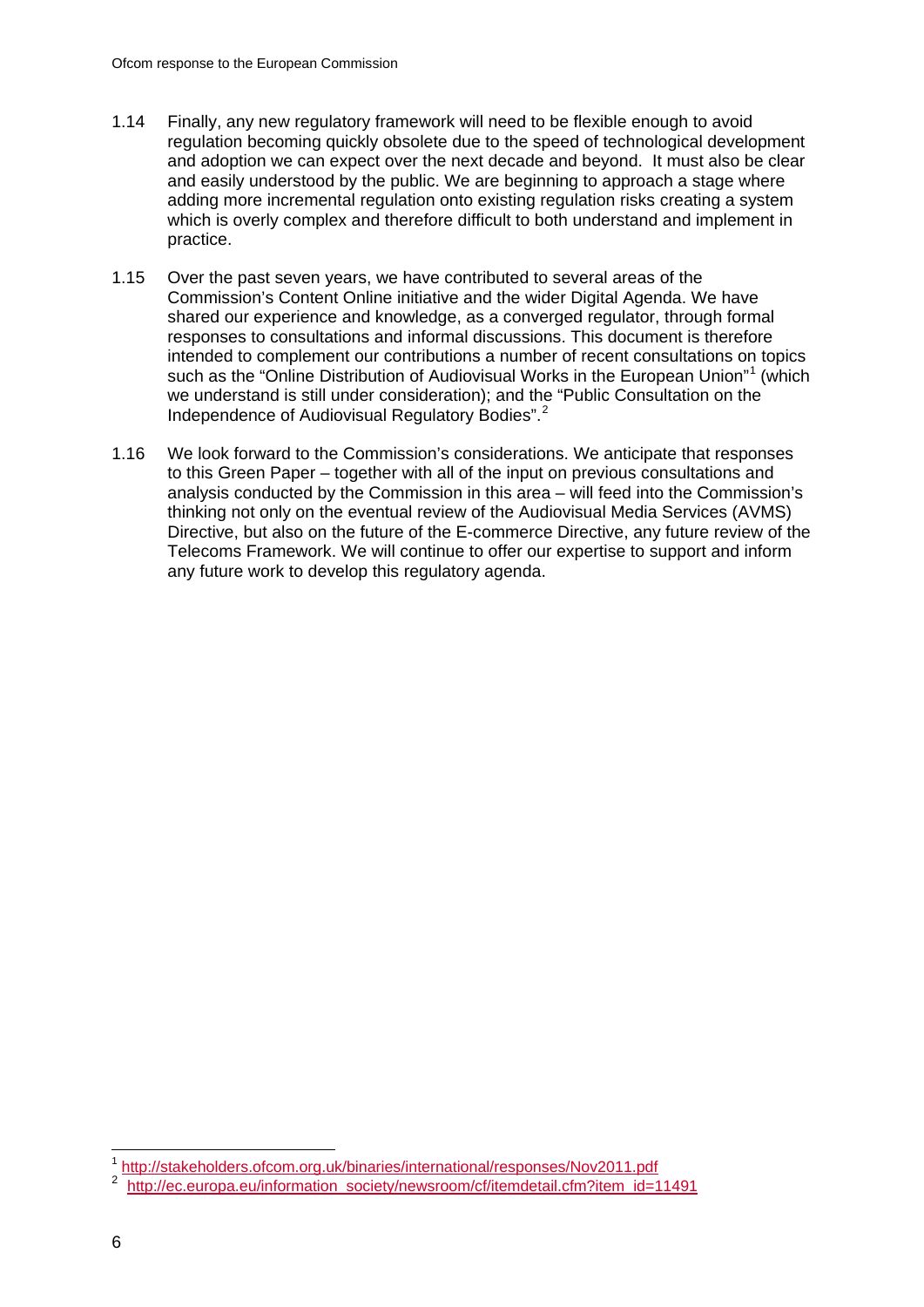#### **Section 2**

## <span id="page-7-0"></span>Market and consumer context

#### **Section summary**

- There has been a significant fragmentation of the traditional models of both distribution and access, particularly in the platforms over which consumers access audiovisual content.
- This is shown by an increasing range of connected devices and services and corresponding increased levels of take-up and usage of those devices and services.
- The mix of funding and investment in the production of content is gradually changing, with new funding coming from beyond public service broadcasters. Television advertising has remained resilient, but there is potential for significant change as advertisers look for new ways to engage with consumers.
- Consumer expectations of regulation and protection are adapting to technological change. While parents have adopted multi-faceted strategies to protect their children online, expectations of regulation across television and television-like content remain high.
- 2.1 This section provides an overview of our observations on the effects of convergence on the way consumers and industry engage with media. It provides a snapshot of the current audiovisual content market and consumer expectations. Ofcom holds a significant body of consumer and industry related information on convergence and would be pleased to provide a deeper and wider ranging discussion of our evidence base should the Commission wish.
- 2.2 Convergence is a broad term that is taken to mean the "progressive merger of traditional broadcast services and the internet" as defined in the Commission's Green Paper, and, as Ofcom defined it in 2007, "the ability of consumers to obtain more services on a single platform or device – or obtain any given service on multiple platforms or devices".

## **Ofcom regularly carries out research into the markets it regulates**

- 2.3 Our research informs the delivery of our duties and our programme of work. It also keeps us, and others, informed about new technology developments and the impact these may have on the sectors that we regulate.
- 2.4 There are a number of reports which contribute to our understanding of convergence and its impact on the communications market. Key publications include: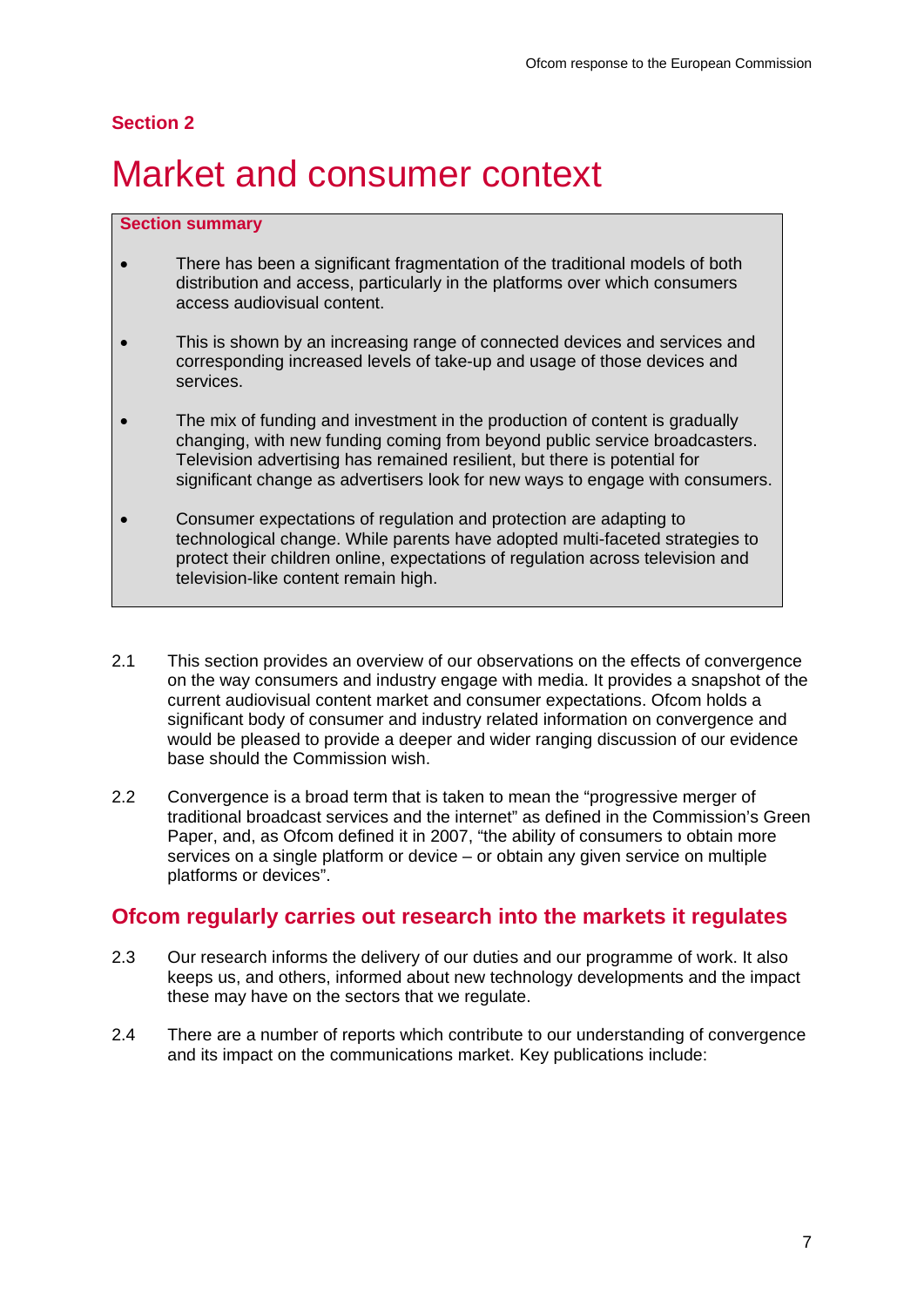- the UK and Nations' Communications Market Report<sup>[3](#page-8-0)</sup>, last published in August 2013;
- $\bullet$  the International Communications Market Report<sup>[4](#page-8-1)</sup>, last published in December  $2012$
- the Consumer Experience Report<sup>[5](#page-8-2)</sup>, last published in January 2013; and
- the Infrastructure Report, last published in November 2012. $^6$  $^6$
- 2.5 Taken in combination, the reports above contribute to our picture of the market as a whole. The information provided within them also helps us to consider future developments in the light of current trends and to identify evidence for any changes in regulatory approach.

## **The effects of convergence have been felt across the communications sector**

- 2.6 The communications sector is constantly changing, driven by a mix of technological development, new business models, and changing consumer preferences and behaviours. At the centre of all of these changes is the internet along with technological advances in digital coding, increasing capabilities of hardware in terms of computational power, and increasing affordability of large amounts of storage. Convergence has been possible through the universal adoption of internet protocol standards (IP) across a range of networks, services and devices. This has enabled the distribution of the same content over a large number of different devices and networks.
- 2.7 For industry, convergence means a change to the underlying economics of distribution for many services and the launch of new services. For consumers, it means accessing content, services and applications in new ways and on new devices anywhere and anytime.
- 2.8 These changes offer huge potential benefits for consumers and for industry, lowering entry barriers to content creation, distribution and sharing, and offering an array of opportunities for participation (for example user generated content and the use of social media for increased participation in political and public debates). Technological developments also allow for innovation, easier (and cheaper) access to public services, and greater engagement with political discourse.
- 2.9 There are three headline trends that drive and reflect increased levels of convergence in the communications market:
	- i) Significant fragmentation of the traditional models both of distribution and access, particularly in the platforms over which consumers access audiovisual content, manifesting itself in an increasing range of connected devices and services;

<span id="page-8-0"></span> <sup>3</sup> [http://stakeholders.ofcom.org.uk/market-data-research/market-data/communications-market](http://stakeholders.ofcom.org.uk/market-data-research/market-data/communications-market-reports/cmr13/)[reports/cmr13/](http://stakeholders.ofcom.org.uk/market-data-research/market-data/communications-market-reports/cmr13/)

<span id="page-8-1"></span><sup>4</sup> [http://stakeholders.ofcom.org.uk/market-data-research/market-data/communications-market](http://stakeholders.ofcom.org.uk/market-data-research/market-data/communications-market-reports/cmr12/international/)[reports/cmr12/international/](http://stakeholders.ofcom.org.uk/market-data-research/market-data/communications-market-reports/cmr12/international/)<br>
The ports/cmr12/international/<br>
Shttp://stakeholders.ofcom.org.uk/market-data-research/market-data/consumer-experience-reports/

<span id="page-8-3"></span><span id="page-8-2"></span><sup>6</sup> http://stakeholders.ofcom.org.uk/market-data-research/other/telecoms-research/broadband-<br>[http://stakeholders.ofcom.org.uk/market-data-research/other/telecoms-research/broadband](http://stakeholders.ofcom.org.uk/market-data-research/other/telecoms-research/broadband-speeds/infrastructure-report-2012/)[speeds/infrastructure-report-2012/](http://stakeholders.ofcom.org.uk/market-data-research/other/telecoms-research/broadband-speeds/infrastructure-report-2012/)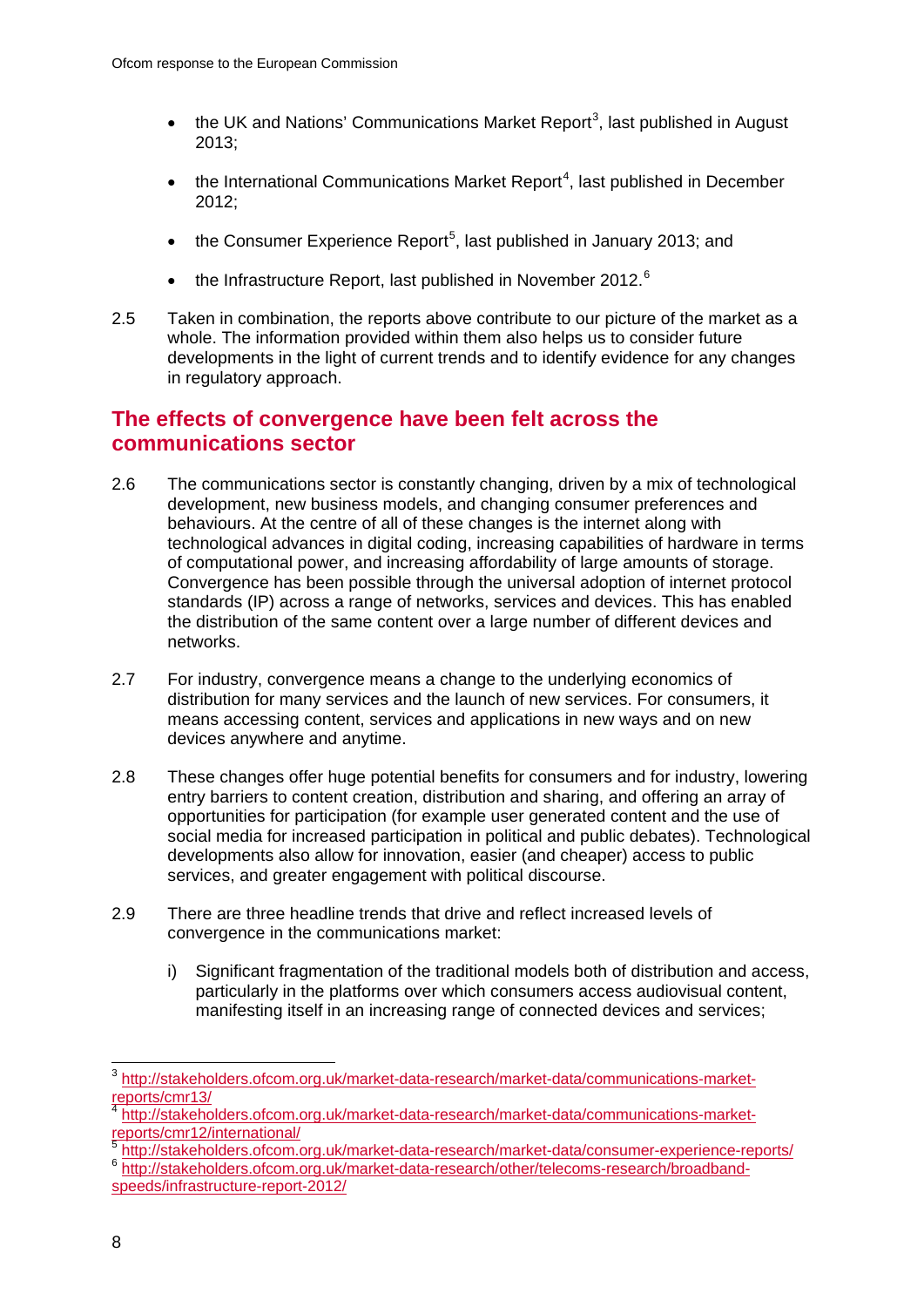- ii) increasing levels of take-up and usage of a variety of different devices and services; and
- iii) the mix of funding and investment in content is gradually changing in the UK, although, in the UK, public service broadcaster investment still makes up the vast majority of spend on UK-originated content.
- 2.10 The paragraphs below examine the historical development of media consumption, our current observations of the market, and how we believe these trends are likely to develop in the future.
- 2.11 We also observe certain elements of stability: traditional television viewing over broadcast channels remains very strong, as does TV advertising revenue (although new techniques are emerging). Consumer attitudes and expectations, moreover, remain consistent, and we also look at these and at the ways in which audiences' behaviour adapts to the challenges posed by convergence.

### **There is an increasing range of connected devices and services**

2.12 UK household internet access rose to 80% in Q1 2013, just one percentage point higher than in Q1 2012. However, mobile internet access rose ten percentage points to 49% of adults, the second fastest growth on record.



#### **Figure 2.1 Household internet access: 2005-2013**

*Source: Ofcom technology tracker, Q1 2013. Base: All adults aged 16+ (n=3750).*

2.13 The power and functionality of devices connected to the internet are making them increasingly attractive to consumers, especially the scope that they give consumers to access, create and share content across different devices. The majority of devices continue to grow in terms of penetration. Those devices that have suffered a decrease in take-up – DVD players, games consoles and MP3 players – may be less popular as their primary functions are increasingly available on devices such as smartphones and tablets.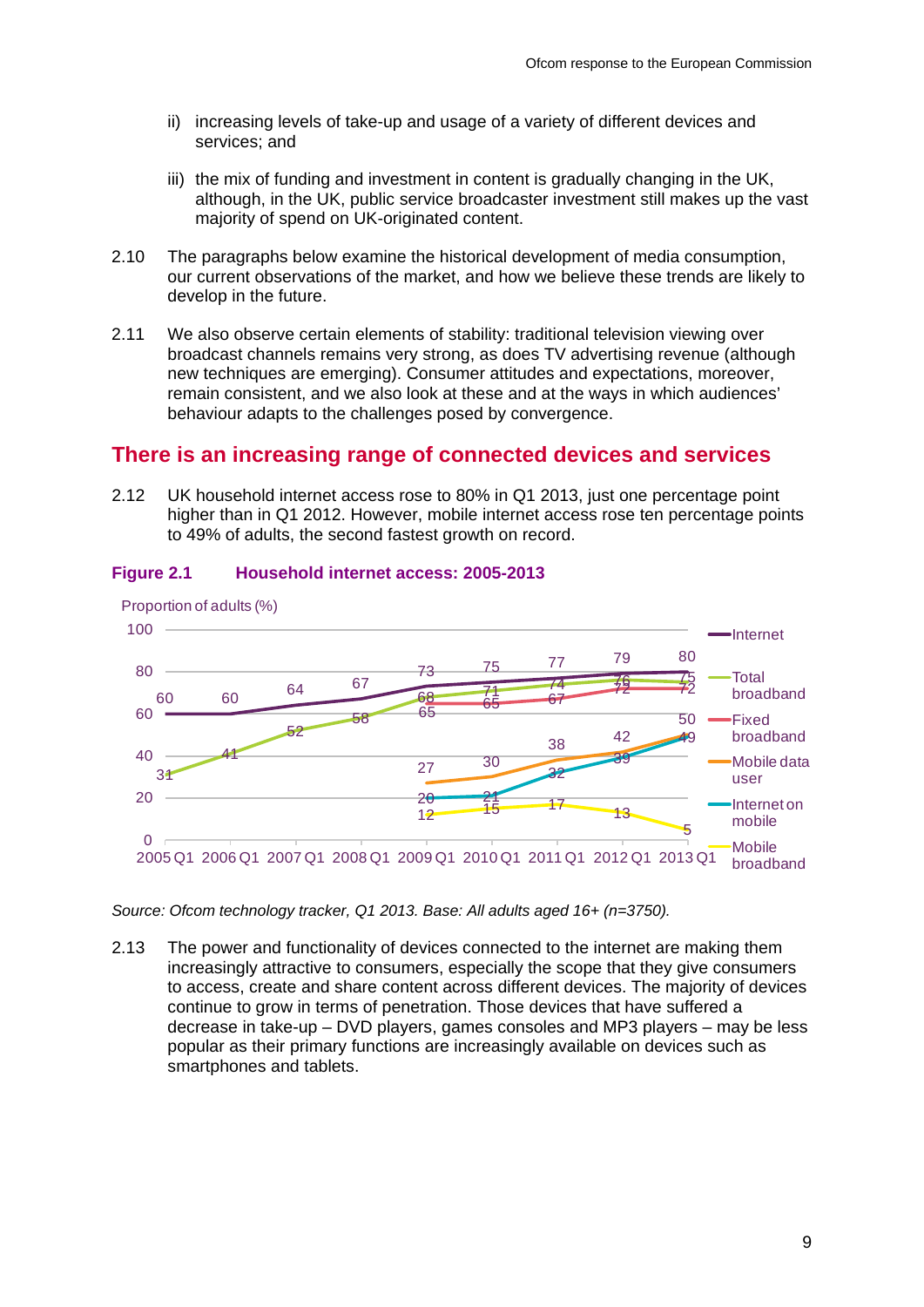

#### **Figure 2.2 Household take-up of digital communications/ AV devices, 2003-2013**

*Source: Ofcom technology tracker, Q1 2013. Base: All adults aged 16+ (n=3750).*

- 2.14 Many of the devices named are now connectable to the internet, where they were not five or ten years ago. This trend will continue in the future as consumers increasingly demand connectivity from devices, and connectivity offers industry new revenue streams and opportunities to sell content direct to consumers.
- 2.15 There has been particularly remarkable growth in use of tablets. In spite of their relative novelty, in February 2013 tablets accounted for 8% of web-page views, doubling from a year before. Tablets are viewed as the main method of connecting to the internet by a third of users and just over half (56%) of tablet owners use their device for watching AV content.[7](#page-10-0)
- 2.16 As relatively new devices, smart TVs have a low penetration in the UK (7%), but internet functionality is increasingly built into new televisions as standard (one in five television sets sold in the last two years has internet functionality). More significantly, consumers are using a range of devices to connect their television sets to the internet. Decipher, a UK digital media consultancy, estimates that 7 million households in the UK (27% of total UK households) had active internet enabled settop boxes in March 2013. $8$  The television is also very quickly becoming the primary platform for watching on-demand content. Industry estimates indicate that the share of "long form" VOD viewing accounted for by PC and laptops fell to 38% in the year to H2 2012, overtaken by TVs, with a 42% share. $9$
- 2.17 This reflects a broader trend, where a greater variety of devices are owned simultaneously by UK consumers, with households more likely to have three or four different types of internet-enabled device than just one or two. However, it should also be noted that 14% of households have no connected devices at all, leaving a significant minority without any form of access to the internet or online services.

<span id="page-10-0"></span> <sup>7</sup> [http://stakeholders.ofcom.org.uk/market-data-research/market-data/communications-market](http://stakeholders.ofcom.org.uk/market-data-research/market-data/communications-market-reports/cmr13/market-context/uk-1.035)[reports/cmr13/market-context/uk-1.035](http://stakeholders.ofcom.org.uk/market-data-research/market-data/communications-market-reports/cmr13/market-context/uk-1.035)

<span id="page-10-1"></span><sup>8</sup> [http://stakeholders.ofcom.org.uk/market-data-research/market-data/communications-market](http://stakeholders.ofcom.org.uk/market-data-research/market-data/communications-market-reports/cmr13/tv-audio-visual/uk-2.04a)[reports/cmr13/tv-audio-visual/uk-2.04a](http://stakeholders.ofcom.org.uk/market-data-research/market-data/communications-market-reports/cmr13/tv-audio-visual/uk-2.04a)

<span id="page-10-2"></span><sup>9</sup> Estimates by 3Reasons LLP. Ofcom Communications Market Report 2013 [\(http://stakeholders.ofcom.org.uk/market-data-research/market-data/communications-market](http://stakeholders.ofcom.org.uk/market-data-research/market-data/communications-market-reports/cmr13/tv-audio-visual/uk-2.14)[reports/cmr13/tv-audio-visual/uk-2.14\)](http://stakeholders.ofcom.org.uk/market-data-research/market-data/communications-market-reports/cmr13/tv-audio-visual/uk-2.14)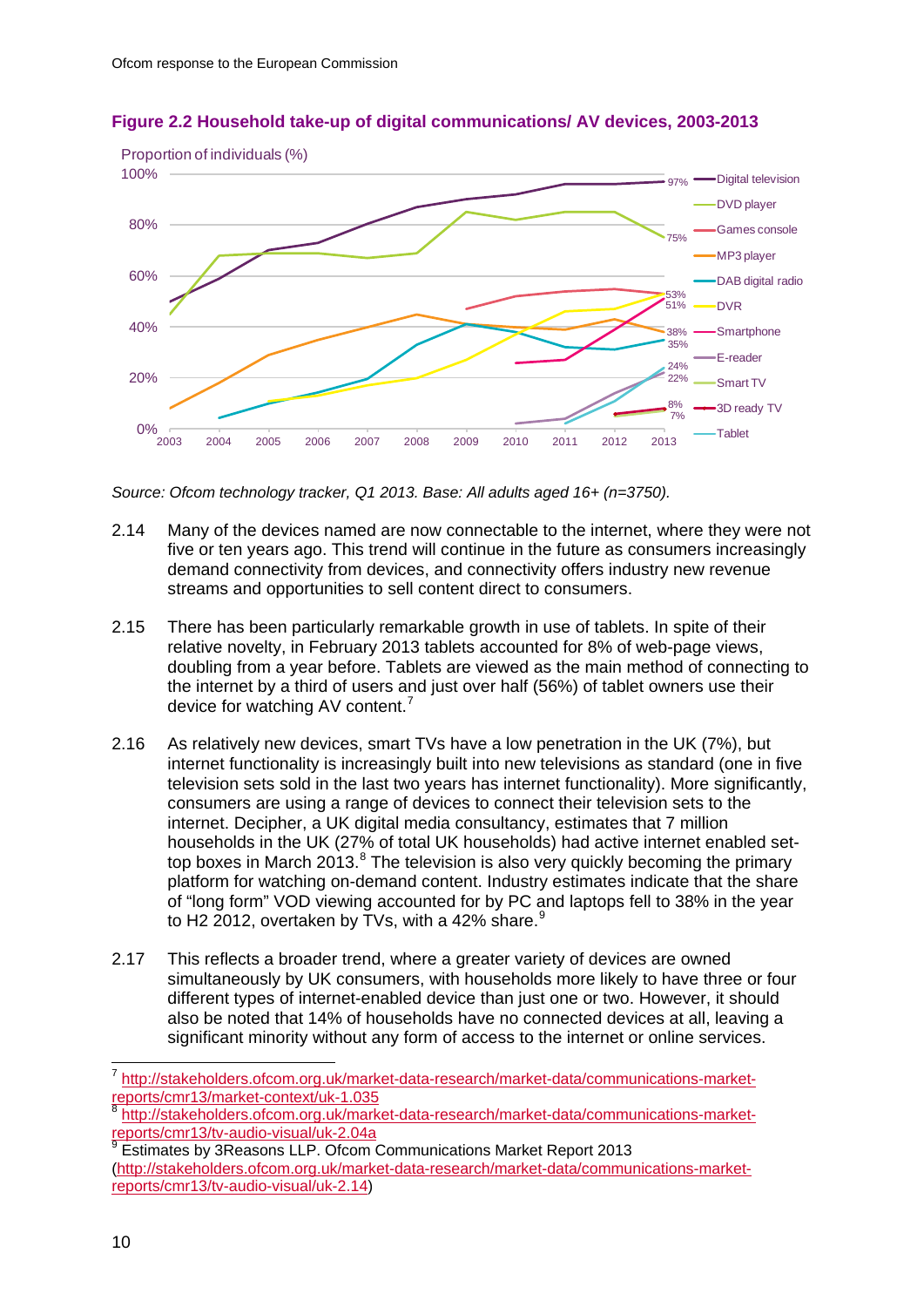

#### **Figure 2.3 Number of different types of internet-enabled device per household: Q1 2013**

*Source: Ofcom research, Q1 2013, Base: Adults aged 16+ n = 2256.*

- 2.18 This increased take-up of devices is causing, and is caused by, the greater availability of services. These services include the ability to watch linear content, more commonly associated with the traditional TV screen, catch-up viewing services, other video-on-demand (VOD) services and user generated content, for example social media and other audiovisual and blogging services.
- 2.19 We expect the trend of growing mobile device penetration to continue, driven by the industry continuing to develop devices which take advantage of consumer demand for services on-the-go such as music streaming, films and live football. The recent auction of spectrum for the delivery of 4G services shows the level of importance attached to mobile data by industry players.
- 2.20 We also expect new types of device to be brought to market. In recent years we have seen smartphones, e-readers and tablet devices experience strong growth in a short space of time. The advent and popularity of these types of consumer equipment were difficult to predict and there is no reason not to think that certain new devices will experience equal rates of growth in the future.
- 2.21 At the same time, as smarter more powerful devices become the norm for consumers, operating systems and device platforms are becoming a key element of the market. There has been continued concentration in the number of operating system providers although choices remain between open platforms and managed ecosystems. Greater interoperability is reducing the significance of the underlying operating systems, but commercial barriers (Digital Rights Management, licensing agreements) still exist.

### **There are increasing levels of take-up and usage of internet delivered services**

2.22 Services which enable non-linear viewing have become more commonplace in the market. However, despite the resultant growth in time-shifted viewing and usage of VOD services, traditional linear TV consumption retains the majority of viewing share with no sign of significant decline. To illustrate, on average in 2012 viewers watched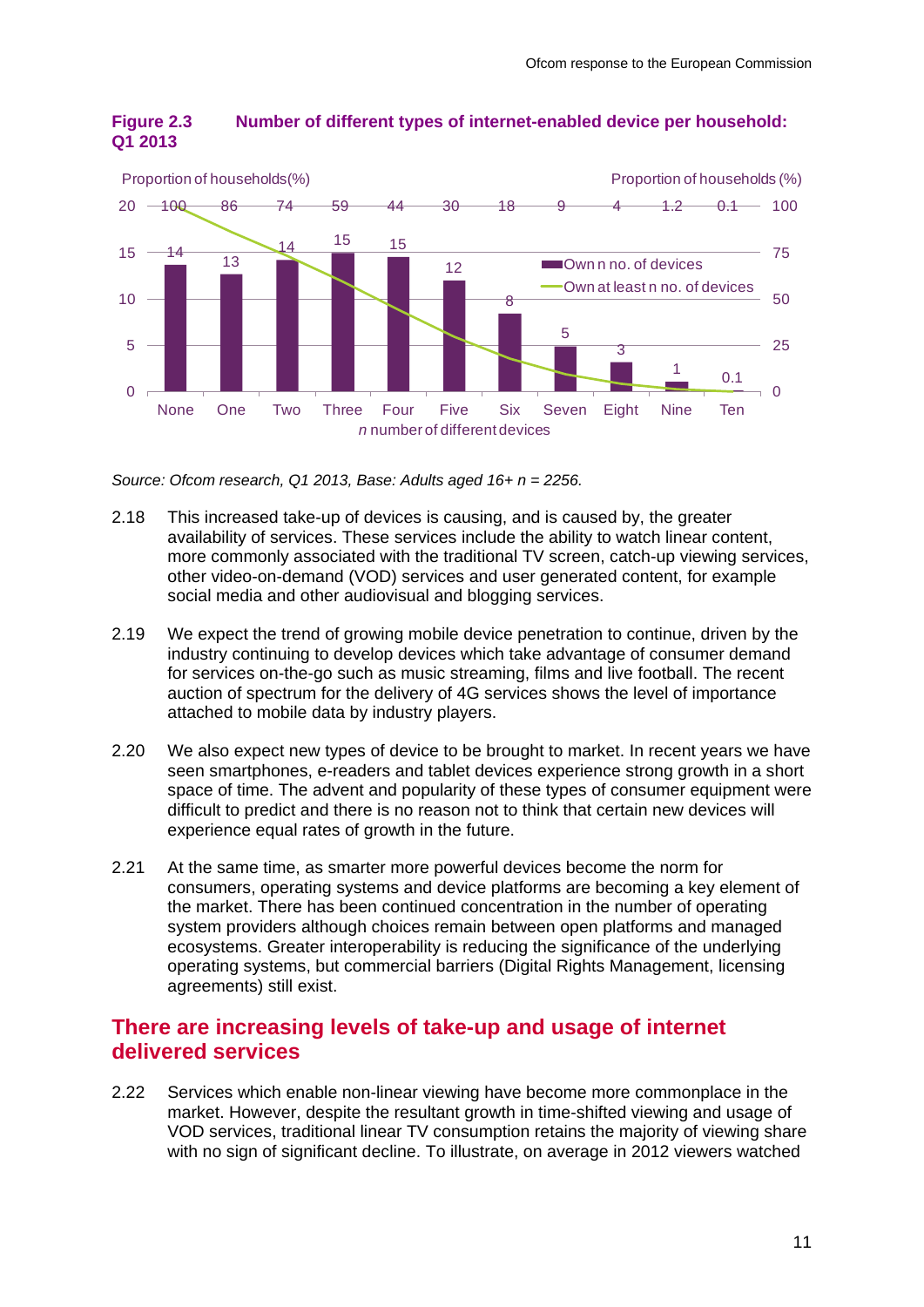4 hours of TV per day; linear viewing still dominated, with just 10% of viewing being time-shifted across all homes.



#### **Figure 2.4 Live versus time-shifted viewing, all homes**

Source: BARB, all individuals. Note: New BARB panel introduced in 2010. As a result, pre- and post-panel change data must 2007 2008 2009 2010 2011 2012 be compared with caution. Time-shifted viewing defined as total minutes of viewing on same day as live (VOSDAL) + Viewing 2-7 days after broadcast (Coded Playback). All viewing (via a TV set) of broadcast content viewed within 7 days after broadcast is reported by BARB. This will include viewing to catch-up TV services and content viewed via player services such as BBC iPlayer, ITV Player, 4OD etc

2.23 This contrast between the rate of take-up of devices and the impact these have had on non-linear viewing may be a result of new services complementing rather than rivalling existing services. This is true for new, over-the-top (OTT) services such as Netflix (2.3 million unique UK users in April 2013) or LoveFilm (1.6 million) as well as catch-up and on-demand services offered by existing, traditional broadcasters , for example BBC, ITV and Sky with iPlayer, ITV Player and Sky Go respectively. As the figure below shows, these new services have maintained usage levels while linear TV has also remained robust.

#### **Figure 2.5 Unique audience of online catch-up services on PC/laptop**



Source: comScoreMMX, home and work panel, May 2010 to April 2013 Notes: \* Between May-10 and Oct-10 data is reported as Five – Demand Five [C], a subsidiary of the RTL Group; data between Nov-10 and Nov-12 is unavailable; from Dec-12 onwards data is reported as Channel 5 – Demand 5 [C], a subsidiary of the Northern & Shell Network.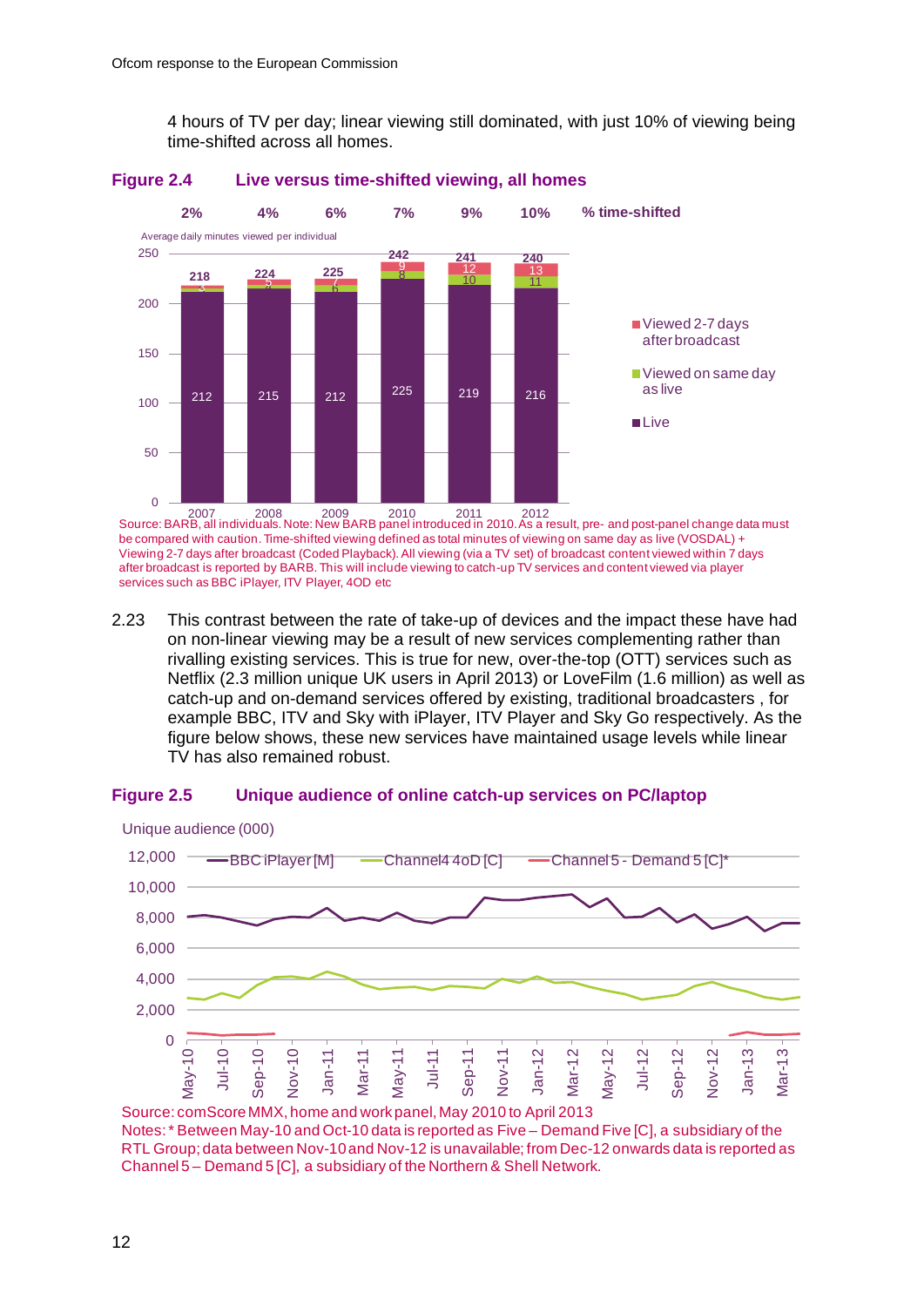- 2.24 This equilibrium of existing and new services may be due to consumers automatically defaulting to consuming content on the best screen available at the time of watching. This means that at home the TV screen trumps all other devices as the main point of viewing. Other devices are preferred when the main TV set is being used by another household member or when a television screen is not present in limited windows of opportunity, for example while commuting or otherwise on-the-go.
- 2.25 There continues to be a demographic split in use of the internet. Younger people are more likely than older people to use the internet for activities related to converged media and this becomes more marked the older the age bracket. Conversely, younger people are more likely to access their media simultaneously meaning that, while they are consuming a greater volume of media than older people, they are doing so in a shorter time-period.<sup>[10](#page-13-0)</sup>
- 2.26 There will continue to be a role both for OTT and vertically-integrated players. They may start to adopt each others' characteristics to gain market share, for example:
	- OTT players may seek the benefits of vertical integration;
	- both OTT and traditional platforms may compete in the same big-ticket content rights space;
	- more traditional platforms are increasingly seeking to complement their "core" platforms and services with anytime, anywhere, on-demand propositions; and
	- all players are seeking to develop a presence on as wide a range of devices as practically and economically possible.
- 2.27 Linear television is currently very resilient and there are reasons to believe it will continue to maintain its share of viewing. Traditional mass-market services and devices are running alongside ubiquitous, always-on connected devices. Viewing habits are only beginning to change at the margins, but equally funding could move to more non-linear programming if there are significant changes in consumer behaviour or the market. It is therefore important that policy makers continue to monitor developments closely.
- 2.28 There is also evidence of growth in online video consumption. YouTube in particular has experienced strong growth in the last year with three quarters (74%) of laptop and desktop internet users visiting YouTube. Its unique audience grew 4% in the year to May 2013.<sup>[11](#page-13-1)</sup> Take up of online video via mobile is clearly still relatively low, and while the figure below does not differentiate whether mobile users used a WiFi or mobile connection to use these services, it is likely that the greater bandwidth (and cost) required to consume video, compared to text or static images, may deter some mobile internet users.

<span id="page-13-0"></span> $10 \frac{\text{http://stakeholders.ofcom.org.uk/binaries/research/811898/consumers-digital-day.pdf}{\text{Other commissioned qualitative research earlier this year to give us a better insight into the}}$  $10 \frac{\text{http://stakeholders.ofcom.org.uk/binaries/research/811898/consumers-digital-day.pdf}{\text{Other commissioned qualitative research earlier this year to give us a better insight into the}}$  $10 \frac{\text{http://stakeholders.ofcom.org.uk/binaries/research/811898/consumers-digital-day.pdf}{\text{Other commissioned qualitative research earlier this year to give us a better insight into the}}$ 

<span id="page-13-1"></span>complex and diverse phenomenon of UGC. This provides a snapshot of the different players, types of content, business models and opportunities in this sphere.

<http://stakeholders.ofcom.org.uk/binaries/research/research-publications/content.pdf>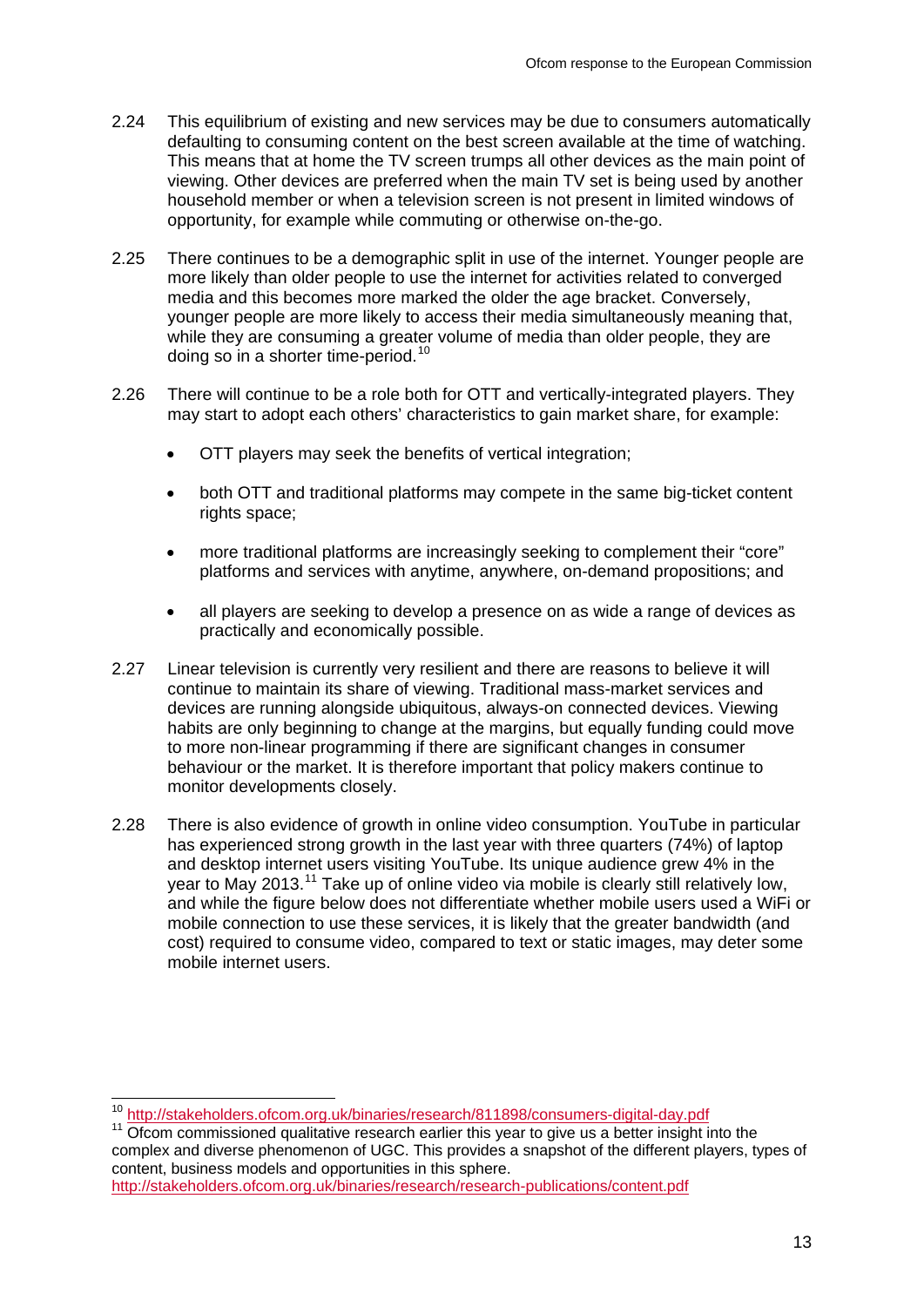#### **Figure 2.7 Reach of online video services on laptop, desktop and mobile: April 2013**



■ YouTube ■ Vimeo ■ Daily Motion ■ MSN Video Source: comScoreMMX Multi-Platform, UK, April 2013; comScore MobiLensApril 2013, UK, mobile internet users 13+ Note: Entities from comScore MMX MP were YOUTUBE.COM\* [M], Vimeo [P], DAILYMOTION.COM [P], MSN Video [C] and include laptop/desktop browsing and laptop/desktop video streams.

\* Indicates that the entity has assigned traffic to certain pages in the domain to other entities.

2.29 One of the key observable trends in web content consumption has been the rise of social networking, in particular among young people. Three-quarters of 15-24 year olds use social networking sites. Moreover, a clearly identifiable trend has been the prevalence of what we have called "meshing": that is, interacting or communicating about TV content that a person is currently viewing. A quarter of UK adults say that they "mesh" while watching TV, and half (49%) conduct unrelated media tasks while watching TV – all of which indicates the frequent presence of a second screen as an important part of consumers' traditional television viewing experience.



#### **Figure 2.8 Proportion of adults who access social networking sites at home**

Base: All adults aged 16+ (n = 5812 Q1 2008, 1581 Q3 2008, 6090 Q1 2009, 9013 Q1 2010, 3474 Q1 2011, 3772 Q1 2012, 3750 Q1 2013) QE5. Which, if any, of these do you use the internet for? NB Question wording for QE5 prior to 2013 asked about household use of the internet at home. In 2013 QE5 asked about individual use of the internet anywhere.

2.30 News consumption is also changing. Almost a fifth of mobile internet users access the news "almost every day" on their handset, up from 16% in the previous year. Fifty three per cent accessed news "ever" in the month, up by five percentage points over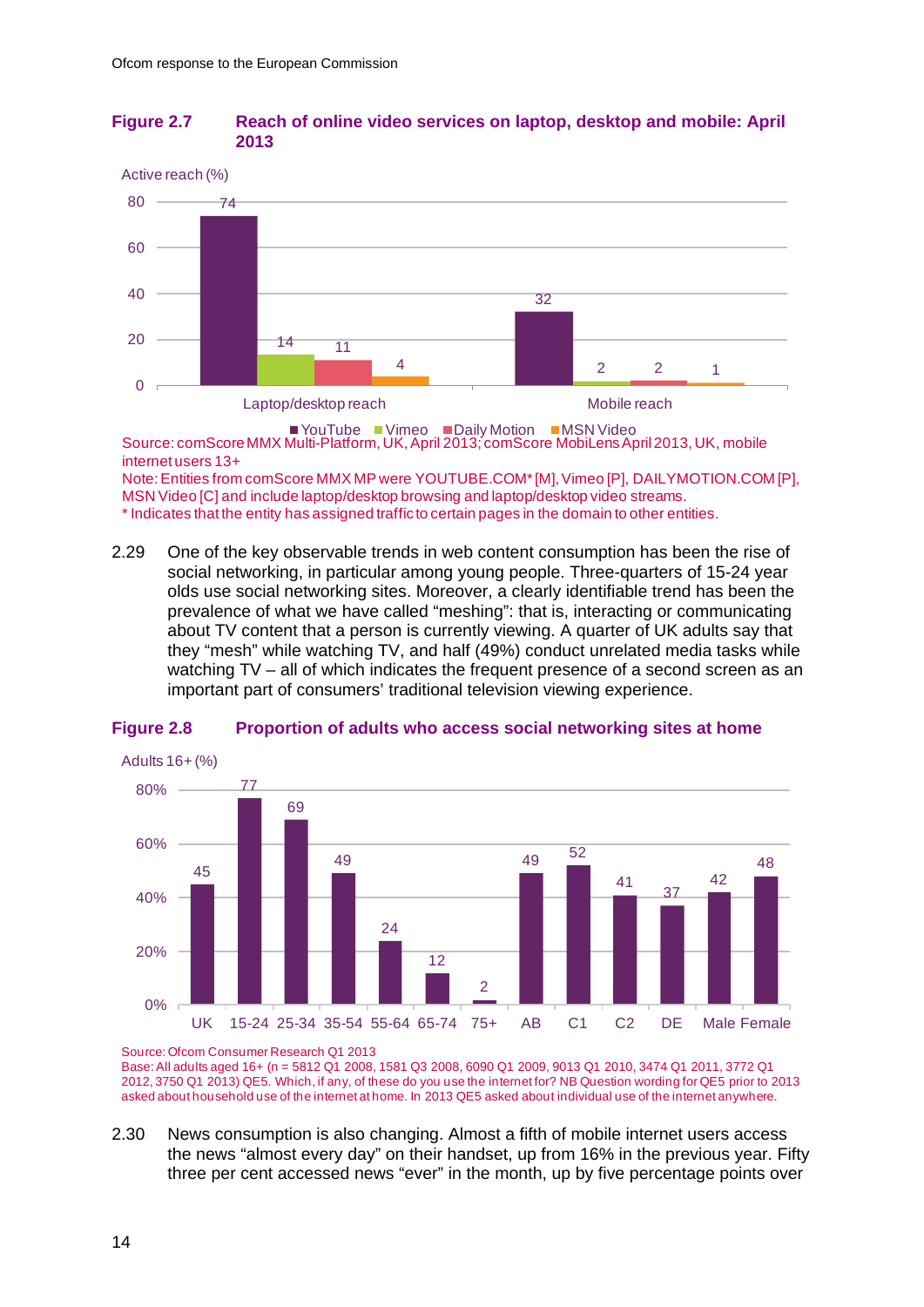the same period. Despite this, traditional broadcast television is still the most popular way for people to access news with 78% of adults in the UK saying they use the television to access news "nowadays" and a fifth of people saying they accessed news solely via television.<sup>[12](#page-15-0)</sup>

### **PSB investment is at best flat, with multichannel making a greater contribution than ever before**

- 2.31 The UK has a successful content sector, delivering a mixed ecology of public service and commercial output. Convergence presents both challenges and opportunities to the key players in this sector.
- 2.32 Historically investment in content has been based on a "virtuous circle" that was originally rooted in an analogue environment. Significant reach and large audience share drove scale advertising revenue which in turn produced scale investment in high quality UK content.

#### **Figure 2.9 Virtuous circle of content investment**



- 2.33 Currently, investment in UK TV programmes is increasing, although its sources are changing. Whereas historically the PSBs were almost entirely responsible for all expenditure on UK originations, the multichannel sector and independent producers now play a much more significant role.
- 2.34 In the UK, the PSBs have had to deal with funding pressures which has been reflected in their content spend. PSB investment in content is broadly flat in nominal terms and falling slightly in real terms. Despite these pressures, the PSB channels spent £2.9bn on content in 2012. Although non-PSB spend has grown significantly over time to almost match the PSBs with £2.7bn spent by commercial multichannels, £1.8bn of this was spent on sports and movie genres.<sup>[13](#page-15-1)</sup> Overall the PSBs represent 52% of the overall of £5.6bn spend on content by UK TV channels.
- 2.35 The independent production sector is continuing to grow, despite declines in PSB commissioning. It has achieved this by seeking new sources of funding such as gap finance (where the primary commission is less than the direct costs of the programme), co-production (where a foreign broadcaster jointly funds production) and R&D (where investment is received to generate ideas and proposals for programmes).

<span id="page-15-0"></span> <sup>12</sup> [http://stakeholders.ofcom.org.uk/market-data-research/market-data/communications-market](http://stakeholders.ofcom.org.uk/market-data-research/market-data/communications-market-reports/cmr13/market-context/uk-1.093)[reports/cmr13/market-context/uk-1.093](http://stakeholders.ofcom.org.uk/market-data-research/market-data/communications-market-reports/cmr13/market-context/uk-1.093)

<span id="page-15-1"></span><sup>13</sup> [http://stakeholders.ofcom.org.uk/market-data-research/market-data/communications-market](http://stakeholders.ofcom.org.uk/market-data-research/market-data/communications-market-reports/cmr13/tv-audio-visual/uk-2.52)[reports/cmr13/tv-audio-visual/uk-2.52](http://stakeholders.ofcom.org.uk/market-data-research/market-data/communications-market-reports/cmr13/tv-audio-visual/uk-2.52)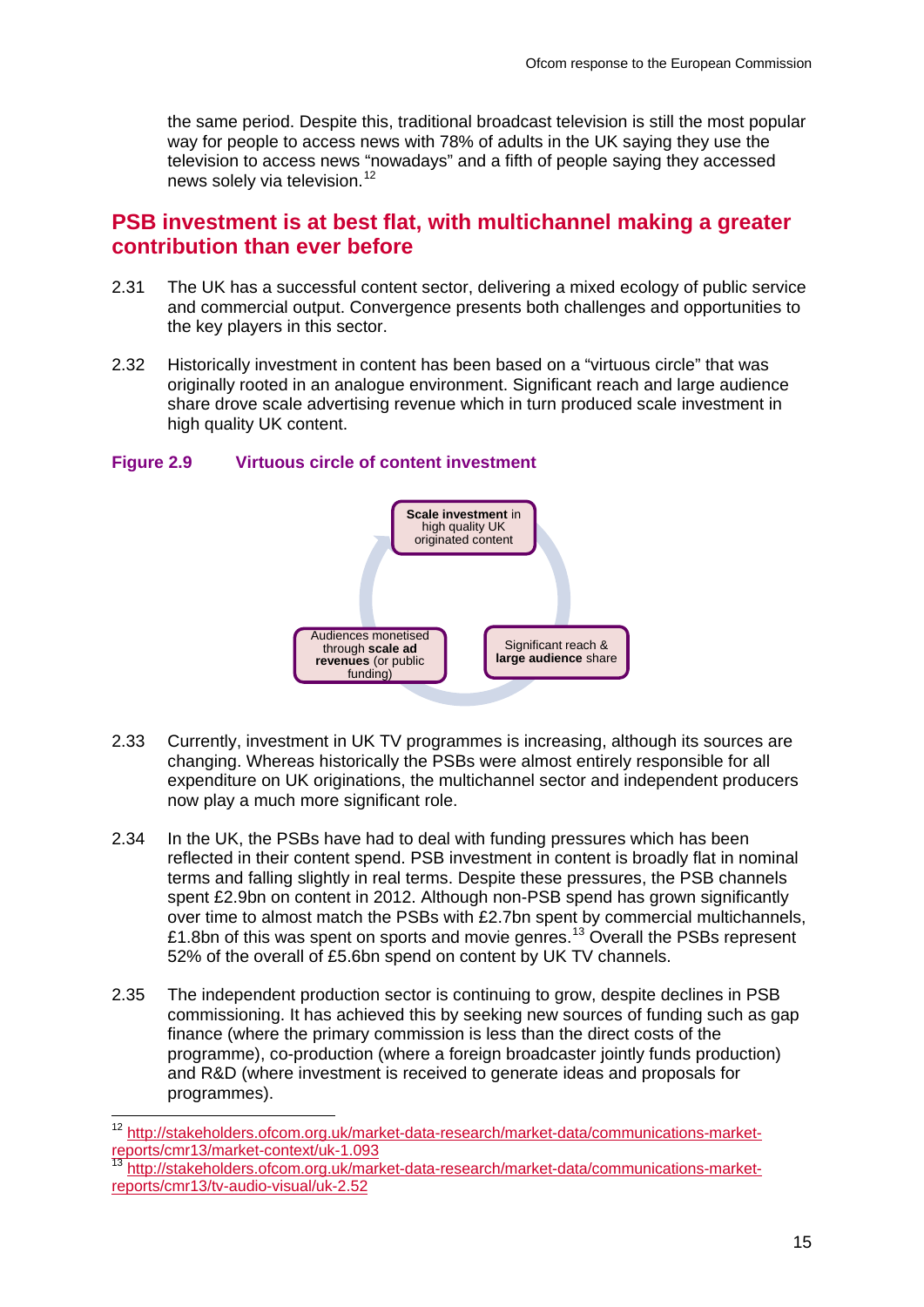- 2.36 The flexibility to secure alternative sources of funding has enabled more investment to flow into the content on UK screens despite the financial constraints experienced by the PSBs.
- 2.37 In addition to traditional content producers, new online entrants have begun to look to differentiate their offerings by investing in original productions. The OTT operator Netflix is looking to spend up to 15% of its approximately \$2bn content budget on original production; although this appears to be largely in the US so far. Nevertheless, YouTube and Google have suggested that their investment in original programming should not be seen as a long term or significant investment, but is rather a way of establishing YouTube as a quality platform.<sup>[14](#page-16-0)</sup>
- 2.38 These new sources of content funding are very valuable additions to the UK content ecology, but they are on a much smaller scale than funding from broadcasters, in particular the investments public service broadcasters make. We do not expect these new forms to replace the more traditional sources of UK content funding.

### **Television advertising remains resilient, but there is the potential for long-term change**

- 2.39 The traditional importance of advertising in funding content production means that changes in the market provide a useful indicator of wider developments.
- 2.40 Despite a difficult period of recession, television advertising has also proved to be resilient. Figures from the latest Communications Market Report show that net income from TV advertising in the UK declined in 2012 by 2% to just over £3.5bn, but it remained above its 2009 levels.
- 2.41 UK advertising expenditure for on-demand was just £104m, but it was the fastestgrowing digital advertising platform, up 73.3% on 2011. TV advertising is still the only individual medium that delivers the reach and impact that major advertisers demand. We believe it is likely to remain a very significant form of commercial communications until well beyond 2020, and therefore a significant source of funding for content.

<span id="page-16-0"></span> <sup>14</sup> <http://www.thedrum.com/news/2013/07/05/youtube-funding-uk-original-content-channels-doubt>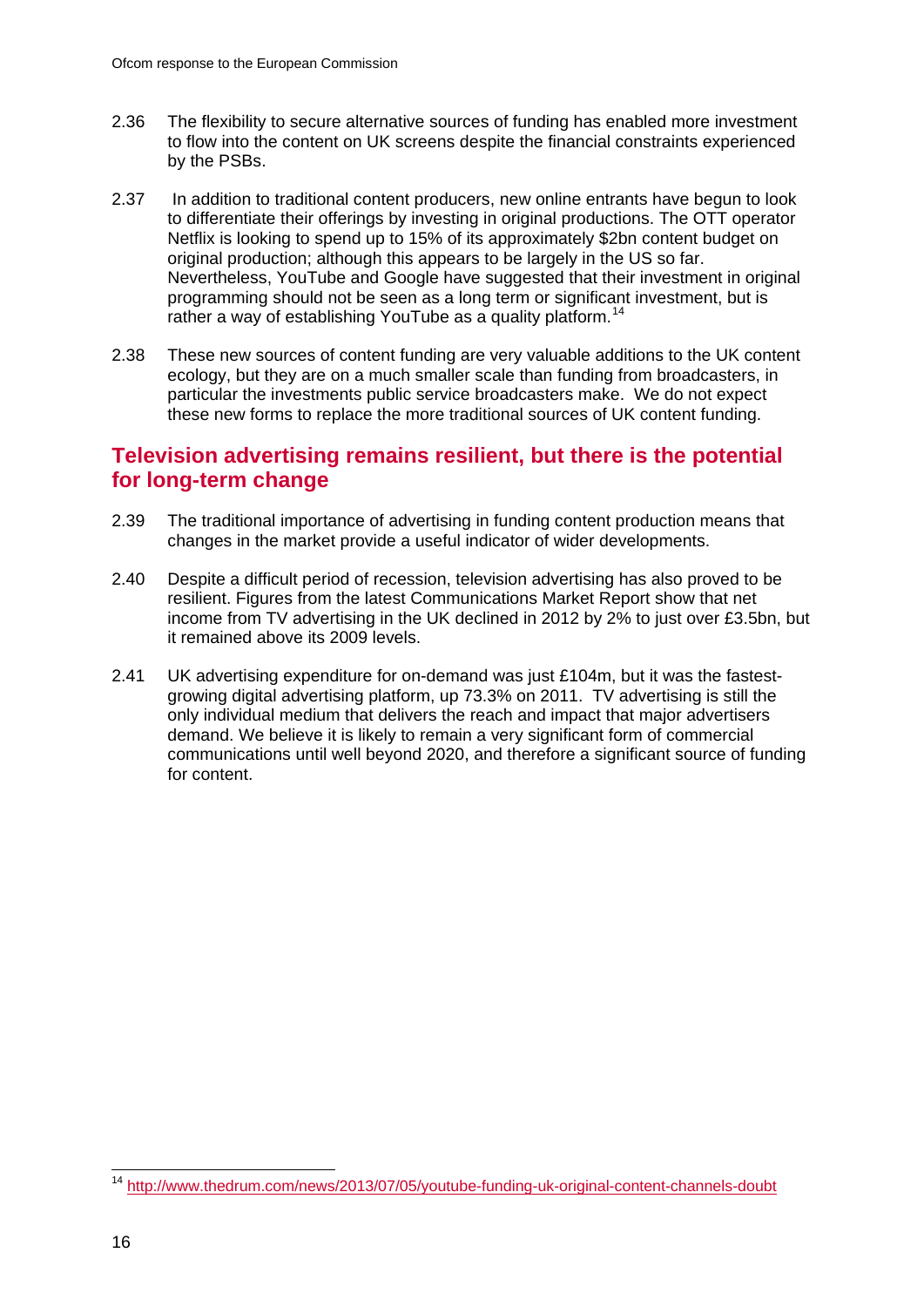

#### **Figure 2.10 UK advertising expenditure 2012**

Source: AA/Warc Advertising Expenditure Report 2013, http://expenditurereport.warc.com/ Note: Press brands is a consolidation of magazine brands and national and regional newsbrands. Digital TV spend is broadcaster VOD revenue. Overlap is the sum of digital spend across other sectors. To arrive at the total UK adspendof £17,172m, sum the end of bar totals and deduct the overlap.

- 2.42 Developments in consumer technology could enable a further dramatic change or series of changes in the market. Earlier this year Ofcom commissioned qualitative research on the future of commercial communications on television.[15](#page-17-0) This research had four conclusions:
	- i) TV remains the only medium that delivers the reach and impact that major advertisers require, and its importance as a commercial medium is underpinned by decades of research on its effectiveness.
	- ii) Technology changes will enable dramatic change in the market, enabling UK consumers to access and engage with video content in entirely new ways. The impact of innovation in technology and services is inherently unpredictable and the cumulative disruptive impact of a variety of smaller changes could eventually be significant.
	- iii) This disruption could curtail growth in linear TV spot advertising, and its relative importance will diminish. Brands and agencies are already seeking new ways to engage consumers either directly or in partnership with others. In parallel, new distribution platforms and companies will emerge who invest in content, technology and audience acquisition on a global scale.
	- iv) Regulators face the same challenges as those faced by brands and media businesses: how to preserve the existing while creating the new, and how to prepare for inevitable but unpredictable disruption.
- 2.43 New routes and relationships with audiences already include direct investment in TV programmes, complementary advertising via second screens, investment in video content delivered via the internet and investment in alternative forms of engagement marketing.
- 2.44 Another source of disruption may come from industry stakeholders' increasing use of data collection and analytics. A more advanced data economy may offer the potential for advertising to be targeted at smaller groups of individuals rather than the broad

<span id="page-17-0"></span> <sup>15</sup> [http://stakeholders.ofcom.org.uk/market-data-research/other/tv-research/future-of-tv](http://stakeholders.ofcom.org.uk/market-data-research/other/tv-research/future-of-tv-communications/)[communications/](http://stakeholders.ofcom.org.uk/market-data-research/other/tv-research/future-of-tv-communications/)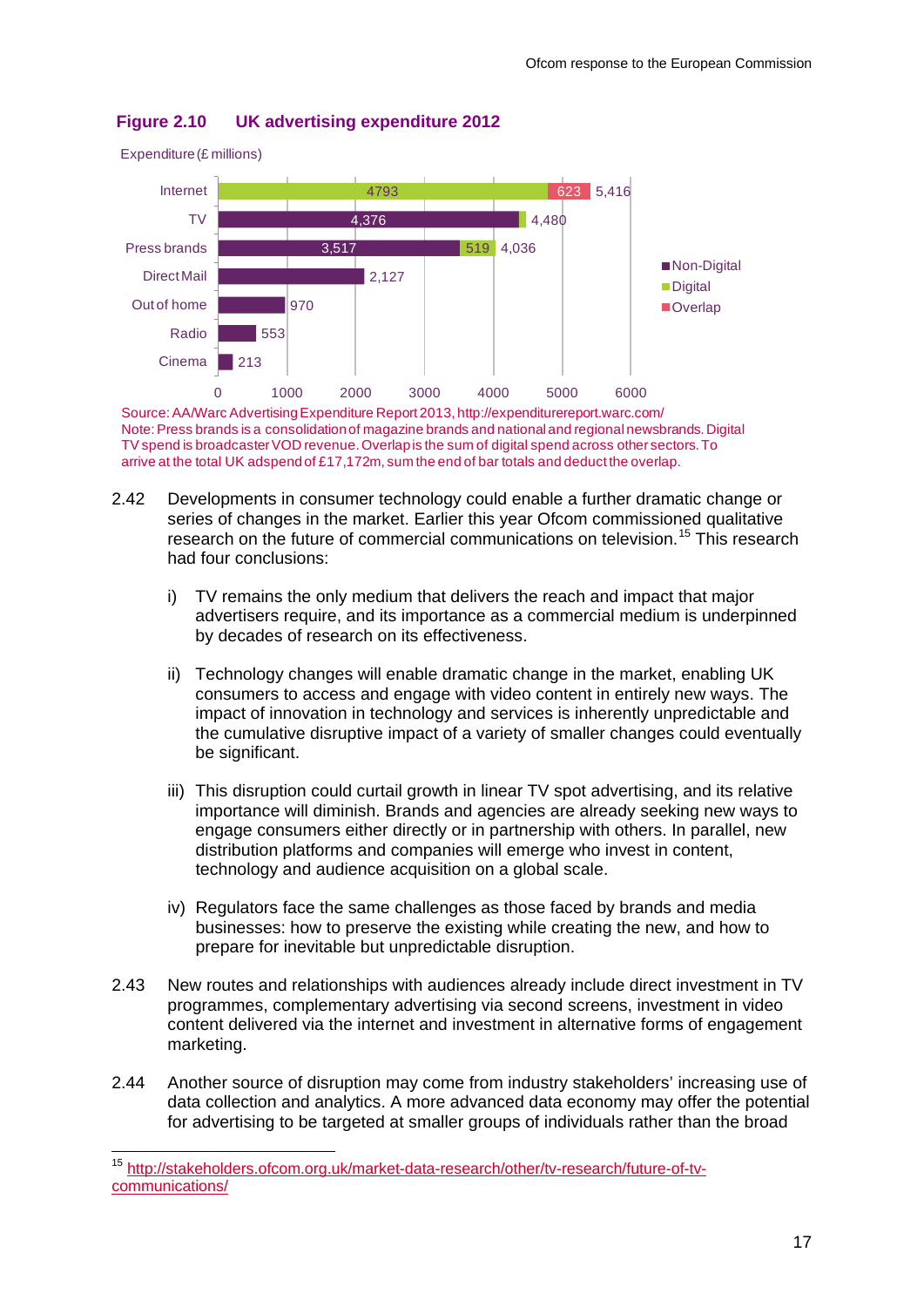demographic groups (traditional audience groupings such as ABC1s, Housewives) that are currently the lingua franca of TV advertising. As the use of IPTV delivery and the penetration of smart TVs rises, return-path data collection may result in TV display advertising adopting certain characteristics of internet display advertising.

## **The consumer context**

2.45 The following sections set out how consumers expectations of regulation and protection have changed as a result of the technological changes described above.

## **Consumers continue to have a high expectation for content on their television**

- 2.46 In February 2012, Ofcom published a deliberative research report entitled 'Protecting audiences in a converged world'.<sup>[16](#page-18-0)</sup> The research looked at public attitudes within the context of convergence, in order to understand the public's expectations for protection and how content should be regulated in the future.
- 2.47 Some of the key findings from the research include:
	- Audiences have continuing high expectations for the regulation of linear broadcasting and also may want more assurance for VOD services.
	- Knowledge of prevailing content regulation is currently high for broadcast services but lower for other services (such as catch-up and VOD).
	- Viewers have high expectations of content regulation on broadcast television, and associated VOD and catch-up services. These expectations are highest for the public service broadcasters (PSBs).<sup>[17](#page-18-1)</sup>
	- Other online audiovisual content is seen to be different from broadcasting content and people have generally lower expectations about regulation in this area.
	- Converged or connected TVs, which incorporate broadcast, VOD and open internet services, are considered to be closer to a TV-like experience. Audiences therefore expect content over these devices to be regulated closer to the level for broadcast TV than internet content accessed through the open internet, such as PCs and laptops.
	- Participants wanted more information to help them understand the types of content they are accessing and the level of regulation to which it is subject.
	- Participants said that there is a supporting role although not a full solution in the provision of content controls and information to facilitate viewing choices.
	- Protection of minors and protection from harm were seen as the most important parts of existing regulation. In a converged environment, the vast majority favoured regulation in these areas across more audiovisual services and platforms, at the same or a greater level than they see today on broadcast television. In particular, participants said that VOD and catch-up services were

<span id="page-18-1"></span><span id="page-18-0"></span><sup>&</sup>lt;sup>16</sup> <http://stakeholders.ofcom.org.uk/binaries/research/tv-research/946687/Protecting-audiences.pdf><br><sup>17</sup> The public service broadcasters are the BBC, ITV1, Channel 4 Corporation and Channel 5 and S4C in Wales.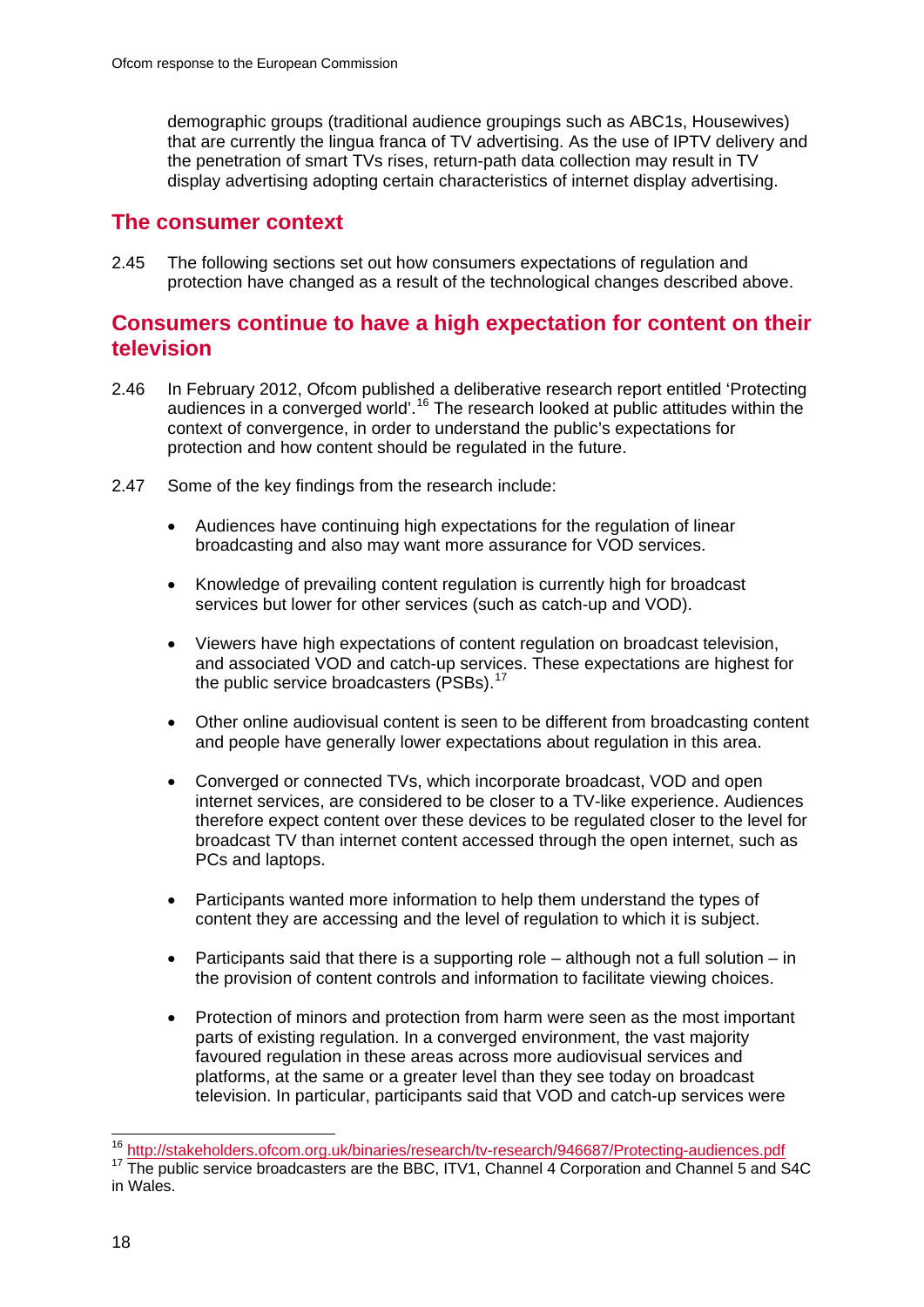considered to be similar to broadcast television and they should be regulated carefully to ensure the protection of young children.

- Overall, most participants felt that regulation of content should be maintained or potentially increased in a converged world: particularly for broadcast television and VOD services. They felt that consistent regulatory standards should apply to broadcast television, VOD and catch-up services, and wanted a consistent level of regulation for the same branded services across these ways of accessing content.
- 2.48 Ofcom's research "UK audience attitudes to the broadcast media"<sup>[18](#page-19-0)</sup>, published in May 2013, also looked at public attitudes towards current levels of regulation for broadcast TV programmes and the internet.*[19](#page-19-1)* In summary, 88% of respondents stated that they thought TV programmes were regulated and 74% felt that the current levels of TV regulation were "about right". By comparison, 40% of respondents stated that they thought the internet was regulated. Almost half (47%) felt that current levels of internet regulation were "too little", (increasing to 54% among parents), and 23% said "about right".
- 2.49 Our research also identified that 73% of respondents were aware that it is possible to watch/download programmes online. Among those respondents, 55% thought that the content was regulated and 10% thought that it was not.

## **Parents are adapting the way they protect their children from certain kinds of content in light of technological change**

- 2.50 Ofcom publishes an annual report "Children and Parents: Media Use" and "Adults Media Use and Attitudes". These provide detailed evidence of media use, attitudes and understanding among adults and among children and young people aged 3-15. Below are some of the key findings from the [20](#page-19-2)13 research.<sup>20</sup>
- 2.51 In 2013, 91% of children aged 5-15 live in a household with access to the internet through a PC, laptop or netbook and Ofcom's research shows that children's patterns of media consumption are changing. Children are also increasingly likely to use a wide range of portable and personal devices, particularly smartphones and tablets. In 2013 43% of children aged 5-15 owned a mobile phone, with 62% of 12 -15s owning a smartphone. It is becoming harder for parents to monitor what their children are doing online, when compared to internet access limited to a fixed point in the heart of the family home.
- 2.52 43% of parents of children aged 5-15 said that they use technical parental controls packages for desktop PCs, laptops and netbooks.<sup>[21](#page-19-3)</sup> Uptake of controls for television is slightly higher at 45%. Use of filters on mobile phones where the phone can be used to go online is at 42% while uptake for controls on mobile/fixed games consoles is 16% and 19% respectively.
- 2.53 Parents generally view controls as an extra tool to supplement, rather than a replacement for, parental mediation (rules, monitoring and talking to children). 79% of

<span id="page-19-1"></span><span id="page-19-0"></span><sup>&</sup>lt;sup>18</sup> Which summarises the findings from Ofcom's Annual Media Tracker survey<br>  $^{19}$  <http://stakeholders.ofcom.org.uk/binaries/research/tv-research/UK-Audience-attitudes.pdf><br>
<sup>20</sup> The Media Literacy research for 2013 is du

<span id="page-19-3"></span><span id="page-19-2"></span><sup>&</sup>lt;sup>21</sup> This figure includes all available technical parental controls, for example parental controls provided by the ISP, but also parental controls built into the computer's operating system (windows or Mac), and third party parental controls such as net nanny or family shield.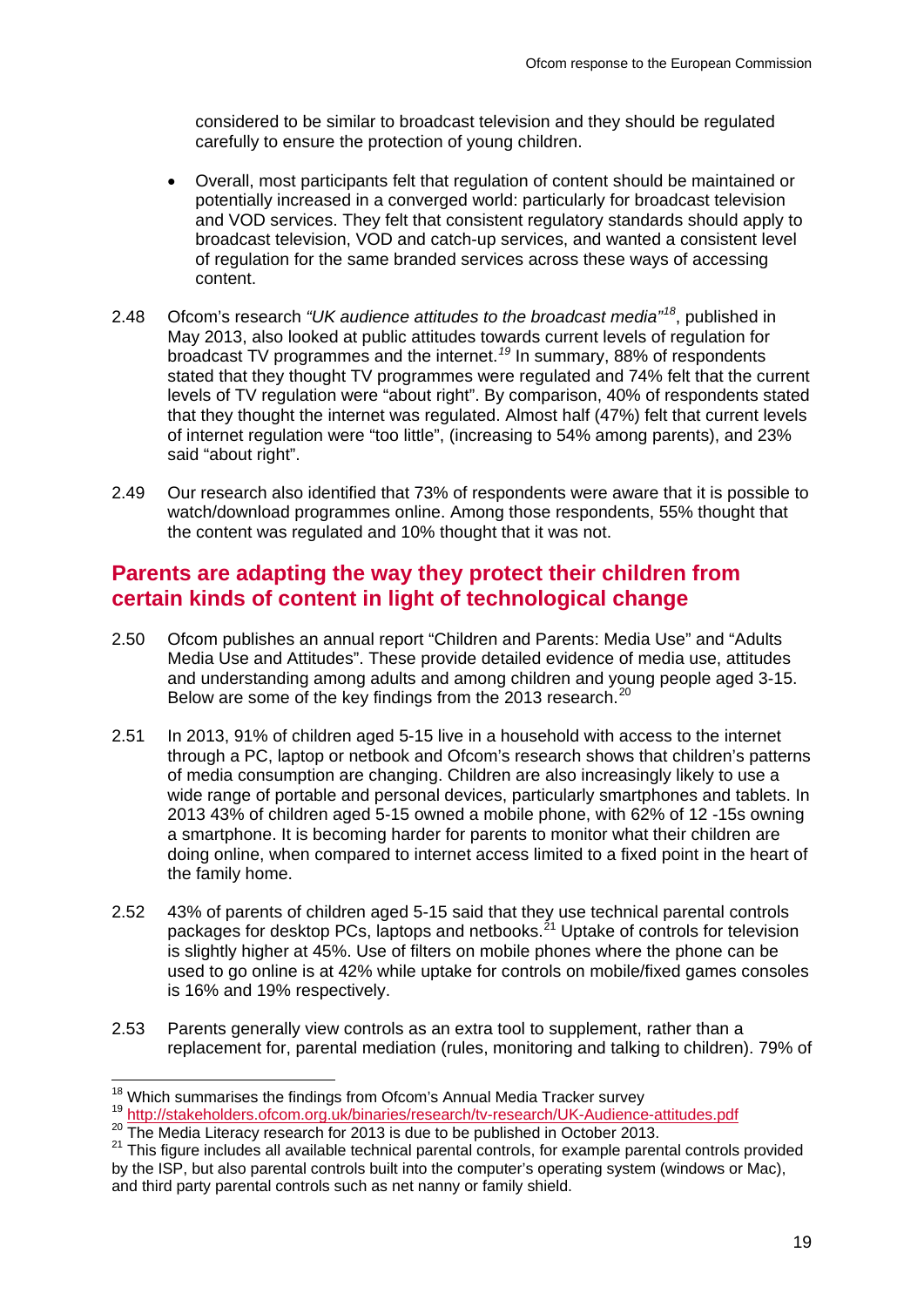parents of 5-15 year olds have spoken to their child about staying safe online and 79% of parents have rules in place about internet use at home. Overall, 85% of parents employ some kind of online mediation strategy to help their child stay safe online.

2.54 Other findings from the 2013 survey show that in households where 5-15s use a PC/laptop or netbook at home 62% have some kind of technical method of mediation in place. 44% have safe search settings on search engine websites; 43% have parental controls installed; 19% have the Safety Mode set on YouTube; 11% have software to limit the time spent online; 8% have a PIN/password set on broadcasters' websites. The most common reason reported by parents of older children (12-15) for not using access controls was that they trust their child to be sensible and responsible; and parents of younger children (5-7s and 8-11s) are more likely to say it is because their child is supervised, or that the child is too young for a lack of controls to be a problem.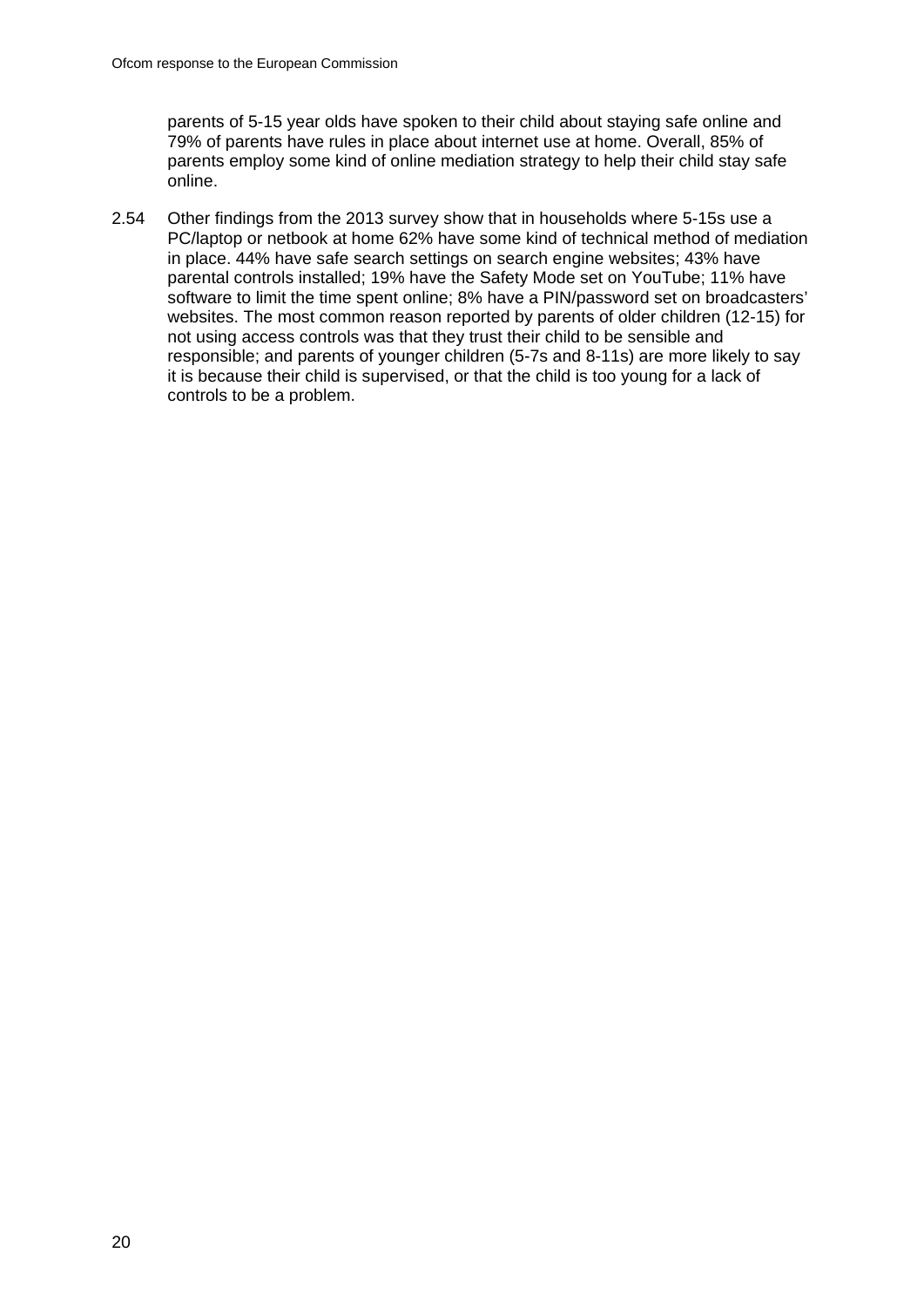### **Section 3**

# <span id="page-21-0"></span>Understanding the policy objectives

3.1 Any discussion about potential regulatory reform should start from a clear articulation of the policy objectives being pursued. This section considers the policy objectives that underlie regulatory interventions in audiovisual markets, many of which are already reflected in the Audiovisual Media Services (AVMS) Directive and the wider European regulatory framework, and considers what the core areas for reform might be.

## **Understanding the range of policy objectives**

- 3.2 Technology continues to evolve rapidly, resulting in new connected devices and changing consumption of audiovisual content services. The first question for policy makers is whether these developments should result in changes to the underlying goals and objectives of audiovisual policy.
- 3.3 Changes in technology will not necessarily imply changes to these underlying goals. However, the second question for policy makers is whether changing consumer and societal expectations, and changing use of new technologies, might impact on the need for regulatory intervention to meet those goals. For example, the objective of supporting a diverse and plural news media will not change even if news is increasingly gathered, distributed and consumed using connected devices and services. However, the use of online news by consumers, and increasing consumer sophistication in finding and using different online news sources, could in some circumstances reduce the need for regulatory intervention in this area.
- 3.4 We believe there are two classes of policy objectives which explain existing regulatory interventions in the audiovisual area, and around which any future interventions might be based:

#### i) **Non-negotiable rights and protections**

There are **fundamental rights and protections** where society believes regulatory intervention is needed regardless of the means by which audiovisual content is created or its source. Often, these are the areas where statutory regulation is needed. Examples include illegal activity and certain areas of consumer protection, such as online protection for minors and limitations on the availability of harmful material. These reflect policy outcomes that must be secured no matter the technological change.

There are also **protections that arise from current consumer and cultural expectations.** In the past, people have expected and demanded a degree of protection and standards on audiovisual content services. Our research has suggested that this continues to be the case, but that the medium of delivery increasingly does have an impact on what protections and assurances are expected. There is the potential for different levels or degrees of protection depending on consumer expectations, and also opportunities for consumers to play a greater role in protecting themselves.Consumer expectations of audience protection could well evolve as consumers become more used to connected services and understand better how they can manage their own access and use of content. Regulation will need to be flexible enough to adapt to changing consumer and cultural expectations.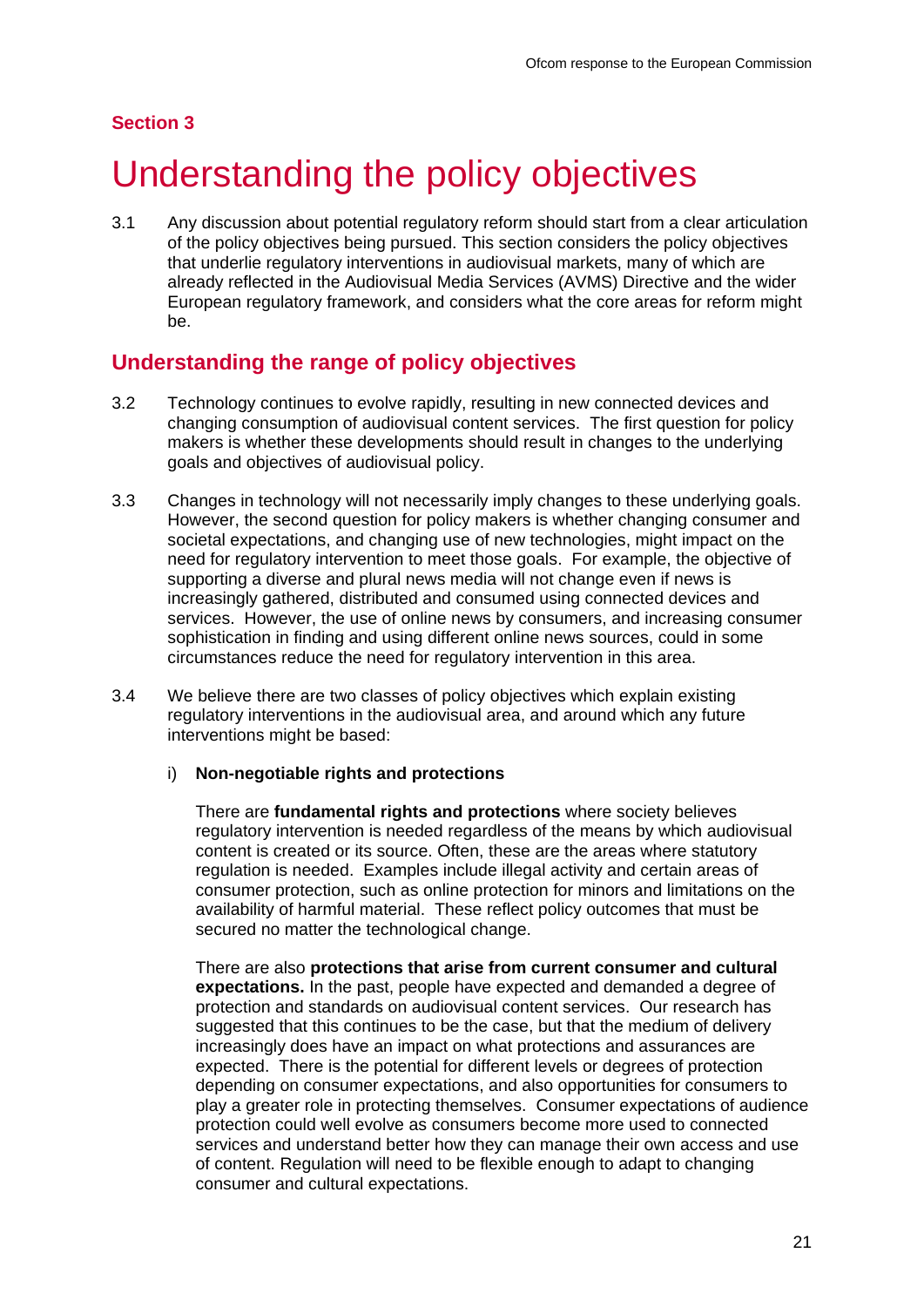#### ii) **Public policy goals to achieve a stronger society**

In the past, audiovisual content and services have been the focus of a number of specific public policy interventions reflecting the cultural and societal importance. Examples include interventions to secure the availability of public service content and interventions to secure a well-functioning competitive communications market. These interventions are generally the result of a market failure, where public goods which have broader societal benefits are under-provided by the market or under-consumed by individuals.

- 3.5 The move to convergent, IP-based audiovisual services provides an obvious opportunity to consider what policy objectives fall under each of these three categories and how these objectives are being fulfilled.
- 3.6 In addition, there may also be new additions to each category new policy objectives resulting from a connected society. For example, some have argued that unrestricted access to (lawful services on) the open internet is a fundamental right while others believe regulatory intervention is only warranted to address potential market failures (e.g. anti-competitive blocking of specific internet services). This issue has often been considered in the context of telecoms regulation, but the issue now is much more subtle given the potential impact it can have on the production and consumption of content.
- 3.7 However, whether or not the underlying policy goals have changed, the mechanisms by which they are achieved might have to change, or might have already begun to change, to adapt to an (increasingly global) IP environment. For example, where content is provided over the internet, and often from jurisdictions beyond the regulatory remit of the EU or its Member States, attempts to simply extend today's (nationally-based) interventions might be ineffective. New regulatory approaches might therefore be required (e.g. based on improved coordination amongst regulators on a pan-national basis).
- 3.8 The figure below sets out an illustrative range of relevant policy objectives in a connected society. The list is not exhaustive.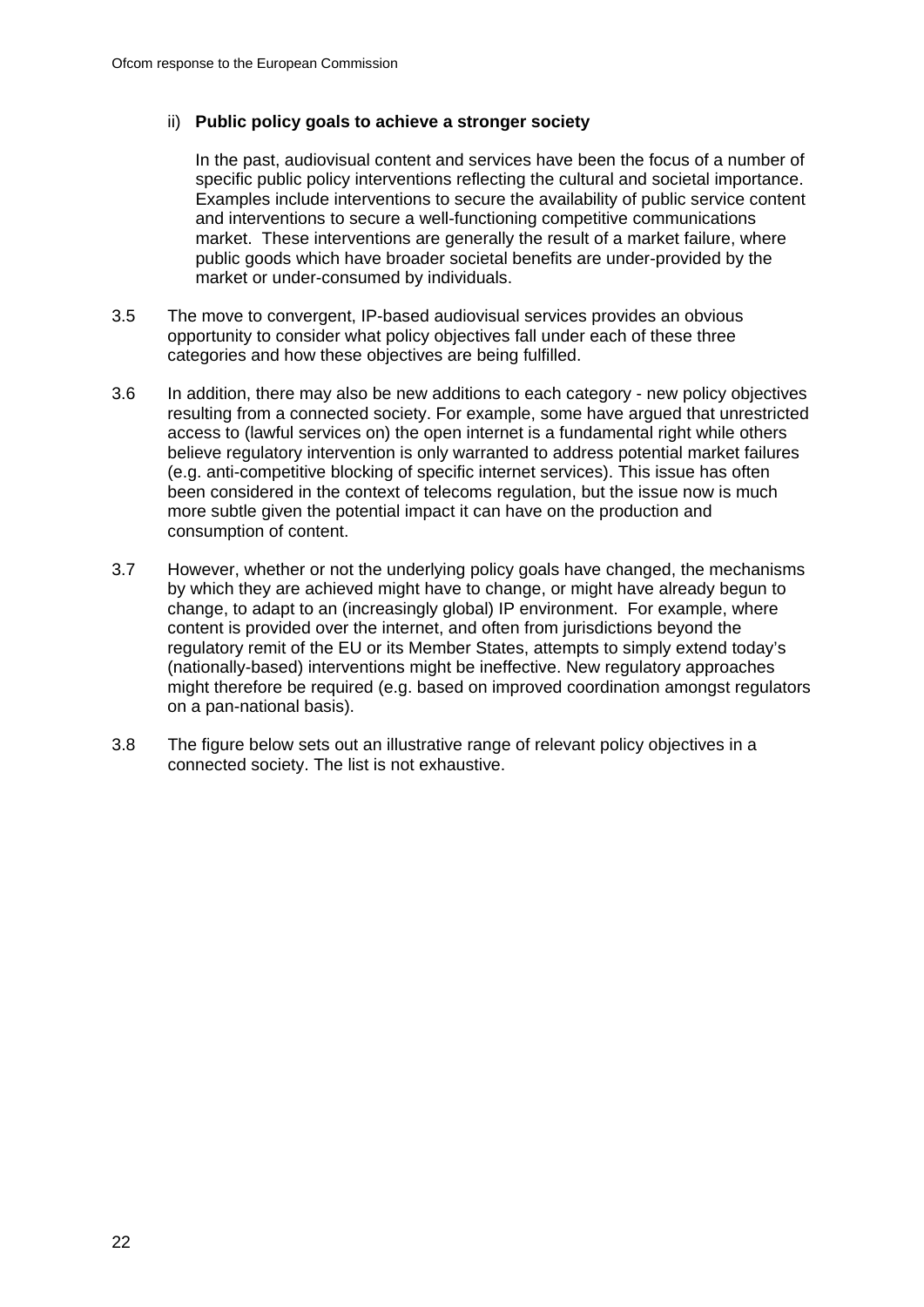

### **Figure 3.1 Illustration of the range of policy objectives**

- 3.9 In entering a debate about policy and regulatory reform for a connected society, it is important that policy makers consider the following important questions:
	- i) What are the fundamental regulatory provisions and what provisions derive from current cultural expectations?
	- ii) How might consumer expectations be changing?
	- iii) What mix of powers, tools and responsibilities are best suited to achieving the policy objectives set out above? How should this change in a connected society?
	- iv) Who are the players in the value chain who are involved in delivering the policy objectives? What roles and responsibilities is it appropriate to ask the players in a connected society to deliver, including Government?
	- v) Who is the appropriate regulatory body and could the outcomes be best delivered under a different regulatory framework e.g. self-regulation or co-regulation instead of statutory, or vice versa?
	- vi) Should the policy objectives and subsequent interventions be considered at a European, national or even global level?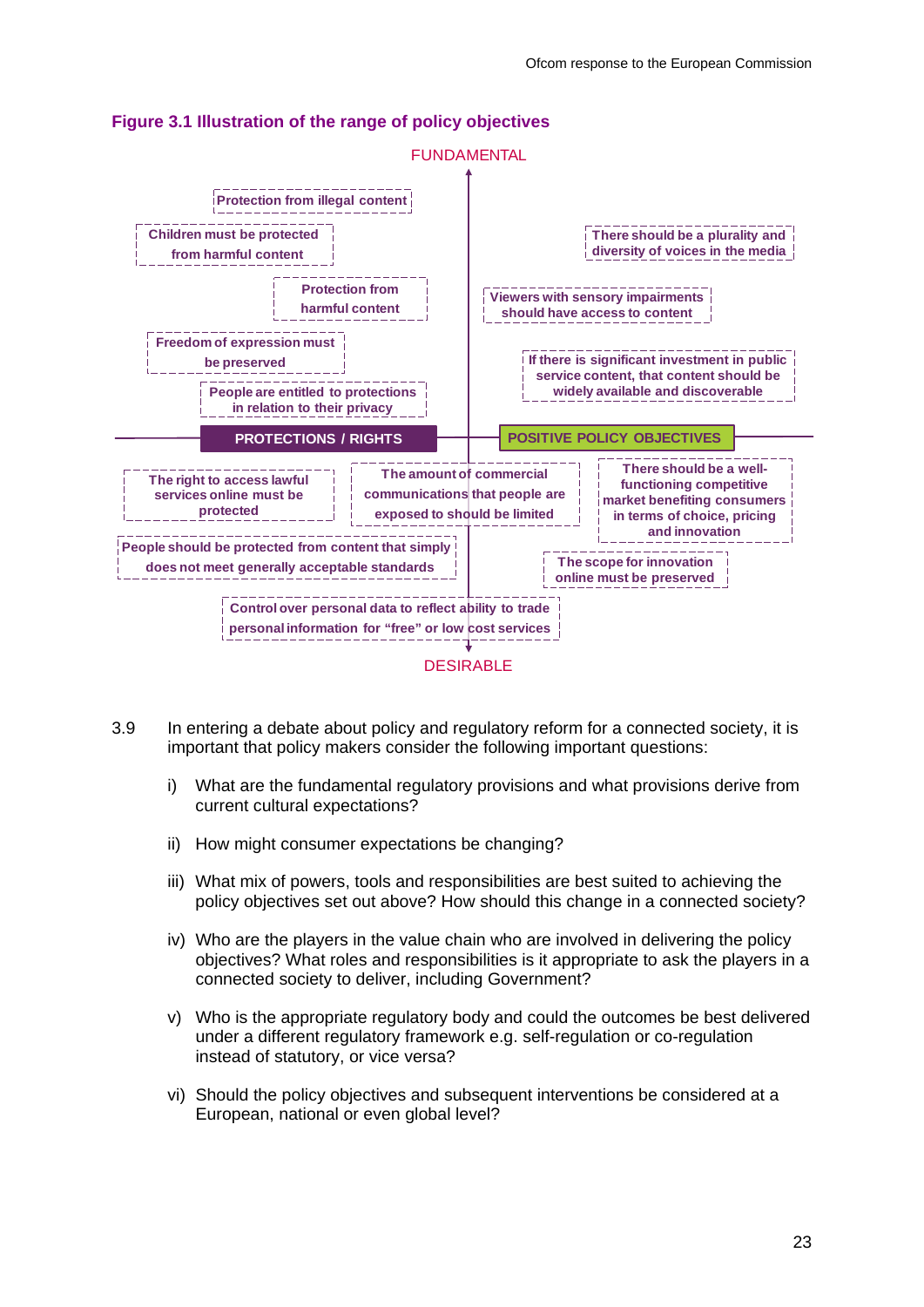## **Section 4**

# <span id="page-24-0"></span>Modernising the audience protection and assurance regime for AV content

#### **Section summary**

- Asymmetries between the regulation of linear and video on-demand (VOD) services mean that UK audiences are currently not receiving the protections they expect on their televisions.
- There is a task for the government, regulators and industry to provide clear information, education and a framework of personal responsibility through which individuals and families can exercise informed choice.
- A review of the appropriate levels of minimum standards across linear and ondemand programme services is necessary to meet the challenges of convergence and audiences' expectations.

## **Audience protection and the protection of minors**

4.1 This section considers changing audiences' expectations of regulation in an age of interconnected devices and examines some of the challenges and implications for the current regulatory framework; looking specifically at the current regulation of linear and on-demand programme services.

#### **The challenges of convergence and a connected society**

- 4.2 Convergence and a connected society is already creating challenges for the regulation of content standards on the main television as connected devices and smart user interfaces create increasingly new and seamless ways of delivering audiovisual services to the living room, including content both on-demand and outside of regulatory frameworks.
- 4.3 The delivery of content in this way has already blurred the boundaries between linear television and VOD, which are currently regulated in the UK (and in other Member States) to very different standards. VOD services are regulated in accordance with the minimum requirements of the AVMS Directive, set at a European level, and are subject to far fewer standards protections compared to linear broadcast services licensed in the UK $^{22}$  $^{22}$  $^{22}$
- 4.4 As discussed in section 2 of this response, Ofcom's research into public attitudes towards regulation suggests that UK audiences expect consistent levels of protection and assurance on the main television and that content delivered on connected TVs should be regulated closer to the level for broadcast television. There is a strong case to suggest that current on-demand programme services regulations are

<span id="page-24-1"></span><sup>&</sup>lt;sup>22</sup> VOD regulation in the UK does not include provisions for: accuracy; privacy; fairness; impartiality; and offence. It has limited provisions for: protection of minors (one rule which principally covers hardcore pornography) and harm (one rule which addresses "material likely to incite hatred").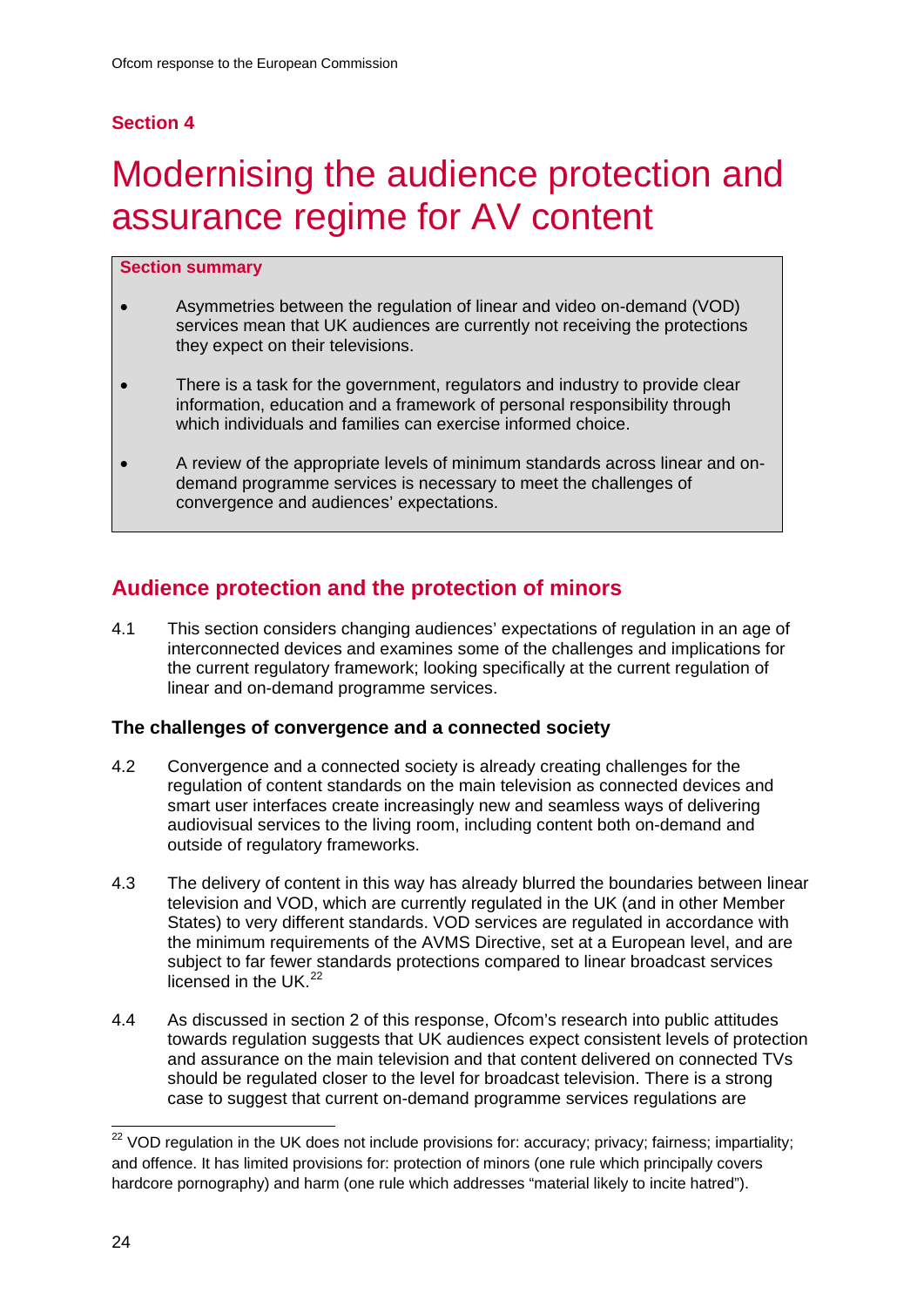insufficient. The current asymmetries between the regulation of linear and VOD services mean that UK audiences are not receiving the protections they expect on the main television.

- 4.5 We believe there may be an opportunity to establish a core set of principles and aims which are held in common across a diverse media landscape with different regulatory frameworks. This could potentially include minimum standards across content that would provide a basic level of assurance for consumers, whatever media they are using, to make regulation more coherent and clear for both consumers and industry.
- 4.6 Any regulatory response to these challenges should consider tools beyond the traditional application of standards protections. There is a task for the Commission, governments, regulators and industry to ensure the provision of clear information, education and a framework of personal responsibility through which individuals and families can exercise informed choice.
- 4.7 The challenges of media convergence will mean that neither regulated standards nor industry initiative alone can provide the protection and assurances audiences expect from content delivered on television sets. We believe broadcasters, device manufacturers and platform providers will have an integral role to play in creating a safer consumer experience. In particular, providing appropriate content controls and tools for individuals and families to manage their own access to potentially harmful content. Industry should ensure tools and controls are high quality, easy to use, applied across all connected devices, and that audiences have the necessary skills to use them with confidence.
- 4.8 We should avoid changing the established regulation around broadcast TV. Consumers continue to have high expectations for the regulation of linear broadcasting and this is an area that is both respected and trusted by the public. It is also well understood by the broadcasting industry. However, mechanisms may be needed to ensure it can be adapted over time, in line with changing consumer and cultural expectations.
- 4.9 In addition, we should consider whether a more harmonised approach to standards protections across linear and on-demand programme services might be necessary to meet the challenges of convergence and audiences' expectations of all audiovisual content, regardless of its delivery.
- 4.10 One possible approach for a new protection framework for televisions could be to create regulated "protected spaces" or "safe zones", where audiences are either protected from potentially harmful content, or have appropriate assurances and understanding of the levels of regulation that apply to content. EPGs may be an interesting starting point for defining protected spaces given they are a well understood navigation mechanism and entry point for viewers. Such a regulatory regime could focus on mass reach and/or high impact services.
- 4.11 Such protected spaces or safe zones could be regulated to a minimum standard that meets audience expectations. Under such minimum standards, on-demand programme services could be subject to a higher level of protection than the current regulatory standards for on-demand programme services, in order to provide greater consistency for viewers and ensure that audiences are protected from the worst cases of harm.
- 4.12 We elaborate on these views in the next section.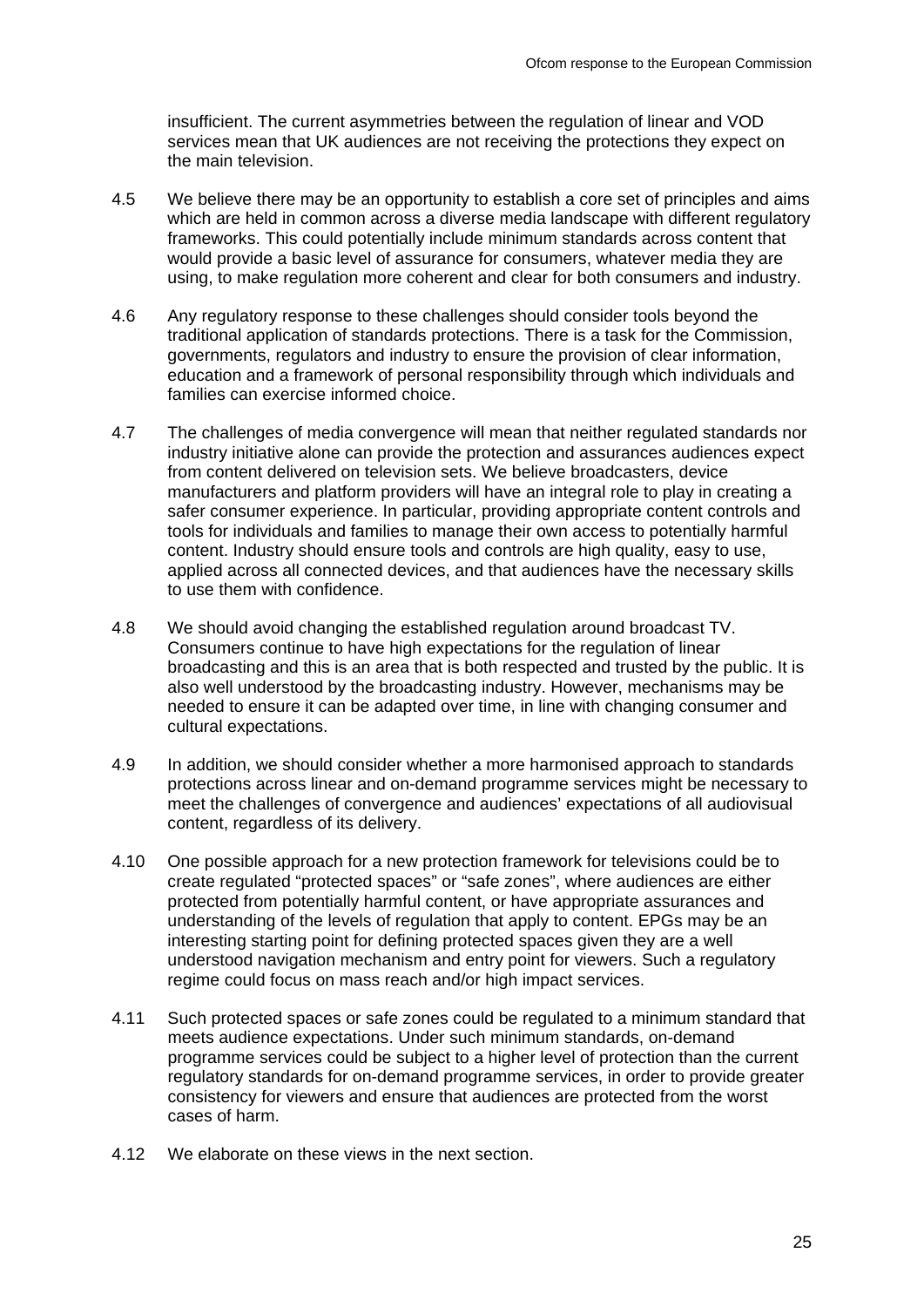## **Country of Origin**

- 4.13 Ofcom considers the Country of Origin Principle to be a useful instrument in the promotion of the digital single market, lowering the regulatory and administrative burdens on industry and thereby encouraging the availability of pan-European (broadcast and VOD) content.
- 4.14 However, we note that there is an inherent tension in the AVMS Directive which seeks to achieve a compromise between the (industrial policy) aim of ensuring broadcasters do not need 28 licences, and the (social/democratic) aim of respecting cultural diversity among Member States and the ability of their respective regulatory authorities to protect their citizens accordingly.
- 4.15 In practice, this theoretical tension has not generated a large volume of challenges (e.g. disputes between NRAs around cross-border content falling short of national standards). In relation to some of the policy absolutes listed in Section 3 above, such as the area of protection of minors, different Member States generally appear to have similar (even if not identical) rules. At the same time, the cases that have occurred since the AVMS Directive came into force have tended to go to the heart of individual Member States' core public policy concerns. They have revealed certain areas where there may be room for improvement, e.g. around the operation of the cooperation procedure envisaged in Article 4(2) of the Directive.
- 4.16 Additionally, as discussed in the next section, reliance on the Country of Origin Principle and a set of agreed minimum European standards might no longer – in the very near future – be sufficient to help European regulators to deliver the key policy goals identified in this document. This is due to the increasing availability of audiovisual content that comes from outside the EU and can be delivered via IP connections to connected television sets. Ofcom would therefore welcome further debate about the future functioning of the Country of Origin Principle and how the existing mechanisms within the Directive can be made more effective.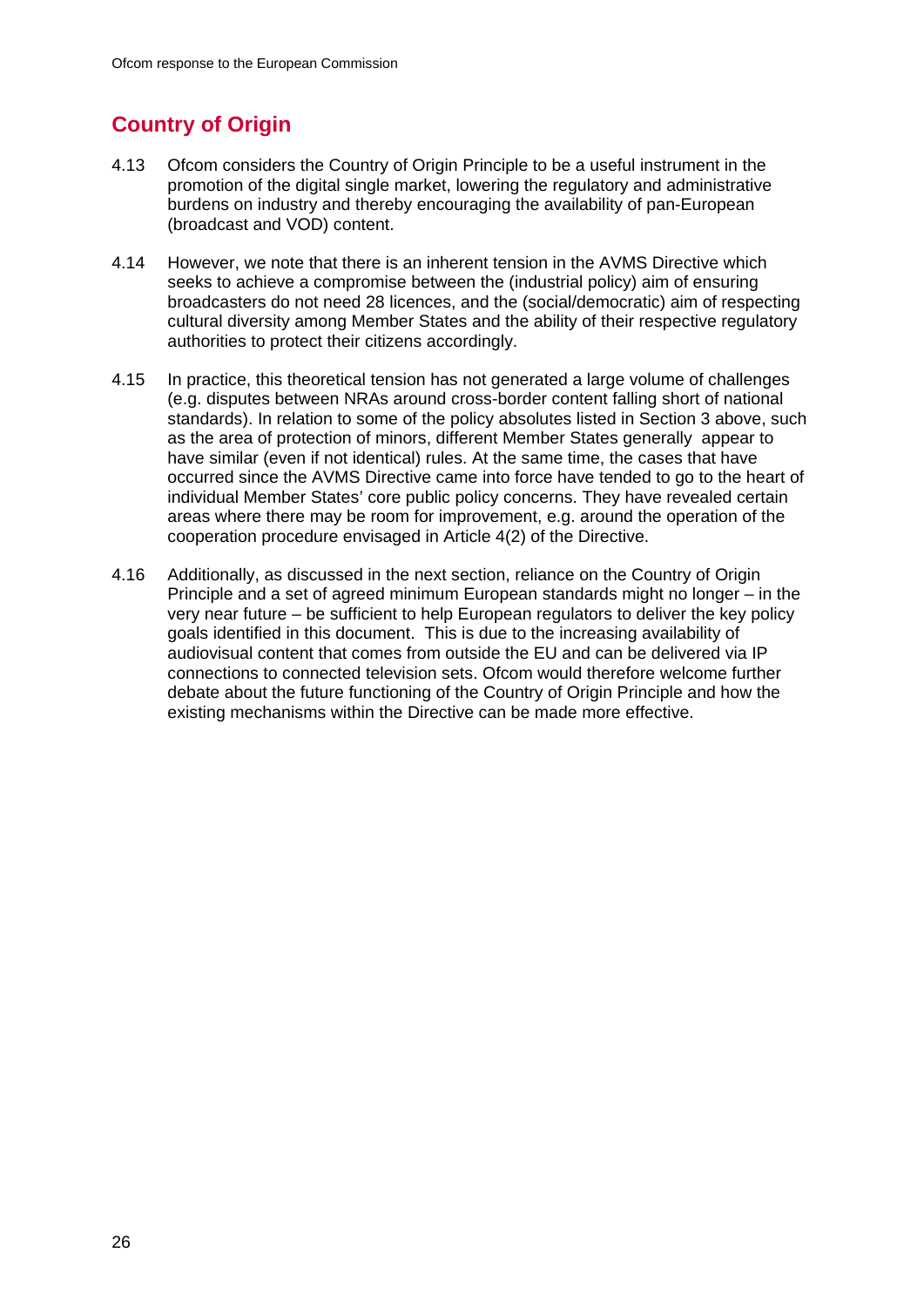#### **Section 5**

# <span id="page-27-0"></span>More effective approaches to protecting people online

#### **Section summary**

- People are entitled to protection from harm online as they are offline. Although the internet brings new regulatory challenges this does not mean people simply should not expect a degree of protection or assurance online.
- The existing models of audience protection, which focus on placing editorial obligations on editorially responsible service providers, are unlikely to deliver appropriate or adequate protection in an online context.
- For protection online, we may therefore also need to consider the potential roles and responsibilities of other players in the value chain, in particular digital intermediaries. It may be possible to do this without creating serious tensions between the AVMS and the E-commerce Directive. This will depend on what new responsibilities are placed on digital intermediaries and on how effective parental control based approaches are in addressing legitimate public policy concerns.
- 5.1 This section considers the role of digital intermediaries and the potential scope of future audiovisual regulation online. We explore the balance between protecting the role of intermediaries in enabling online innovation and openness; and ensuring that intermediaries help secure important policy objectives, with a particular focus on the protection of minors.
- 5.2 In particular, we consider three aspects of the evolution of audiovisual media regulation:
	- i) Consumer expectations and consumer responsibilities;
	- ii) The role of platforms and online intermediaries (like search providers or YouTube) $^{23}$ ; and
	- iii) The scope of, and alternative approaches to, future audiovisual media regulation.

### **Background**

- 5.3 The current AVMS Directive intersects with a number of other critical regulatory frameworks, notably the regulations governing electronic commerce. This is largely a result of the expanding role played by the internet and by internet-connected devices in enabling the provision of audiovisual media services (AVMS) to EU consumers.
- 5.4 There is potentially tension between the broader purpose of the AVMS Directive (to secure consumer protection in relation to audiovisual media), and the E-commerce

<span id="page-27-1"></span> $23$  YouTube is used as an example in this section, but we refer to any website that allows other content providers to publish audiovisual media.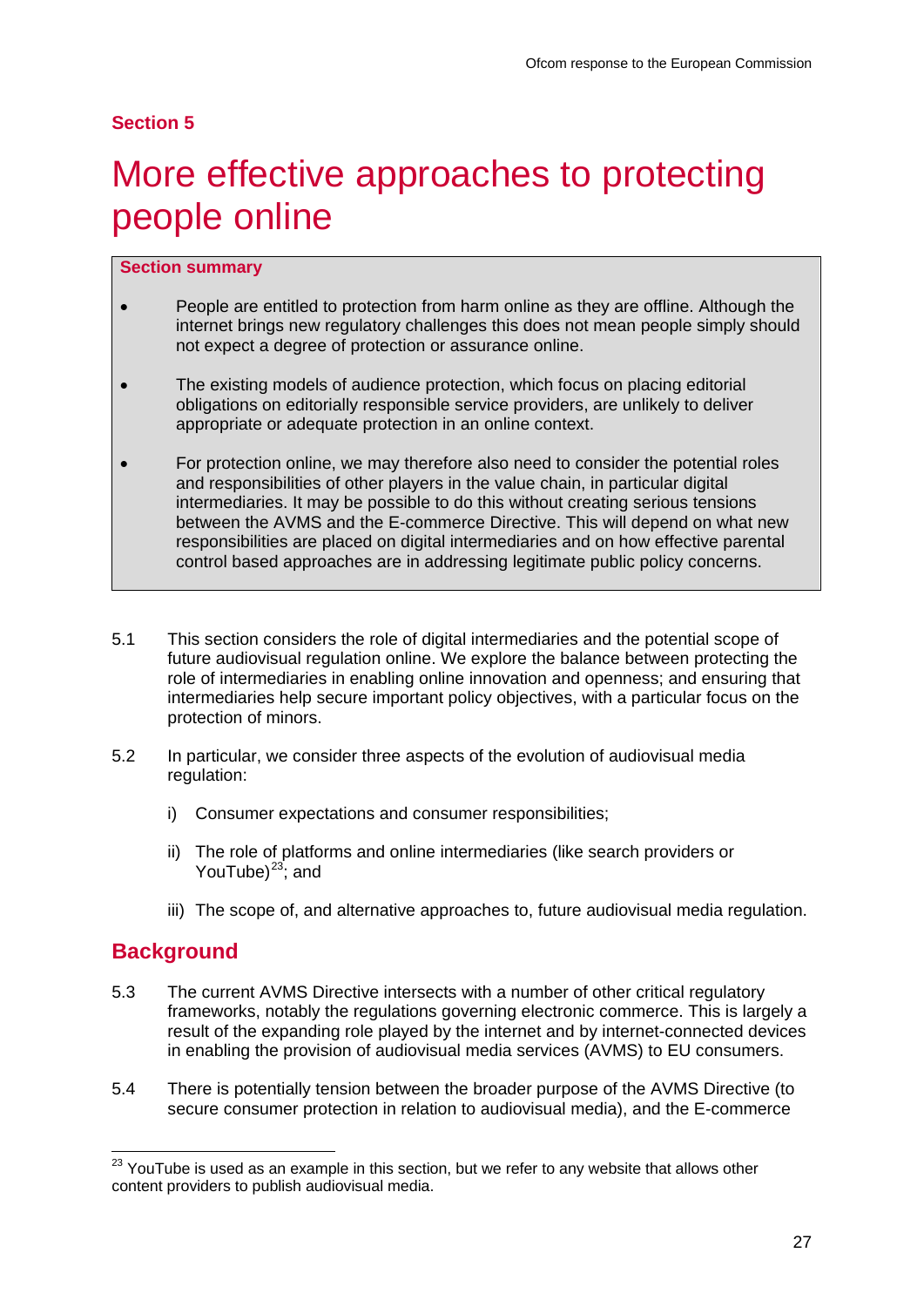Directive's protection from liability for intermediary providers of information society services.

- 5.5 The current AVMS Directive is limited in scope and does not apply to all audiovisual media. The main areas of limitation include:
	- The AVMS Directive does not cover services with audiovisual content which do not satisfy the criteria for being "TV-like" – and therefore fall outside regulation under that Directive;
	- The global reach of the internet means there are audiovisual media services (linear and on-demand) available to consumers within the EU but on which the AVMS Directive does not directly impose EU minimum standards as a result of their non-EU geographic origin<sup>[24](#page-28-0)</sup>; and
	- The AVMS Directive does not seek to impose content regulatory obligations on services which do not exercise editorial control (for example, intermediaries such as YouTube, search providers and ISPs),even though these intermediaries might in practice, represent the sole point of leverage through which access to extraterritorial content might be restricted.
- 5.6 The volume and diversity of audiovisual services consumers might reasonably expect to be captured by regulation continues to grow, both online and on traditional television platforms. Therefore, it might be necessary to consider whether the different policy objectives currently drawn together under the AVMS Directive are being adequately met, and the extent to which changes might be needed.

## **Securing the protection of children**

- 5.7 In principle, it is possible to achieve the objective of restricting children's access to unsuitable content on broadcast television through a wide range of mechanisms. These could include: broadcast scheduling (the watershed); technical controls like PIN codes and age-verification tools; on-air warnings; and EPG positioning.
- 5.8 These approaches fall into two broad groups: 1) technical mechanisms (for example through PIN codes or scheduling); and 2) the provision of information to enable appropriate content choices to be made (for example on-air warnings and age ratings). The effectiveness of both technical and information provision mechanisms relies not only on the nature of the mechanisms in question, but also on a combination of behaviours by both service providers and consumers:
	- **AVMS providers** must make judgments about what content should be broadcast or provided on-demand, and under what conditions, considering, for example: scheduling; easy to understand access controls; and warnings or content ratings information;
	- **Consumers**, and in particular responsible adults, must understand the standards protections and content tools available in order to protect themselves and their families.

<span id="page-28-0"></span><sup>&</sup>lt;sup>24</sup> There is provision under the AVMS Directive for Member States to apply whatever measures they deem appropriate with regard to audiovisual media services which come from non-EU countries and which do not satisfy the conditions laid down in Article 2, provided they comply with Union law and the international obligations of the Union.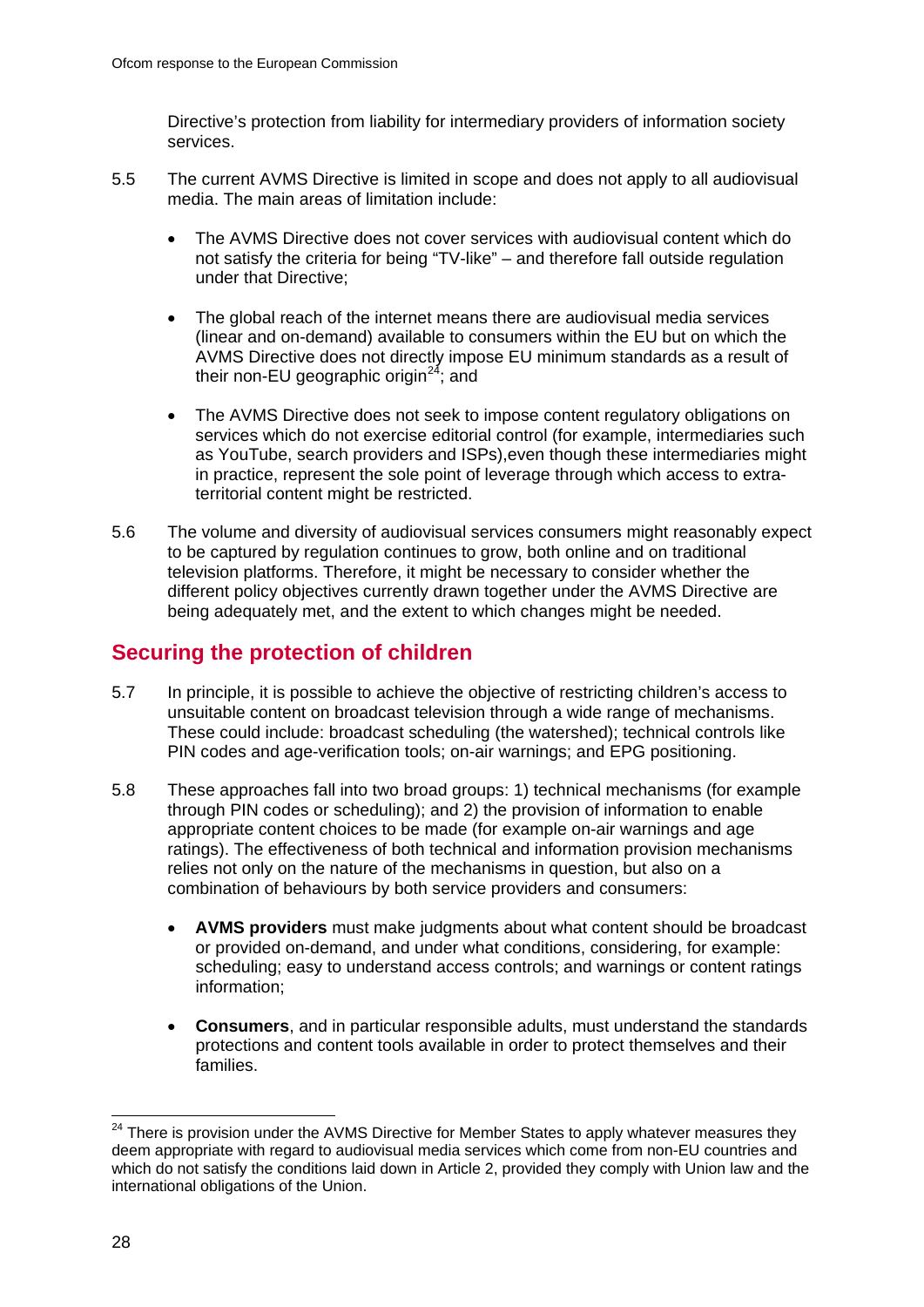5.9 In deciding which services might be subject to which regulatory obligations, consideration must be given to both consumers' expectations and responsibilities, and service-providers' capabilities.

### **Consumer expectations and consumer responsibilities**

- 5.10 As set out in Section 2, our research indicates that UK audiences now expect content delivered through connected TVs (which include broadcast, on-demand or open internet services) to be regulated closer to the level for broadcast television.
- 5.11 Our research on the types of restrictions parents use across media (also set out in Section 2) indicates that parents use a combination of measures or strategies to manage their children's exposure to inappropriate online content. These range from talking to their children about staying safe online; rules on the times and places where internet access is permitted and the sites which can be visited; and the use of technical tools like parental control filters, or "safe search" functions on search engines. Most parents (85%) use at least one of these approaches. Broadly the same proportion of parents (87%) has either rules or controls in place to manage their children's access to (potentially harmful) television programmes.
- 5.12 While this may seem reassuring, the connected environment presents new challenges for individuals and families to protect themselves; and the protection of minors from potentially harmful content on connected devices remains a material concern. Further action by service-providers to improve parents' options – for example the recent commitment by major UK ISPs to offer subscribers network-layer, whole-home content filtering – will continue to be important to address the risks to minors.
- 5.13 Any intervention can be effective only if consumers understand the regulatory environment in which they are operating, and are provided with clear information, education and a framework of personal responsibility through which to manage their own access to content and to protect their families. It is therefore vital that content controls and tools are easy to use, are potentially available across all connected devices, and that audiences know where and how they can be used.
- 5.14 In a connected society there is particular pressure on consumers' understanding of the regulatory environment, of the practices they can expect of service providers and of their awareness of their own responsibilities. In particular, the distinction may be unclear between content subject to EU regulation, and that which is not. In the following section we consider how this source of uncertainty might be addressed.

## **Platforms, online intermediaries and the E-commerce Directive**

- 5.15 The AVMS Directive imposes editorial standards obligations on businesses with editorial control: those which, like broadcasters, actually choose the content which they make available. For example, it is a central premise of content regulation that there is a single "editorially responsible" entity, which takes decisions about the content made available and is held to account in the event of a breach of standards.
- 5.16 However, in the exercise of their obligations AVMS providers might rely upon tools provided by third parties, such as TV platform operators. For example, on TV platforms like cable or satellite, access controls such as an underlying PIN is typically provided by the platform operator (for example, Sky, Virgin Media). The TV platform operators who control which content services are available on their platform do not have editorial responsibility for the content distributed on their platforms, and in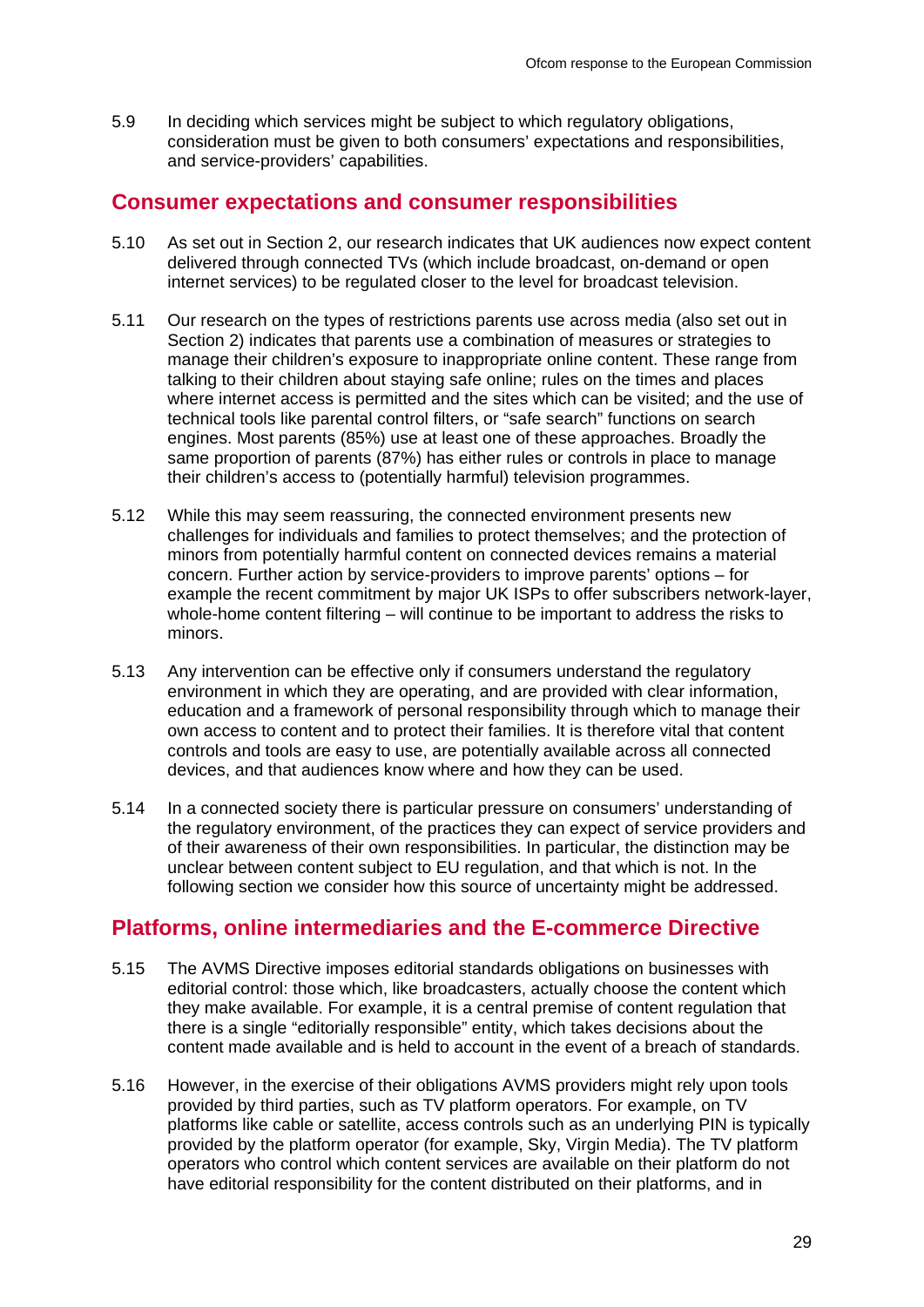particular, for the content's suitability for children (and so are not subject to editorial standards obligations under the AVMS Directive).

- 5.17 Like TV platforms, online intermediaries do not have editorial responsibility as defined in the AVMS Directive. Indeed, the operation of the internet generally, and in particular the diversity of services available and the low barriers to entry, has depended substantially on the ability of online intermediaries like ISPs, search engines and platforms/hosts to connect consumers and service providers online, without having to exercise any prior control themselves over the characteristics of the services offered or consumed.
- 5.18 Furthermore, the E-commerce Directive protects intermediaries (such as ISPs, hosts and search engines) from having editorial standards obligations imposed upon them. Without knowledge of whether or not the services they carry, index or host are lawful or potentially harmful, they cannot be expected to take ex ante action against them. The E-commerce Directive also prevents the imposition of a "general monitoring" obligation on intermediaries, meaning they cannot be required in law to monitor all the content they are carrying in order to gain knowledge upon which they might then have to act. They can only be required to take action once they become aware of issues in a specific case.
- 5.19 The internet therefore potentially acts as a platform for all purposes, irrespective of whether they are illicit or undesirable, or are considered beneficial. This lack of a distinction between different types of content and services accessible online raises particular challenges for policy makers. The policy debate in relation to intermediaries is that:
	- Intermediaries play a critical role in the operation of the internet, and hence present an important point of leverage through which the accessibility of unlawful or potentially harmful services might be controlled, especially those services coming from another jurisdiction;
	- However, if intermediaries are made responsible for the characteristics of the content and services they transmit, they could become liable for any activity online. To manage their own potential liability, they would be strongly incentivised to become internet gatekeepers, determining which services could be accessed and which could not, potentially limiting innovation and freedom of expression, and restricting consumer access to information on the open internet.
- 5.20 The compromise between these two positions enshrined in the E-commerce Directive was therefore based on:
	- the economic and cultural benefits which derive from the operation of an open internet;
	- the extent to which an open internet delivering these benefits relies on the protection of intermediaries from liability relating to the actions of their subscribers or the characteristics of the online content and services those subscribers choose to access and distribute; and
	- the economic and cultural costs which might follow from the imposition on intermediaries of responsibility/liability.
- 5.21 This debate takes concrete form when related to individual online content or service providers, particularly those which might appear to blur the boundaries between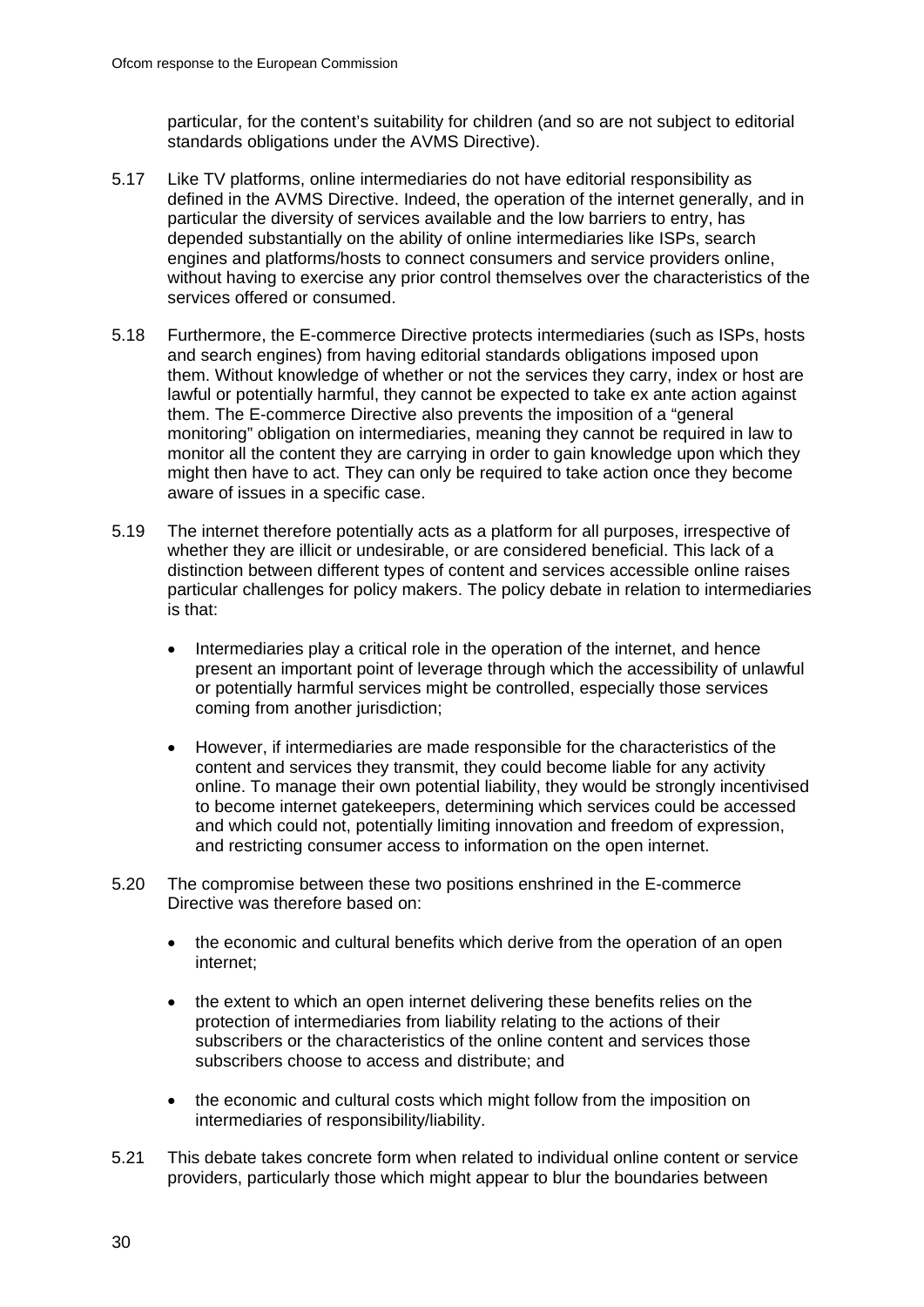unknowing providers (and hence not responsible for the potentially undesirable or illegal content or service) and responsible content publishing businesses. YouTube is perhaps the largest and highest profile example of such a service provider.

- 5.22 At one extreme, it could be argued that YouTube should be responsible for all the content it hosts, and hence should review all content against defined editorial standards before it is made available to viewers. Others (including YouTube) argue that it is not a content publisher, and indeed that it would be a completely different type of business if it was deemed editorially responsible for all the content accessible on its platform (for example, it would turn into the equivalent of an On-demand Programme Service provider, only offering content it had itself licensed and reviewed).<sup>[25](#page-31-0)</sup>
- 5.23 The operators of television platforms, like Virgin Media or BSkyB, are in a different position. Although they do not have editorial responsibility in relation to the channels and on-demand services which they host, they do act as gatekeepers for their platform in that they are able to select which services are allowed onto the platform. There is generally no similar gateway relationship or function for online intermediaries like ISPs or search providers.
- 5.24 Despite this, both the television platform operators and the intermediaries can and already do play a role in supporting the protection of minors from the risk of exposure to harmful content, on television and online. For example:
	- Managed TV platforms, like Virgin Media or BSkyB, exercise some control over which service providers are available on their platforms; signpost potentially harmful content (for example with a separate EPG section for services with sexually explicit content) and provide technical tools (PIN controls) to allow audiovisual service providers themselves to manage how content is accessed.
	- ISPs provide their subscribers with parental control software either for individual devices or for the whole home, via network-layer filtering (third-party providers develop and maintain the lists of content in each potentially filtered category).
	- Search providers offer "safe" versions of their search indices, which aim to exclude sexually explicit images and video.
	- Some hosts, including YouTube, define "community standards"; setting out the types of content users may publish on their platform, and reviewing and removing content on receipt of legitimate complaints about non-compliance with those standards. They might also allow their publishers to classify content and hence enable viewers to control access.
- 5.25 While each of these actions can and should materially improve protections for minors, they alone cannot guarantee that potentially harmful content is subject to comprehensive oversight. As already stated above, the effectiveness and impact of each measure also depends on actions being taken by individuals and parents. It is also important to note that each of these actions or contributions to the protection of minors has been made voluntarily, in some instances under soft pressure from activists and governments, in others as part of commercial strategies to protect audiences and brands.

<span id="page-31-0"></span><sup>&</sup>lt;sup>25</sup> YouTube is considered to be a platform and not an AVMS provider (for example, Channel 4's catch-up service hosted on YouTube is an AVMS subject to UK regulation but YouTube itself is not).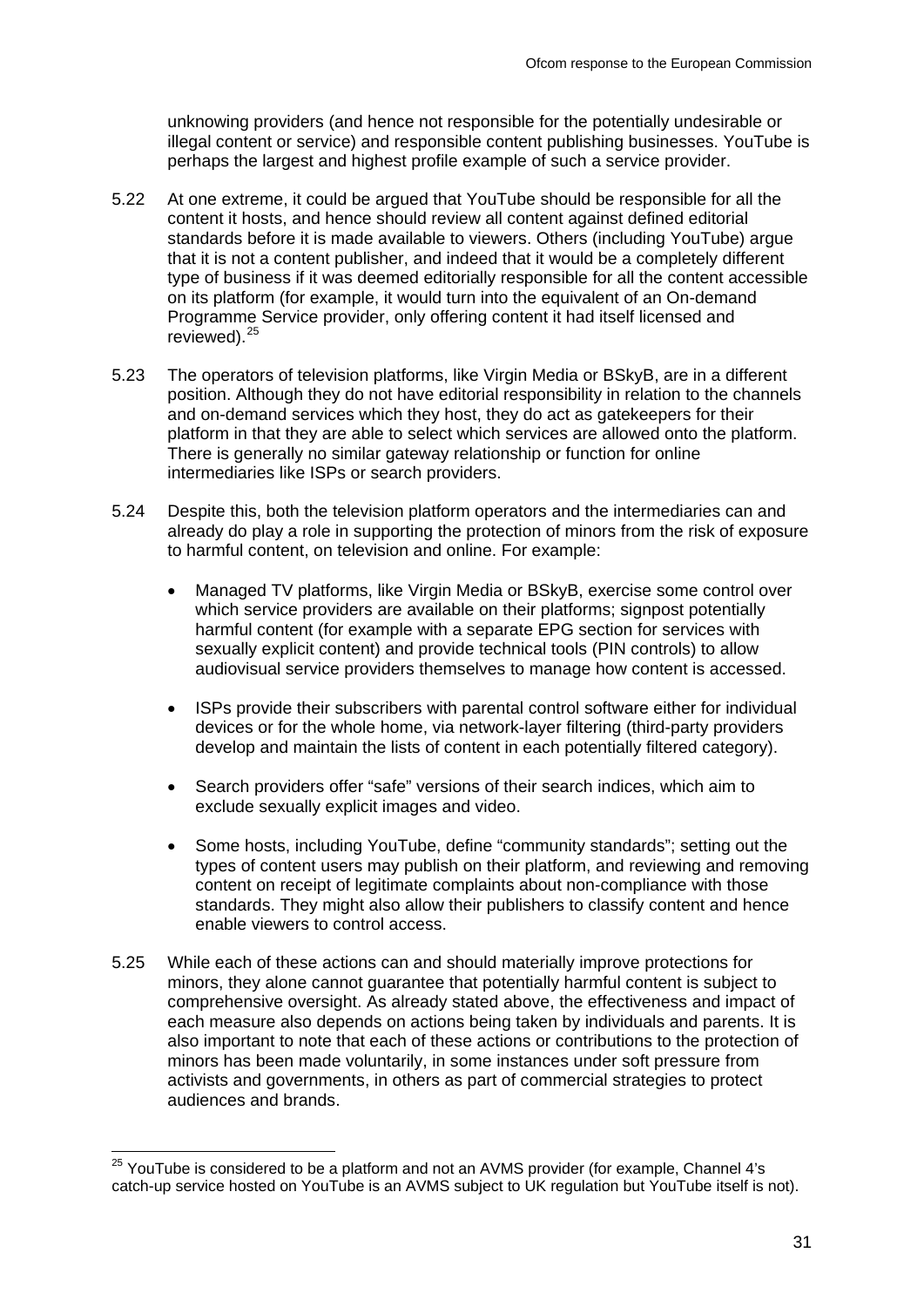## **The scope of and approaches to future audiovisual media regulation**

- 5.26 As stated previously, one of the challenges presented by the increasingly converged digital media environment, and connected TVs in particular, is the uncertainty for consumers over what regulatory framework applies to content and what responsibilities for content control rest with the consumer.
- 5.27 As online services become increasingly central to our daily lives, we need to consider what the right regulatory approaches are in the online environment. Online services often have very different editorial characteristics to more traditional TV-like services and provide new and different regulatory challenges. For example, user-generated content can either be found on individuals' own sites or on hosting platforms (where the party with editorial responsibility, on whom the editorial obligations would bite, might be outside jurisdiction or unidentifiable). This is likely to be through a mixed approach of regulation and a framework of personal responsibility which allows people to use technology (e.g. filters) to take greater steps to protect themselves and their families.
- 5.28 Technical mechanisms (such as content control tools) and the provision of information to audiences/users (e.g. through signposting and warnings), are both feasible and potentially effective complementary mechanisms of content regulation in an environment where both unregulated internet-delivered services and regulated content can be accessed. These tools could be provided by platforms and online intermediaries, without subjecting them to editorial responsibility or involving the indiscriminate blocking of unregulated (but not necessarily harmful) content/services. For some intermediaries, such tools would also be consistent with their existing business models and their individual commercial strategies.
- 5.29 We set out below ways in which these industry-led mechanisms might operate in the context of connected TVs, on which consumers can potentially access traditional linear television, on-demand services and internet-based content whose regulatory status is uncertain. Such mechanisms would help to inform and empower consumers, and help enable them to protect themselves.
- 5.30 Firstly, where an operator is actively managing access to a platform (or perhaps an EPG) for AVMS, that operator could be made responsible for ensuring that consumers are aware of the applicable regulatory standards when they are choosing content. For example, connected TV platforms could be required to distinguish clearly between regulated AVMS, and services not subject to the EU regulatory framework. This could ensure that consumers could make a clear and informed choice between a 'protected space' of services regulated to a known minimum standard, and content which is either regulated outside the EU or which might be unregulated. This could be done by signposting or by using the EPG to position potentially unregulated services from outside the EU separately from EU-regulated services.
- 5.31 Secondly, where a hosting intermediary commits to self-regulatory approaches such as community editorial standards or terms of use, it should have transparent and demonstrably effective procedures for handling complaints and removing noncompliant content. Hosts could be held to account for their compliance not only with their obligation to remove unlawful content under existing "notice and action" frameworks, but also for their compliance with their own commitments to their users about the kinds of content those users can expect to find.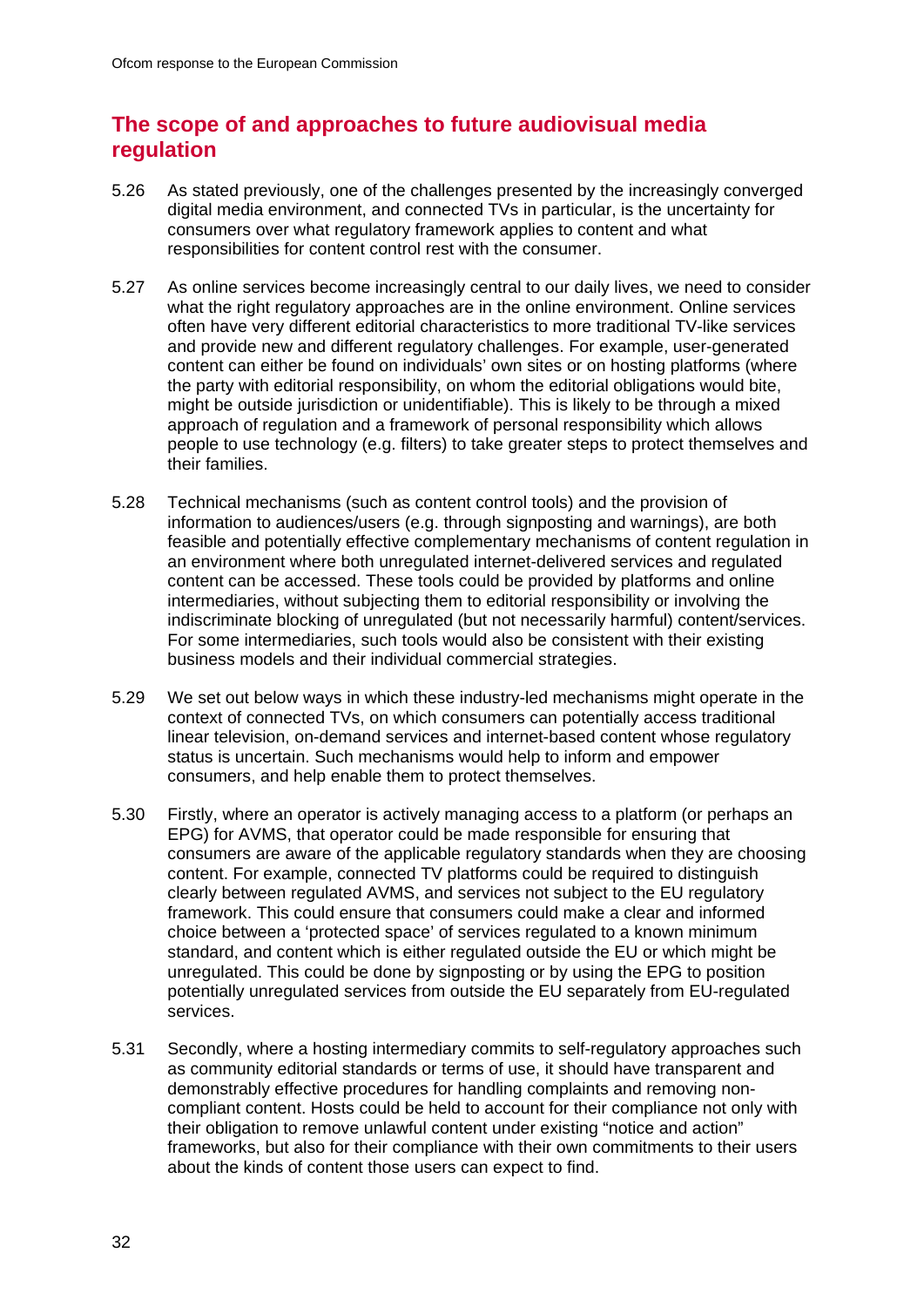- 5.32 It should be clear to consumers how to complain or what action to take were they to see or hear content that is harmful or unsuitable for children. One model that seeks to provide such clarity is ParentPort in the UK, a website with the single aim of protecting children by helping parents make their views heard about inappropriate programmes, adverts, products and services.[26](#page-33-0) The website makes it easier for parents to complain about material they have seen or heard across the media, communications and retail industries.
- 5.33 Thirdly, as referred to in Section 4, AVMS platforms and hosts could be required to provide the service providers they support, and the audiences they serve, with technical tools to allow those audiences to control the kinds of content which can be accessed. This could be done by requiring those platforms and hosts to enable AVMS providers to classify their content (for example: as regulated/unregulated; sport or news; suitable or unsuitable for children). Consumers could then take decisions about whether or not to restrict or limit access to that content, on the basis of those classifications.

### **Online protection more generally**

- 5.34 The issue of child safety online has been subject to significant recent public debate in the UK. This has been prompted by concerns about access to illegal child abuse material online; children's access to legal but unsuitable adult content online and conduct risks such as cyber bullying. There are two particular initiatives in the UK which address those concerns, which are worth highlighting:
	- a) In the UK there is a self-regulatory regime funded by ISPs and internet companies for removing child abuse material online. The Internet Watch Foundation (IWF) either requests take-down of an offending site by the host if it is hosted in the UK, or it adds the site to a blacklist that the UK ISPs agree to block. The IWF works with the police to restrict access to such content and prosecute criminals. This well-respected framework is widely seen as a very successful way to prevent access to this material.
	- b) Ofcom is a board member of the UK Council for Child Internet Safety (UKCCIS) a group of over 200 organisations from civil society, the communications industry, regulators and the Government with an interest in keeping children safe online. This has provided a forum for multi-stakeholder discussions around issues of online child safety.
- 5.35 The IWF self-regulatory scheme, in particular, works well because the incentives for the internet industry are aligned with society's broader goals to protect children. As long as they produce tangible and timely improvements in child online safety, voluntary and self-regulatory approaches can be a good way of achieving the policy objective of protecting children online.
- 5.36 One example of success through UKCCIS has been the four largest ISPs committing to provide network-layer filters for all of their customers by the end of 2014. Customers will be presented with an unavoidable decision about whether to apply those filters. Ofcom will also review the operation of those filters. In addition, UKCCIS

<span id="page-33-0"></span><sup>&</sup>lt;sup>26</sup> [www.parentport.org.uk.](http://www.parentport.org.uk/) ParentPort has been jointly developed by the Advertising Standards Authority (ASA), the Authority for Television On-demand (ATVOD), the BBC Trust, the British Board of Film Classification (BBFC), Ofcom, the Press Complaints Commission (PCC) and the Video Standards Council (VSC)/Pan-European Game Information (PEGI).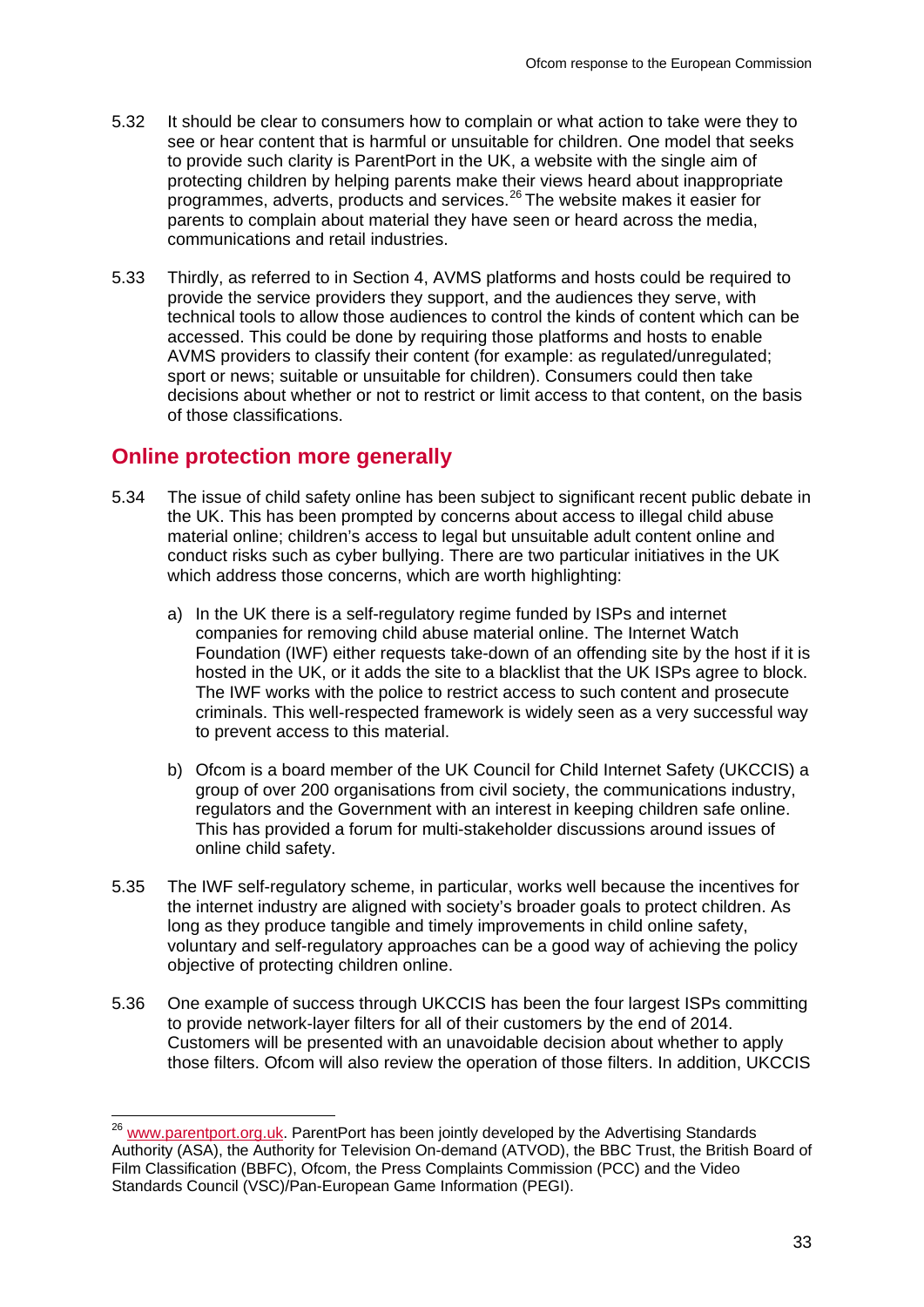has recently succeeded in ensuring that major public WiFi connections have content filtering by default wherever children are likely to be present.

5.37 If, in the long term, these approaches prove to be insufficiently effective, further consideration may be needed as to the roles and responsibilities of online intermediaries, which could in turn require a re-examination of the limitation on their liability under the E-commerce Directive.

## **Conclusion**

- 5.38 Content regulation should continue to evolve though a combination of mechanisms, including:
	- the exercise of editorial judgements by editorially responsible providers; and
	- the provision of tools and information by intermediaries; and
	- ensuring that action is taken by informed consumers, who understand: whether editorial controls are in place and what they are; and how to use the tools and information resources provided by the relevant platforms and intermediaries.
- 5.39 This approach could help protect people accessing content through connected devices.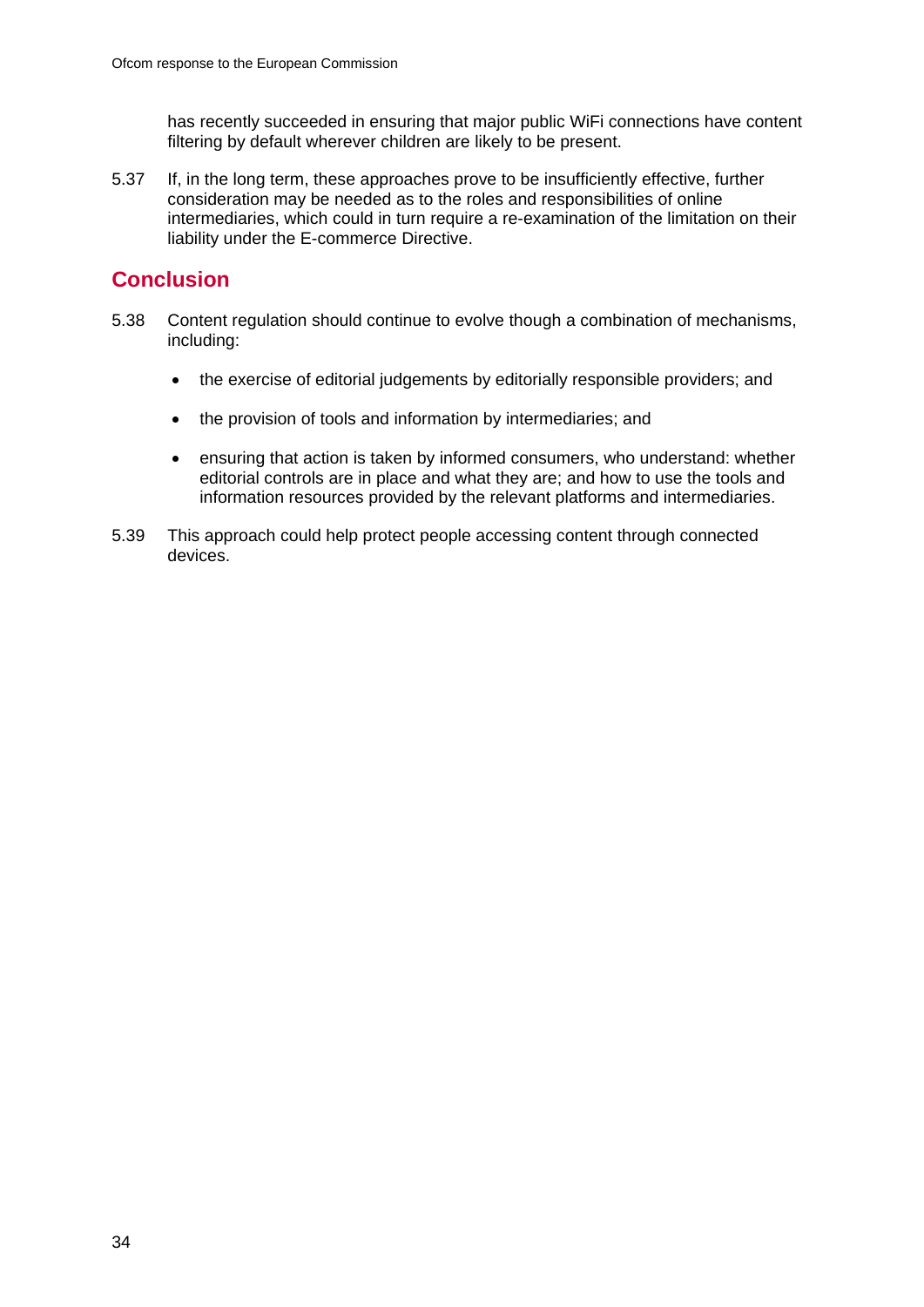#### **Section 6**

## <span id="page-35-0"></span>Supporting viewing and investment in public service content

#### **Section summary**

- There is an emerging question about how to define a "platform" for the purposes of regulation, which is linked to the European definition of Electronic Communications Network (ECN) and the scope of the telecoms framework.
- New platforms and models of delivery could call into question the efficacy of "must" carry" and "must offer" rules.
- Support for public service content must include continuing to ensure discoverability through prominence on user interfaces of the key platforms of the future, not just on the linear platforms of the past and today.

## **Supporting investment in European content**

- 6.1 The AVMS Framework currently requires Member States to ensure, where practicable, that broadcasters reserve the majority of their air time for European works – and it allows Member States to pursue this objective by giving certain media service providers a public interest mission. One of the key ways in which we meet our obligations in the UK has been through the Government's designation of a number of public service broadcasters (PSBs) which all have substantial requirements to deliver European works, ranging between 50% and 90% of qualifying output by channel.
- 6.2 Beyond these output quotas our legislation also requires that PSBs provide relevant television services that ensure programmes that: cover a wide range of subjectmatters in a way that meets the needs and satisfies the interests of as many different audiences as practicable; are properly balanced and maintain high general standards of programme quality; and are made using professional skills and editorial integrity.
- 6.3 The operation of the current EU and UK frameworks has resulted in a successful and competitive market in the UK, ensuring both a high level of originations and the delivery of programming with purposes and characteristics valued by audiences:
	- The UK television industry generated £12.3bn in revenue during 2012, an increase of £103m (or 0.8%) on 2011 in nominal terms.
	- In 2012, spending on first-run originated programmes across the five main PSB channels and the BBC digital channels increased marginally by 0.3% year-onyear to £2.5bn. In addition, commercial multichannel broadcasters in the eight mainstream genres spent £2.7bn on programmes in 2012, a 3% increase year on year in nominal terms.
	- Our latest audience research shows that audiences continue to want programmes with certain purposes – such as trustworthy news, programmes that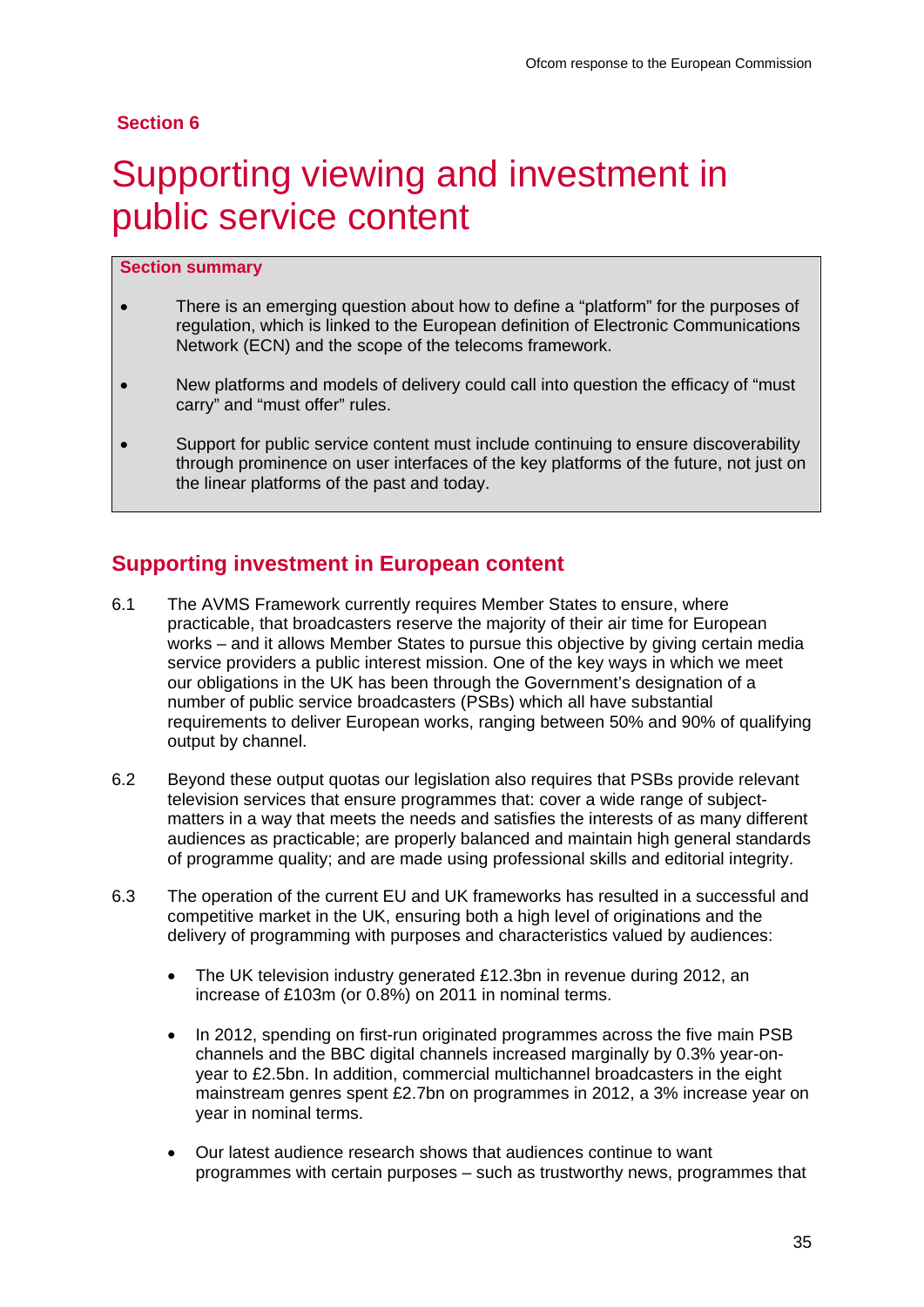help them to understand what's going on in the world today, and programmes about science, art or history – and certain characteristics – such as being highquality, challenging and different. PSBs continue to play an important role in delivering these purposes and characteristics.

- 6.4 This means that today we have a successful mixed ecology of public and private investment in content serving EU and UK audiences.
- 6.5 However, convergence has resulted in a number of market developments, including an increasing number of platforms, changes in user interfaces presenting content for navigation, the use of complementary methods to access content (e.g. second screen devices), and ever-wider functionality, availability and choice of content. These developments promise a number of benefits, including (as noted in Section 2) new potential sources of content funding. However, they also potentially pose a greater challenge to our ability to continue to support the delivery of investment in content and the PSB purposes through ensuring the availability and discoverability of Public Service Content (PSC), which in turn plays a critical role in delivering the high levels of investment in European works we have seen to date.
- 6.6 This section considers what changes might be required to ensure the continuing economic and cultural success of European and UK content markets in a connected society.

## **The importance of sustaining PSC availability and discoverability**

- 6.7 Ofcom stated in its second review of public service broadcasting that, in a digital market with a wide range of content choices, the key aim for PSC is providing the programming that, as citizens, we want to be widely available for as many people to watch as possible. PSC must be capable of reaching audiences and specifically be high quality, original, innovative, challenging and widely available. It should also be delivered on channels that have a high reach among and impact on their target audiences.
- 6.8 Ensuring the availability and discoverability of PSC is critical in helping to achieve this aim and our interventions in this area need to keep pace with technological change.
- 6.9 In the UK, "must carry" and "must offer" rules can currently be imposed in order to guarantee PSB availability, while discoverability is facilitated using EPG prominence rules as part of EPG licence conditions. These interventions contribute to a virtuous circle of "consumption of-investment in-consumption of" PSB content and European works. While it is very difficult to precisely value the specific contribution these interventions do or might make, it is our belief that these outcomes will continue to be desirable and important going forward.
- 6.10 In the UK, we have already begun to consider what might be the most appropriate way to meet these objectives in the face of the technological changes identified above.

### **How to ensure PSB availability in the future**

6.11 Currently all major PSB services are present on all the major platforms. To date, no dispute has arisen that has led to a legal test of the effectiveness of either of the two relevant sets of UK rules. However, convergence may put pressure on the present framework.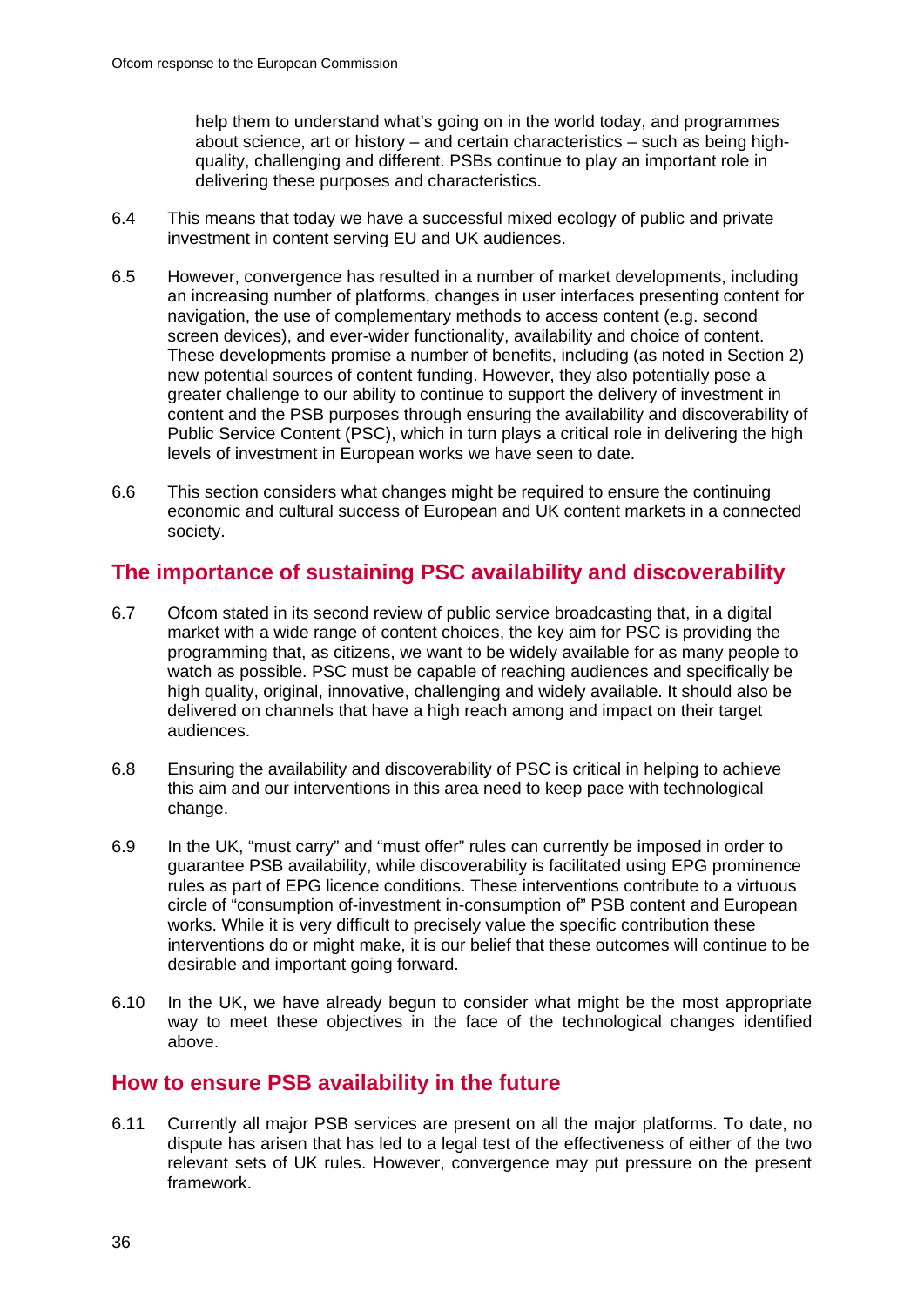6.12 The key regulatory pillar that ensures PSB "availability" is the "must carry" obligation as set out in the 2003 Communications Act and based on the EU Access Directive which permits Member States to:

> "impose reasonable 'must carry' obligations, for the transmission of specified radio and television broadcast channels" on any electronic communications network*[27](#page-37-0)*(ECN), that functions as the principal means of receiving radio and television channels."

- 6.13 Separately, the UK also supports PSB availability by "must offer" requirements in the Communications Act 2003, which state that public service channels must make themselves available (subject to the need to agree terms) to be broadcast or distributed by means of every appropriate network. In the UK, we have chosen to define such networks to mirror the definition of an ECN. "Must offer" requirements are included in the licences of all PSBs.
- 6.14 There is a pressing need to consider whether the regulatory framework based around the concepts of Electronic Communications Networks (ECNs) and Electronic Communications Services (ECSs) should develop in light of technology changes. This is particularly relevant to the effective long term functioning of the "must carry" regime. It is not clear that the definition is well suited to other types of platform, some of which may not necessarily involve the provision of transmission services. Operators of these other types of platform could still act as gatekeepers sitting between a distribution network and a consumer. For example, it may be the case that "must carry" rules would not capture new online content aggregators/websites (such as Facebook, Google or Netflix), should these ever become a significant means of receiving TV programmes for a significant number of users. This area merits further consideration.
- 6.15 And, for our own domestic "must offer" rules, the most important challenge will be to consider whether PSB on-demand players should be added to the list of programme services subject to the availability requirement.
- 6.16 We therefore believe there is a significant question emerging about the platforms, networks and services to which EU "must carry" (and, in practical terms for us, "must offer" rules in the UK) are applicable.
- 6.17 It will also be important to consider the effect of any regulatory change on "carriage terms", in relation to both "platform access charges" (paid by channels to platforms) and any "retransmission" fees (paid by platforms to channels) and the ways these could alter the balance of payments between channels and platforms.
- 6.18 Finally, it will be important to consider net neutrality issues alongside any consideration of PSC availability, given the potentially significant impact of PSB ondemand services on overall levels of online traffic, and the importance of ensuring that PSBs can continue to deliver a high-quality on-demand experience for consumers and citizens.

## **How to ensure PSB discoverability in the future**

6.19 As noted earlier, currently PSB discoverability is facilitated using EPG prominence rules as part of EPG licence conditions. Because of the important role that discoverability plays in the virtuous circle of content funding and investment (as

<span id="page-37-0"></span> $27$  Electronic Communications Networks, as set out in the EU Authorisation and Access Directives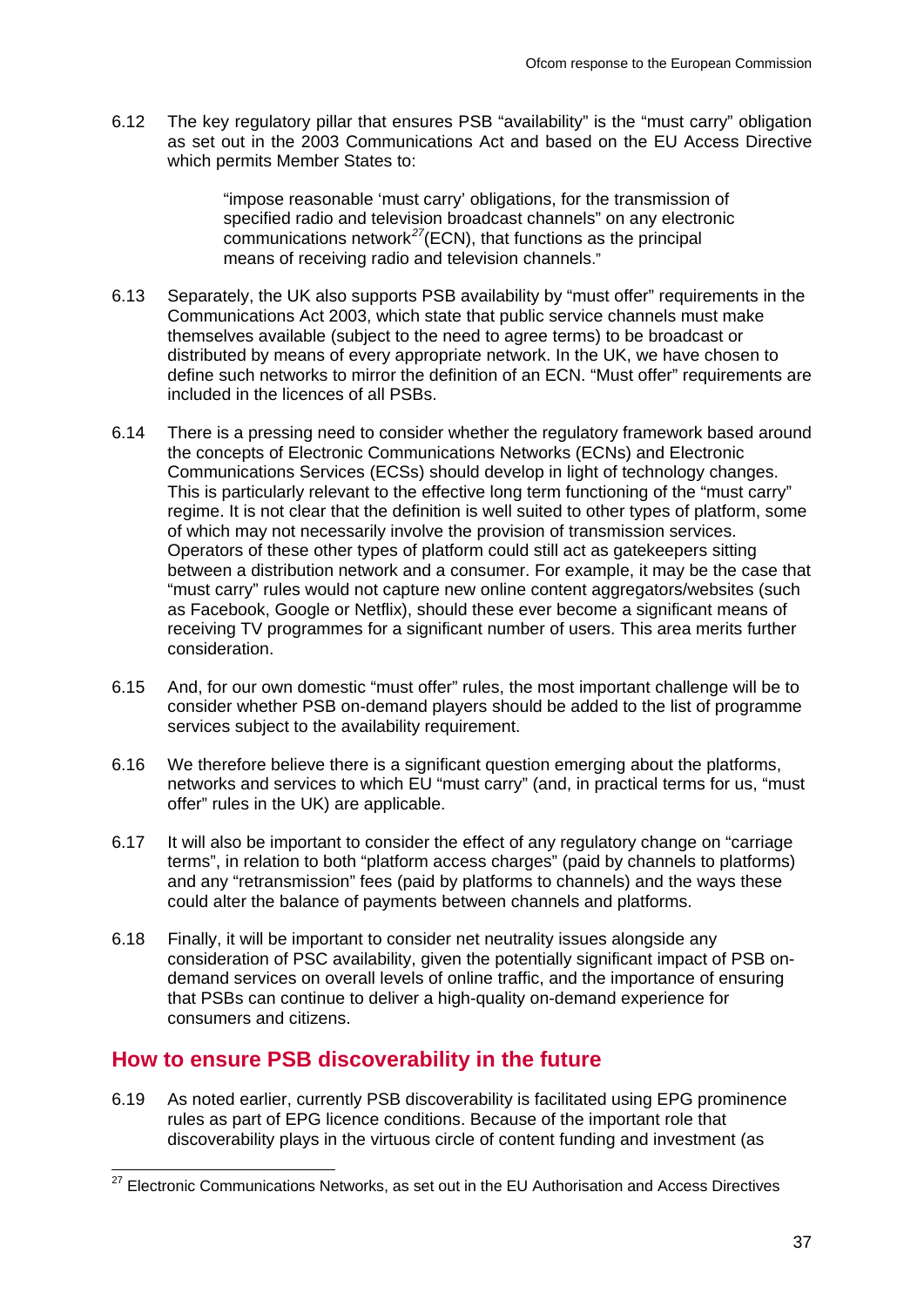described above), it will be important to ensure the continued prominence and discoverability of PSC (including, as appropriate, linear, on-demand and HD content) on whatever platform(s) and device(s) might become the primary means of consuming television for a significant number of people.

- 6.20 Our overarching policy goal will remain the granting of appropriate prominence to specific PSB content or services on navigation interfaces that people primarily use for the discovery of content and services with a minimum scale, and that exert control over the way that TV and TV-like services are displayed and discovered.
- 6.21 In deciding how best to achieve this policy goal in an increasingly converged media landscape, we will need to consider:
	- what should be  $PSC i.e.$  to which services this prominence should be applied;
	- how prominence applies to new user interfaces (e.g. where numerical lists become less significant and genre-based recommendations take on a greater role);
	- what constitutes an  $EPG i.e.$  which platforms and services will be captured by the requirements (and whether any thresholds should apply); and
	- how any prominence regime could practically be enforced (including considerations of jurisdiction).

## **Considering changes to the EU framework**

- 6.22 The answers to many of the questions we have outlined above are likely to be determined by Member States at domestic level, reflecting the cultural value and role of PSBs and other content providers and the characteristics of national markets, rather than being addressed at the EU level. However, it will be important to ensure that the applicable European regulatory framework also supports these cultural and economic aims.
- 6.23 Any revisions to the applicable European regulatory framework should ensure that Member States are able to adapt to changes in their national markets and to meet the expectations of their citizens, (which are likely to vary across Europe, given the different social and cultural role played by audiovisual content in each country).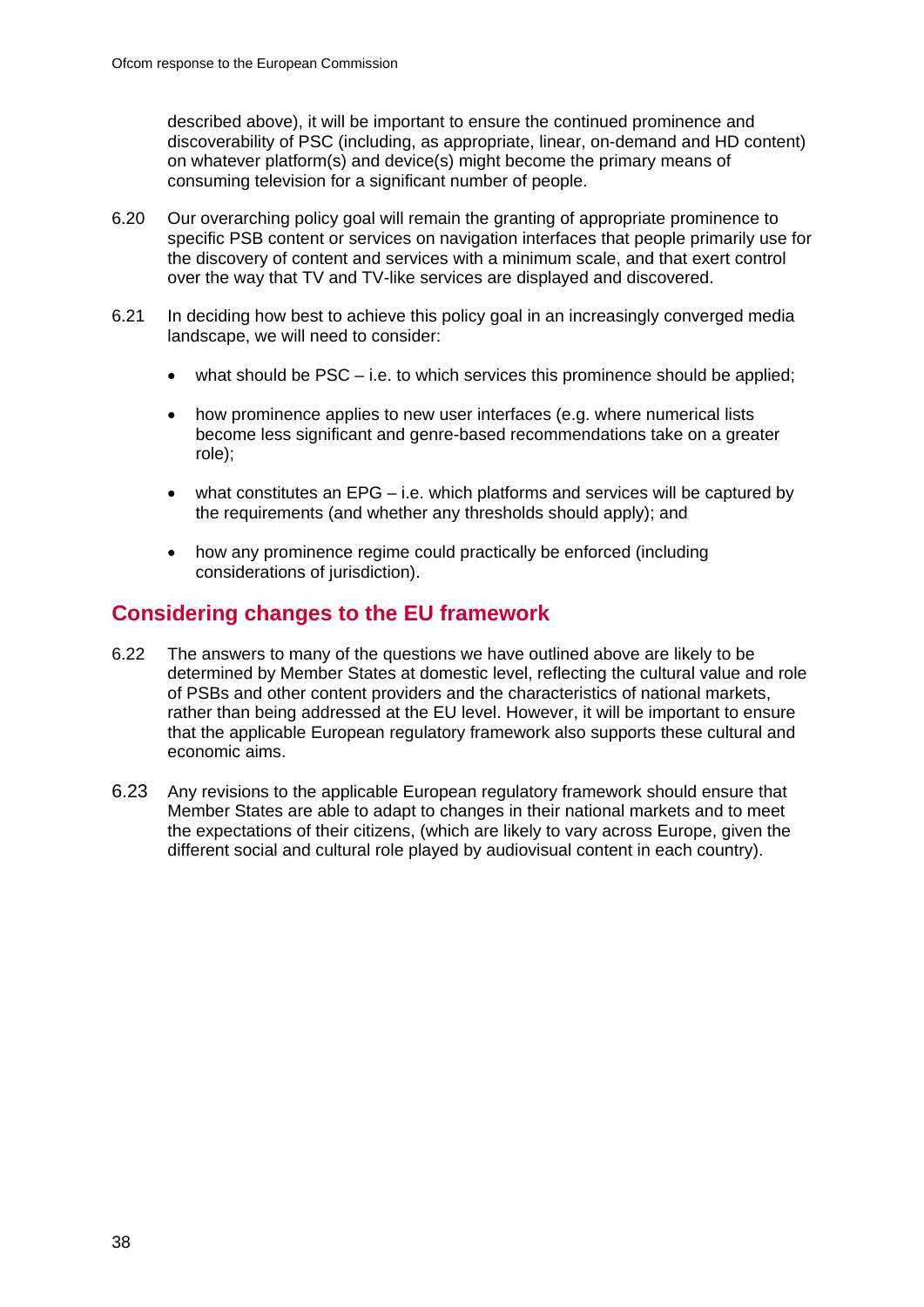#### **Section 7**

# <span id="page-39-0"></span>**Competition in broadcasting**

#### **Section summary**

- A connected society requires effective competition in both broadcasting and telecoms services. Recognising the specific national characteristics of the broadcasting sector, we should explore whether provisions for content markets at this level are fit for purpose given technological change and market developments, to avoid the risk of competitive distortions due to regulatory asymmetry. For example, effective competition powers should apply to on-demand services as well as linear television broadcasting.
- Globalisation is a challenge for competition regulators in this area. This suggests the need for greater coordination amongst authorities in different jurisdictions.
- 7.1 The following section addresses some of the points made in the Green Paper about the packaging of services, the availability of premium content and institutional and regulatory structures as they currently stand. It describes some of the challenges facing competition regulators in the audiovisual and communications sectors, and possible areas for considering changes to the competition regime.

### **New players and bundles**

- 7.2 As noted in Section 2 technological innovation and convergence is changing consumer behaviour, with evidence to suggest that take-up of new technology services may be accelerating. New services and innovation offer clear benefits to consumers; for example, with the development of on-demand services and more data-capable mobile networks, consumers increasingly want the ability to watch content services not just in the living room determined by a broadcast schedule, but at anytime, anywhere, and on any device.
- 7.3 As communications networks are increasingly capable of delivering high quality audiovisual content services, it is unsurprising that content and communications services are increasingly sold in retail bundles. For example, in Q1 2013, 21% of UK homes purchased 'triple-play' bundles of fixed voice, broadband and TV services, up from 3% in 2005.<sup>[28](#page-39-1)</sup> Communications providers are also moving into adjacent communications markets to improve their consumer bundle propositions. For example, in the UK Sky has a rapidly growing broadband network and in 2012 BT bought rights to broadcast Premier League games over the next three years. BT and Sky make these additional services a key part of their marketing strategies.
- 7.4 Many of these services and devices are still relatively new, and at this stage it is unclear whether their proliferation will lead to a sustainable, dynamic and competitive ecology or, alternatively, whether there will be critical inputs that act as competitive bottlenecks, coupled with increasing network effects, which could lead to entrenched incumbent positions or the creation of new ones.

<span id="page-39-1"></span> <sup>28</sup> [http://stakeholders.ofcom.org.uk/market-data-research/market-data/communications-market](http://stakeholders.ofcom.org.uk/market-data-research/market-data/communications-market-reports/cmr13/market-context/uk-1.010)[reports/cmr13/market-context/uk-1.010](http://stakeholders.ofcom.org.uk/market-data-research/market-data/communications-market-reports/cmr13/market-context/uk-1.010)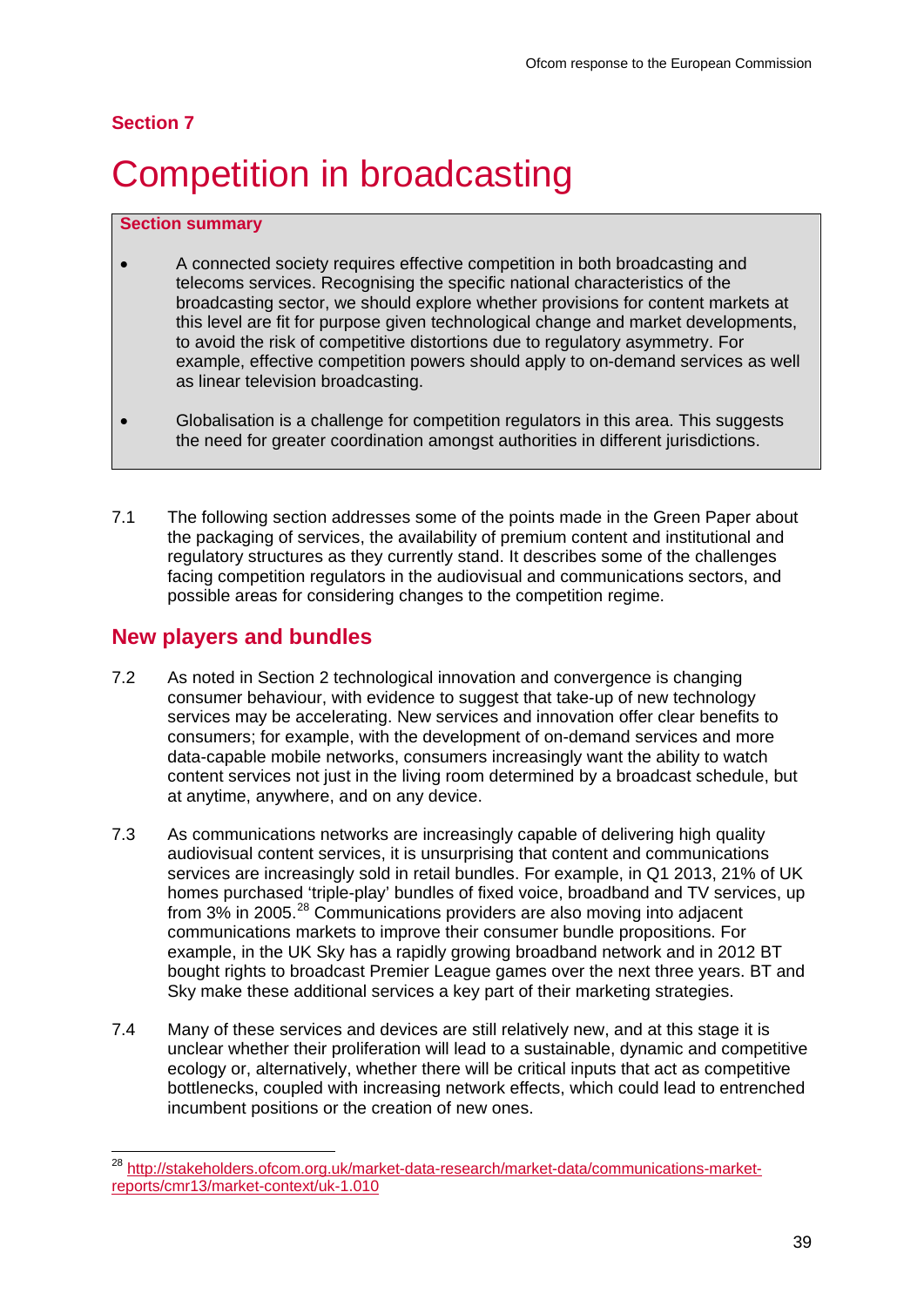7.5 Exclusivity in premium content, and the vertical (or horizontal) integration of suppliers, and device-specific operating and rights management systems, all raise a number of potential competition concerns. While there is still much uncertainty around demand characteristics, the deployment of new technology, the profitability of business models, and sources of competitive products, it is nonetheless important that there are effective competition powers to address any emerging competition concerns, in terms of both telecommunications (telephony/broadband) and content (Pay TV) services.

## **The nature of competition powers**

- 7.6 In the UK, general ex-post competition law is complemented by sector specific ex ante competition provisions in both telecoms and broadcasting markets. While both are ex ante regimes encouraging greater choice and investment, there are some differences. The telecoms regime is more prescriptive; it follows the well-established EU Framework which aims to harmonise telecoms regulation across EU Member States. For example, it imposes an obligation on regulators to review the progress of competition in specified telecoms markets every three years, requiring the imposition of remedies in markets where significant market power is found.
- 7.7 The broadcasting regime is designed to address concerns of fair and effective competition in the context of the particular characteristics of the sector and the licence regime within which it sits, working hand-in-hand with broader ex ante regulatory interventions such as public service broadcasting, plurality, content standards and protection. In terms of outcomes, the telecoms regime has proved itself to be effective: UK consumers have benefitted from significant reductions in broadband prices.<sup>[29](#page-40-0)</sup> Given notable differences between telecoms and broadcasting, it is not appropriate for the regimes to be identical; however, it is important that competition powers are as effective in the broadcasting regime as the telecoms regime to avoid the risk of competitive distortion arising simply as a result of regulatory asymmetries.
- 7.8 As noted in the Green Paper, competition concerns can arise in relation to the availability of premium content. Such premium content rights are typically awarded on an exclusive basis. In circumstances where these rights are the key drivers of pay TV subscriptions, are non-replicable (e.g. top-flight football), and have enduring appeal, this can lead to an enduring competition problem where sought-after content is not distributed widely, limiting consumer choice, distorting downstream competition (e.g. in platform choice) and inhibiting innovation.
- 7.9 Ex ante competition powers can be an important component of the toolkit to address these types of concerns. In that context, these ex ante provisions should reflect technological progress and how markets have developed. For example, in order to be effective, these provisions should apply not just to licensed linear broadcast channels, but also on-demand services (e.g. Netflix), which are increasingly competing with traditional linear broadcast services, in a similar way in which the AVMS Directive addresses on-demand programme services for content standards.

## **Interoperability and standardisation**

7.10 A further area where regulatory intervention may have a role to play is with respect to interoperability and standardisation. At present, Ofcom sets certain broadcast

<span id="page-40-0"></span> <sup>29</sup> <http://media.ofcom.org.uk/2013/04/25/uk-broadband-competition-reaches-new-milestone>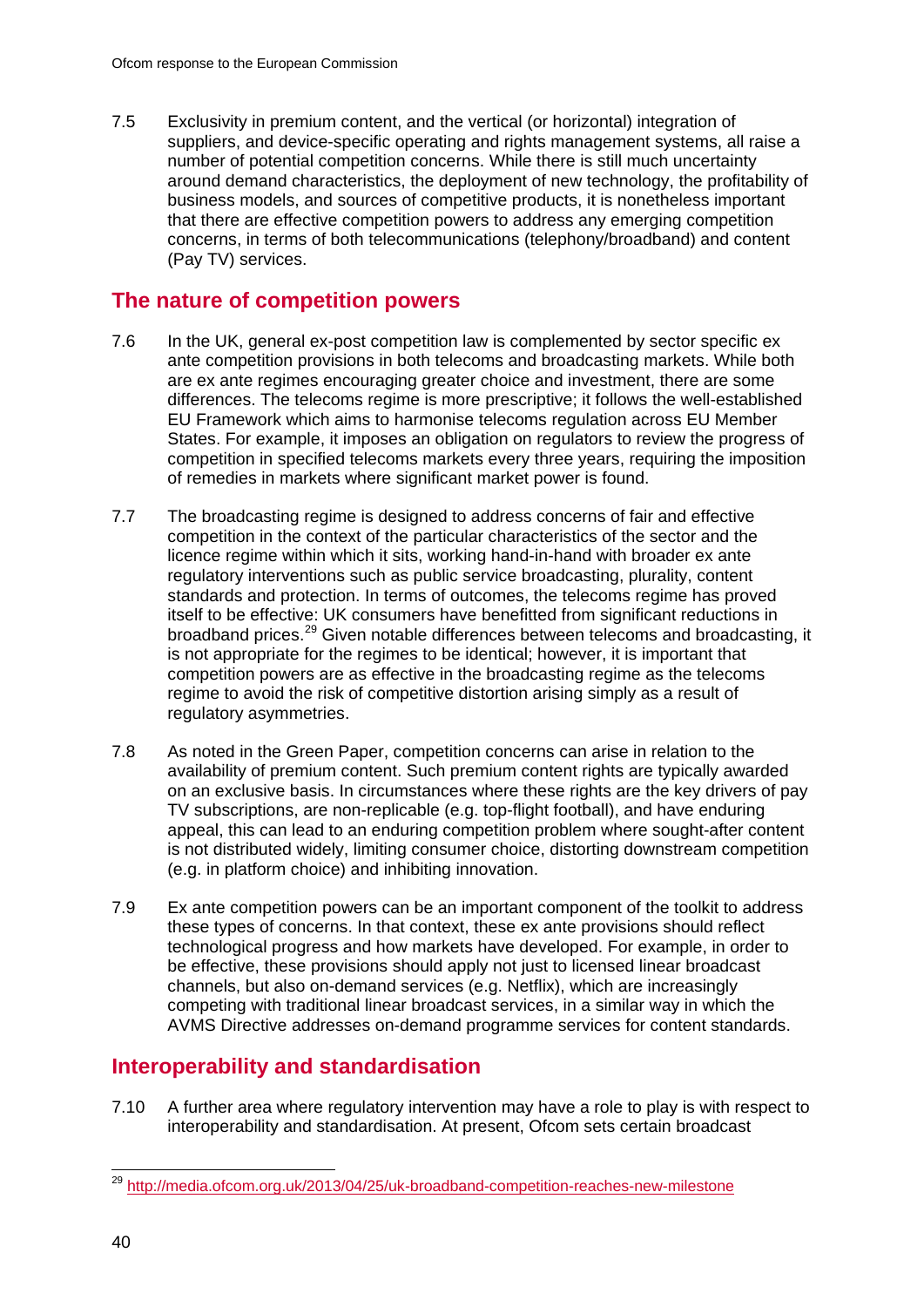standards in the UK, for example in relation to DTT.<sup>[30](#page-41-0)</sup> To ensure that consumers benefit from innovation and new services relating to audiovisual content, it may be necessary for the industry to coalesce around key standards, enabling a high degree of interoperability. For example, connected delivery of content enables much richer metadata (e.g. information about the content such as the programme genre and actors involved) to then provide recommendations and other services; usage data enables platforms and content providers a much greater understanding of viewer preferences and facilitates the potential evolution of advertising models, including more targeted advertising. Interoperability and a degree of standardisation, whether secured through industry initiatives or regulatory intervention, are likely to facilitate the emergence of these new services, as well as consumers' ability to switch effectively between service providers.

7.11 Any regulatory action in this sphere should, however, take full account of the implications of full interoperability and the potential benefits, in terms of innovation and experimentation that have characterised proprietary and bespoke systems to date.

### **Cross-border coordination**

- 7.12 Finally, we observe that technology changes, and the internet in particular, have brought new ways to deliver services across borders. The emergence of IP networks have led to the possibility and creation of globally focused companies and business models which transcend national boundaries. Companies such as Google and Facebook have brought huge economic and social benefits, but their models of operation are very different to more traditional nationally-based media companies.
- 7.13 Simultaneously, consumer behaviours and expectations are evolving as consumers seek to take advantage of the opportunity to access international content and services. This means that communications services can increasingly be delivered from beyond the EU/EEA, beyond the reach of the EU regulatory framework and national frameworks.
- 7.14 While the digital single market and the increasingly globalised ecosystem provide opportunities for wider economic growth, they also potentially limit the ability of national frameworks, including national competition regimes, to continue to deliver their respective public policy goals effectively.
- 7.15 These potential challenges suggest the need for greater coordination amongst authorities in different jurisdictions. Although national action will play a role, some of these challenges described above are likely to require multinational or global collaboration.

<span id="page-41-0"></span> <sup>30</sup> [http://stakeholders.ofcom.org.uk/broadcasting/guidance/tech-guidance/codes\\_guidance/](http://stakeholders.ofcom.org.uk/broadcasting/guidance/tech-guidance/codes_guidance/)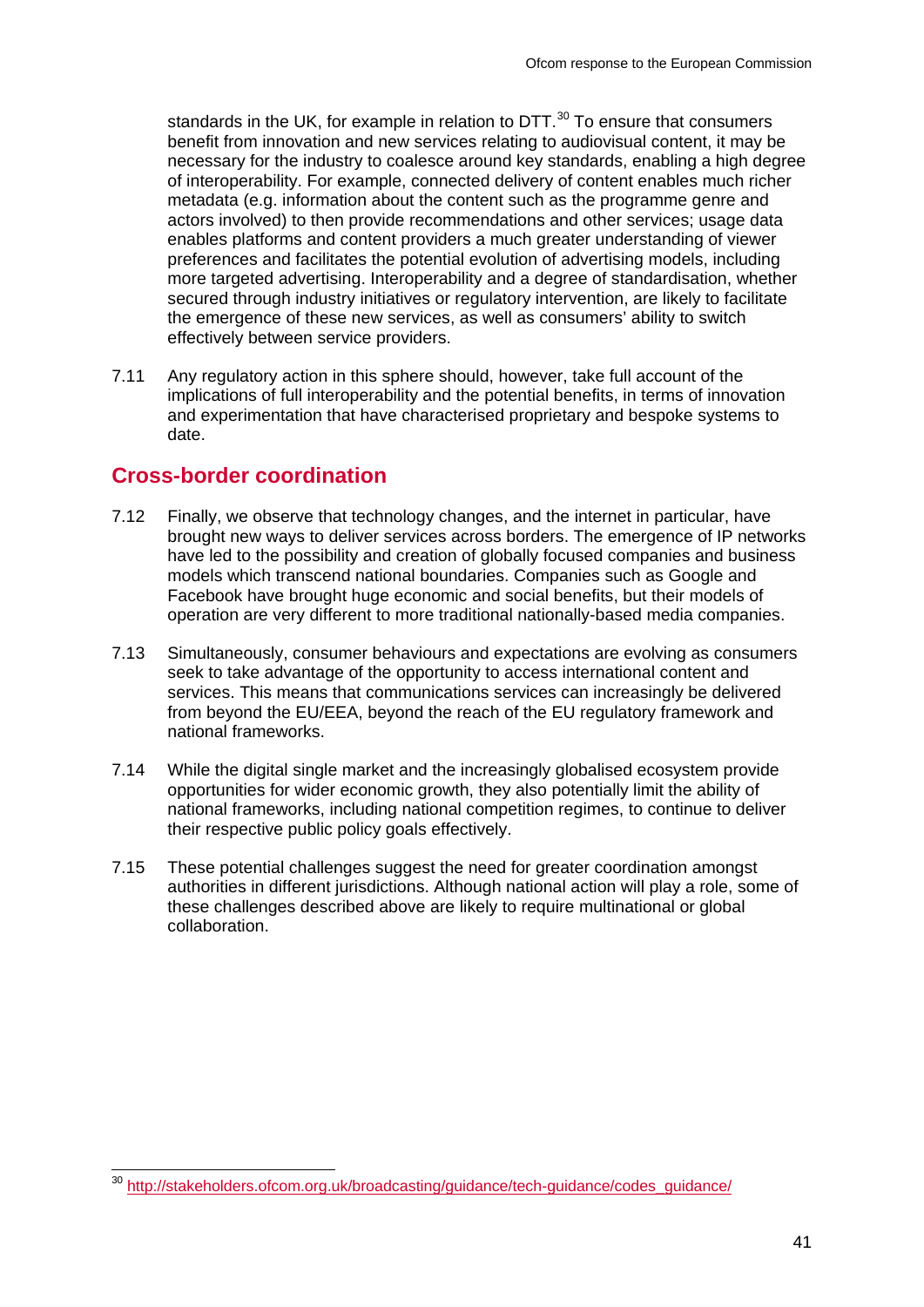## **Section 8**

# <span id="page-42-0"></span>**Other significant issues**

#### **Section summary**

- In the UK, self-regulation of advertising has proved very effective. Consumer protection remains paramount, but the models of delivering that may develop over the coming years and flexibility is needed to allow this.
- There is a need to consider the regulatory approach to access and inclusion on VOD services as they become more mainstream.
- Media Literacy will play a central role in ensuring inclusion as well as protection in a connected society.
- We recognise the future potential of IPTV delivery, but believe IPTV services are likely to constitute a full substitute for Digital Terrestrial Television (DTT) only over the long term. Discussions about spectrum use must recognise the particular requirements of individual Member States as well as long term demands.

## **Issues covered in this section**

- 8.1 In addition to the priority areas set out above, this section covers the following other significant issues raised in the Commission's Green Paper:
	- The future regulation of commercial communications;
	- Future regulation of accessibility and inclusion; and
	- Changes in spectrum use, spectrum sharing and dynamic access.

## **1) The future regulation of commercial communications[31](#page-42-1)**

- 8.2 Convergence will also have an impact on the future of commercial communications and consequently on the way that regulators enforce rules to protect consumers from excessive or misleading advertising.
- 8.3 Limits placed on advertising volumes and techniques in the AVMS Directive have a firm grounding in consumer expectations, but advertising rules also impact significantly on advertising revenues and in turn on the way that content is funded – particularly specialist programming such as children's programming or programming covering the arts.
- 8.4 In our response in September 2012 to the Commission's issues for discussion paper on the update of the interpretative communication on certain aspects of the

<span id="page-42-1"></span> $31$  The AVMS Directive defines commercial communications in Article 1(1)(h) as "images ... designed to promote, directly or indirectly, the goods services or image of a natural legal entity pursuing an economic activity ...included in a programme in return for payment or for similar consideration or for self-promotional purposes" Examples would include "inter alia, television advertising, sponsorship and product placement."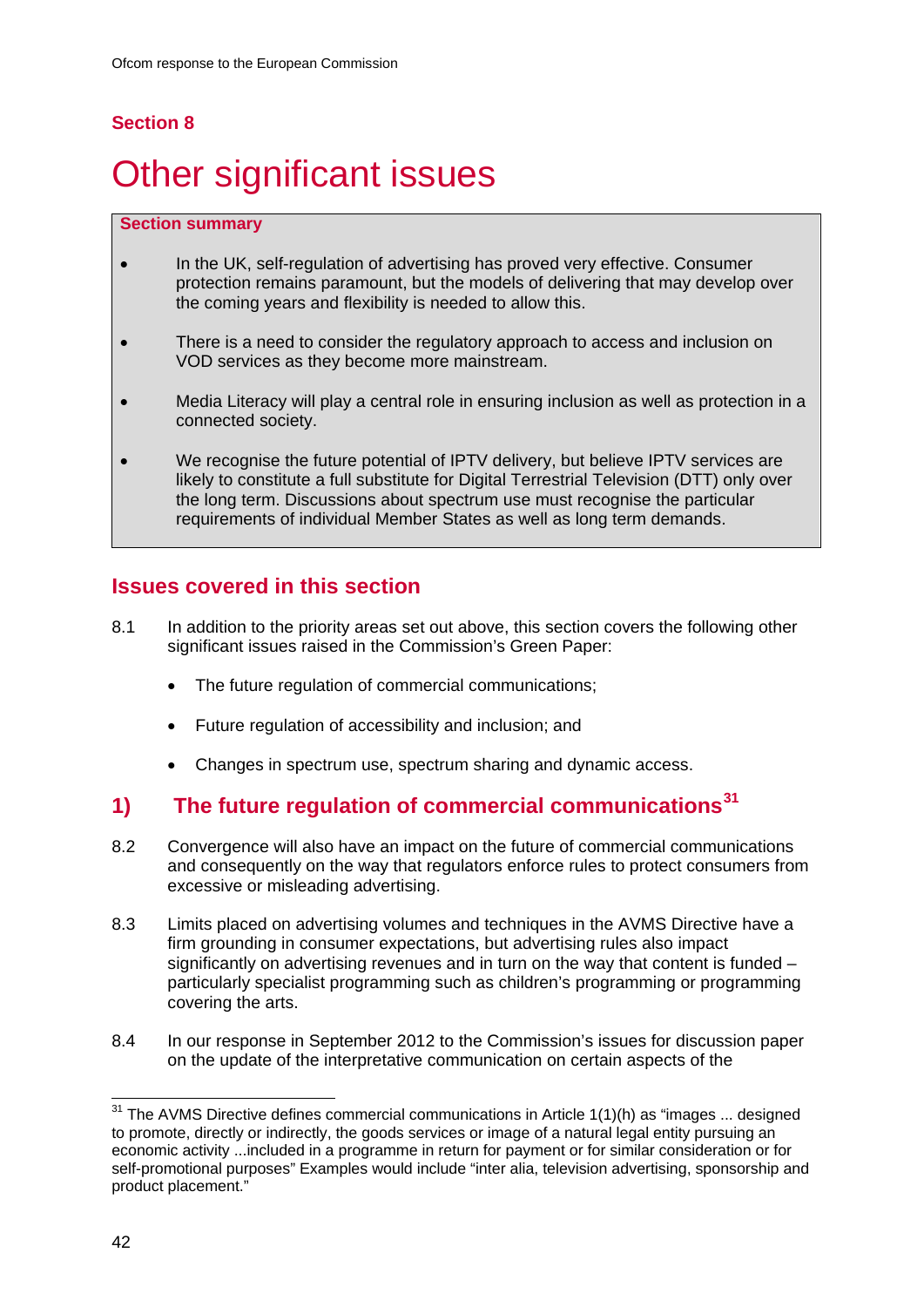"Television Without Frontiers" Directive<sup>[32](#page-43-0)</sup> we proposed that the future regulation of commercial communications should be based on a set of high-level principles derived from EU legislation. These should ideally be developed in dialogue with Member States, regulatory authorities and other interested stakeholders.

#### **Changes in the advertising market**

- 8.5 As noted in Section 2, linear television viewing is strong and likely to remain so, and television advertising is likely to remain a leading means of commercial communication until beyond 2020.
- 8.6 Nevertheless, the regulatory framework could come under increasing pressure as content producers and broadcasters continue to look for new advertising opportunities, particularly those provided by changes in technology. Inevitably, questions about the appropriate scope of regulation (what services are subject to which rules) and how to balance consumer protection, innovation, investment in content and economic growth will multiply in such an environment.
- 8.7 One of these questions will be about a perceived asymmetry in the quantitative advertising rules (between linear and non-linear services), which the Commission has already observed in the Green Paper. Another might be the increasingly direct involvement of advertisers in content production, which might especially strain the rules that are currently in place requiring separation of advertising and editorial content and transparency for viewers.

#### **The UK's approach to date**

- 8.8 The UK has traditionally adopted stricter quantitative rules than permitted by the AVMS Directive. Our assessments have been that loosening these rules would not be in the interests of viewers since it would be likely to increase viewers' exposure to advertising while reducing the range and quality of content. On the other hand, increasing the level of advertising minutage would potentially have the detrimental effect of removing investment from TV content (as the cost per thousand would fall, reducing the overall revenue from advertising).<sup>[33](#page-43-1)</sup>
- 8.9 We have developed a set of extensive and detailed national rules that stem from the broader requirements in the AVMS Directive. These cover:
	- references in television programmes to products, services and trade marks (as set out in Section Nine of Ofcom's Broadcasting Code):
	- content in television programmes that could result in harm to children or the audience (as set out in Sections One and Two of Ofcom's Broadcasting Code);
	- television advertising and teleshopping (as set out in The BCAP Code: The UK Code of Broadcast Advertising);
	- the scheduling of television advertising (as set out in the Code on the scheduling of television advertising "COSTA"); and

<span id="page-43-0"></span><sup>&</sup>lt;sup>32</sup> Submitted jointly with the Department for Culture, Media and Sport: [http://stakeholders.ofcom.org.uk/binaries/international/responses/DCMS-](http://stakeholders.ofcom.org.uk/binaries/international/responses/DCMS-Ofcom_response_to_CIC.pdf)[Ofcom\\_response\\_to\\_CIC.pdf](http://stakeholders.ofcom.org.uk/binaries/international/responses/DCMS-Ofcom_response_to_CIC.pdf)

<span id="page-43-1"></span> $\frac{33}{33}$  A measurement of how much money it costs you to reach 1,000 readers, viewers, visitors or **listeners**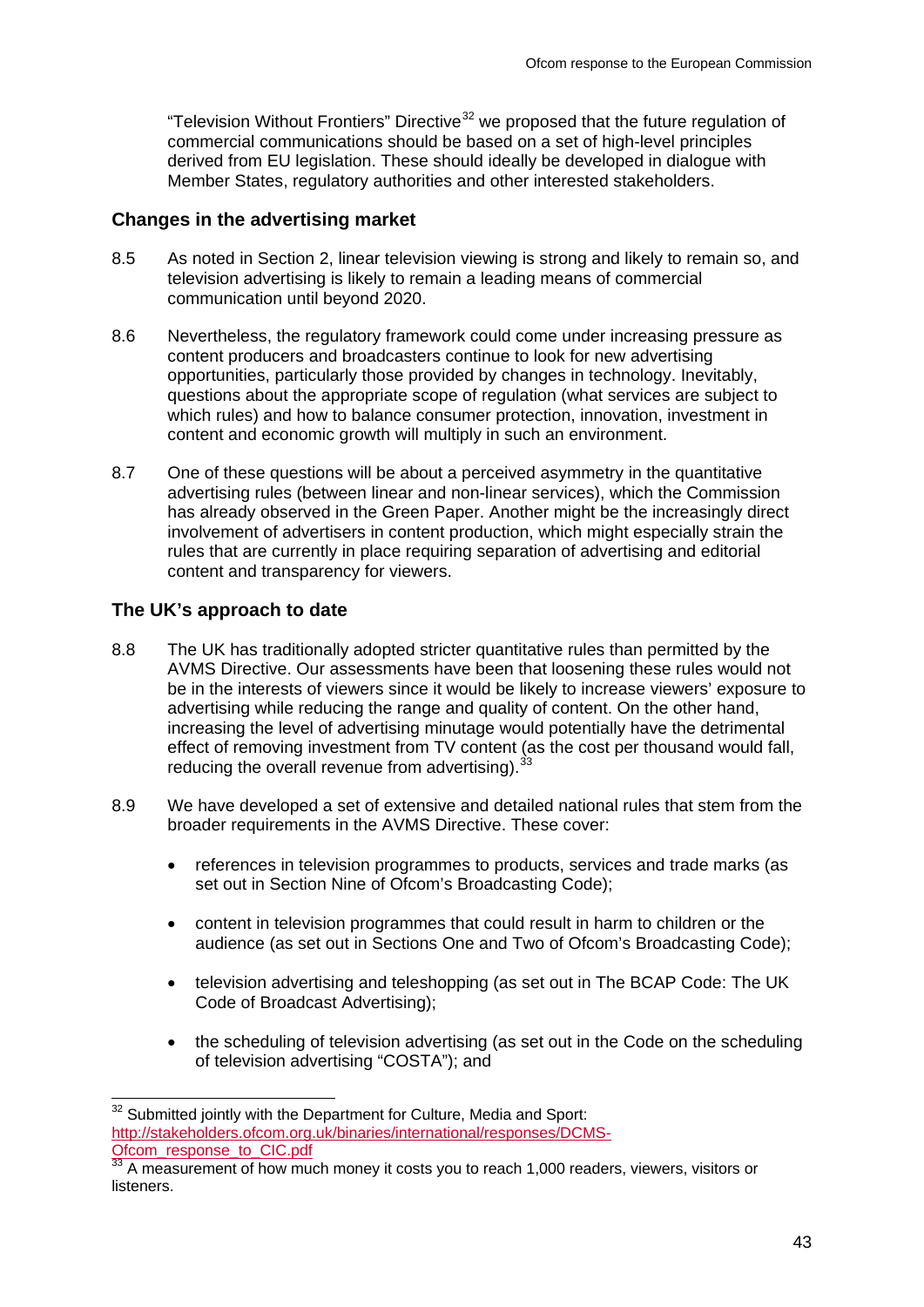- content on on-demand programme services (as set out in ATVOD Statutory Rules and Non-Binding Guidance for Providers of On-Demand Programme Services and The UK Code of Non-broadcast Advertising, Sales Promotion and Direct Marketing).<sup>[34](#page-44-0)</sup>
- 8.10 These rules and Codes stem, as do the Directive's requirements (which apply to particular forms of audiovisual commercial communications) from the following fundamental principles:
	- **Protection from harm** to ensure that commercial communications do not cause harm, especially to children and the vulnerable.
	- **Editorial independence** to ensure that broadcasters are not unduly influenced by advertisers and maintain control over programming.
	- **Distinction** to ensure that there is a clear distinction between editorial content and advertising.
	- **Transparency**  to ensure audiences understand when they are being sold to, and to protect them from surreptitious advertising.
- 8.11 In terms of practical enforcement, the UK regulatory system is already a mixture of self-regulation for non-broadcast advertising, and co-regulation (by the Advertising Standards Authority with Ofcom) for broadcast advertising and advertising included in on-demand programme services. For instance, the UK Code of Non-broadcast Advertising, Sales Promotion and Direct Marketing (the CAP Code) applies in full to marketing messages online, including the rules relating to misleading advertising, social responsibility and the protection of children.
- 8.12 We consider that the already well developed ASA co- and self-regulatory model, and a new self-regulatory initiative to help online users protect their data in the context of Online Behavioural Advertising (OBA), are working well and have a great deal to offer in terms of their ability to deal swiftly with problems and their ability to be more flexible in terms of their scope and remit and the challenges that ex-EU jurisdiction brings.

### **The European Framework in the future**

8.13 If Europe is to maintain a competitive and thriving broadcasting industry, innovation in advertising techniques should be supported and further encouraged. Regulators must try to avoid inadvertently pre-empting future market developments through inflexible rules, and national regulatory authorities should also be equipped with the necessary tools to respond swiftly to such changes to ensure continued high levels of consumer protection in accordance with their national circumstances. Self-regulatory

[http://stakeholders.ofcom.org.uk/broadcasting/broadcast-codes/broadcast-code/;](http://stakeholders.ofcom.org.uk/broadcasting/broadcast-codes/broadcast-code/) Guidance on the Ofcom Broadcasting Code: [http://stakeholders.ofcom.org.uk/broadcasting/guidance/programme](http://stakeholders.ofcom.org.uk/broadcasting/guidance/programme-guidance/bguidance/)[guidance/bguidance/;](http://stakeholders.ofcom.org.uk/broadcasting/guidance/programme-guidance/bguidance/) The Ofcom Code on the Scheduling of Television Advertising: [http://stakeholders.ofcom.org.uk/broadcasting/broadcast-codes/advert-code/;](http://stakeholders.ofcom.org.uk/broadcasting/broadcast-codes/advert-code/) The UK Code of Broadcast Advertising: [http://www.cap.org.uk/The-Codes/BCAP-Code.aspx;](http://www.cap.org.uk/The-Codes/BCAP-Code.aspx) ATVOD Statutory Rules and Non-Binding Guidance for Providers of On-Demand Programme Services (ODPS):

<span id="page-44-0"></span> $34$  The Codes/Guidance that contain all rules relevant to commercial communications are: Ofcom Broadcasting Code, which includes the Cross-Promotion Code:

[http://www.atVOD.co.uk/uploads/files/ATVOD\\_Rules\\_and\\_Guidance\\_Ed\\_2.0\\_May\\_2012.pdf;](http://www.atvod.co.uk/uploads/files/ATVOD_Rules_and_Guidance_Ed_2.0_May_2012.pdf) The UK Code of Non-broadcast Advertising, Sales Promotion and Direct Marketing (CAP Code): <http://www.cap.org.uk/The-Codes/CAP-Code.aspx>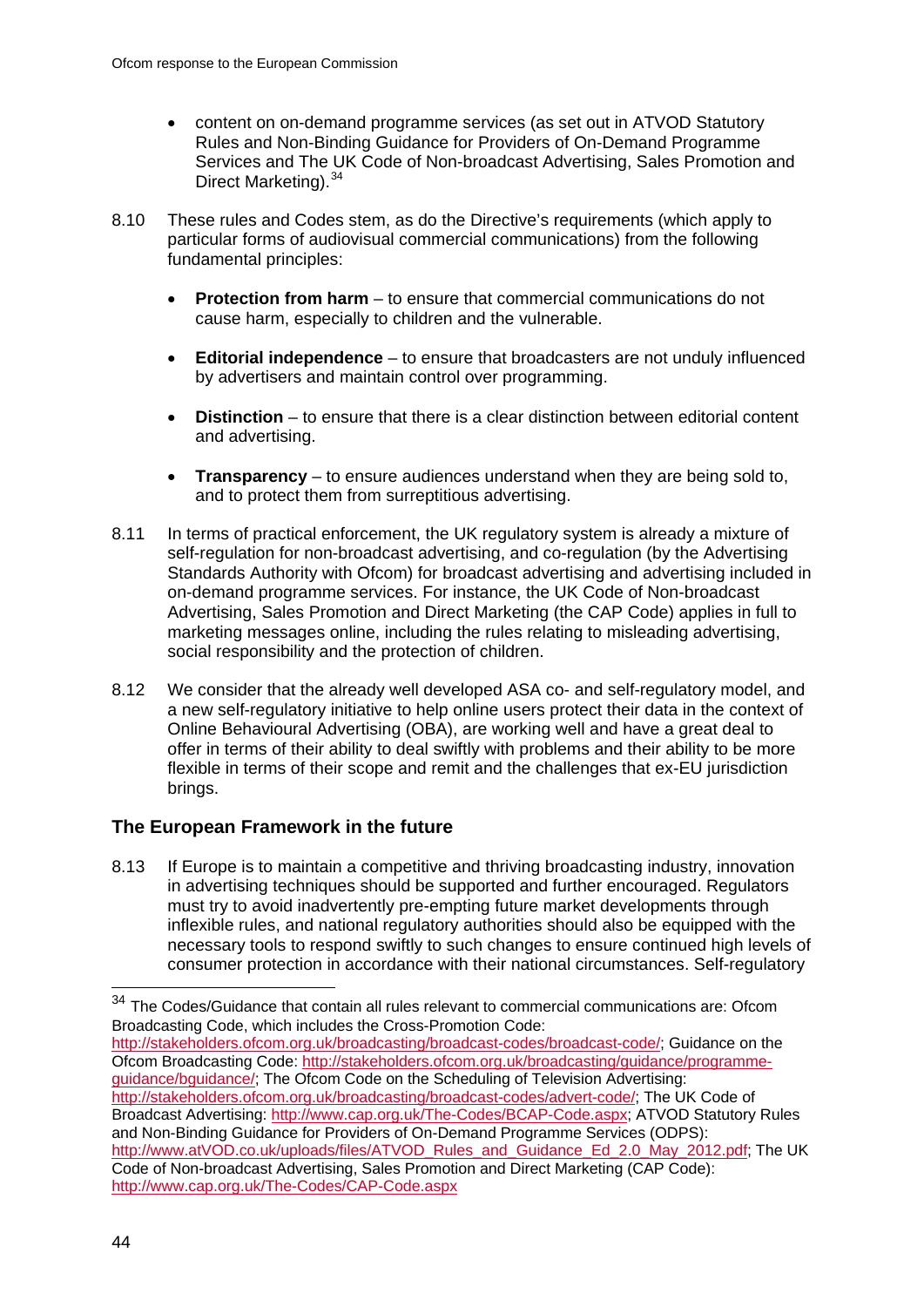codes and bodies can help in this endeavour, where their incentives are aligned with the interests of wider public policy.

- 8.14 **Qualitative rules:** A detailed approach or attempt within the regulatory framework in the future to closely define or proscribe very specific advertising techniques could unduly restrict the flexibility of operators and the potential for market innovation, which in any event is likely to manifest itself differently in different Member States. Rather, we would prefer that future regulation should stem – at European level – from a high-level principles-based foundation.
- 8.15 **Quantitative rules:** Given the uncertainty about disruption and the continuing resilience of television advertising, as well as the strong evidence of consumer expectation, the current minutage rules are likely to remain appropriate as a minimum standard at EU level and we would not support a relaxation or removal of those rules for linear service providers. Ideally, steps should be taken to address any perceived asymmetry only when there is clear evidence that linear service providers are suffering – or will suffer in the near future – from a disadvantage (i.e. of distortion in competition) due to the imposition of quantitative rules. It will be important to monitor the development of these markets carefully in the coming years to ensure that conditions of fair competition are still present.
- 8.16 Moreover, any consideration of changes to these rules must take into account the direct role that advertising revenues play in helping broadcasters to fund high quality content on the one hand and the role quantitative restrictions play in promoting competition in the TV advertising market on the other.

## **2) Accessibility and inclusion**

- 8.17 The important cultural and political roles that audiovisual media play in our society mean that access to that media – particularly in relation to public service content and to news and current affairs – is crucial for the social participation of consumers and citizens. Convergence offers challenges and opportunities in this sphere, and we note that web accessibility is a key tenet of the Digital Agenda for Europe and welcome the ongoing initiatives from the Commission aimed at ensuring the widest possible access to online and interactive services.
- 8.18 In this section we look at possible future developments in the provision of access services to those with hearing and visual impairments. We also consider the equally important and complementary role that is performed by media literacy, which not only helps audiovisual media consumers to take personal responsibility for their own and their family's protection against certain kinds of harmful and offensive content, but also ensures that members of the public understand the potential benefits of the connected society.

#### **Accessibility: harnessing standardisation to reduce barriers to accessibility**

8.19 In the audiovisual market, systems for delivering subtitling and audio description vary significantly between EU Member States, and within Member States across different platforms (analogue and digital; cable, satellite; broadcast and on-demand). The lack of standardisation may be a barrier both to the production of standardised consumer equipment (which can support subtitling and audio description) and to the roll-out of access services by broadcasters (because of the significant cost of supporting multiple systems).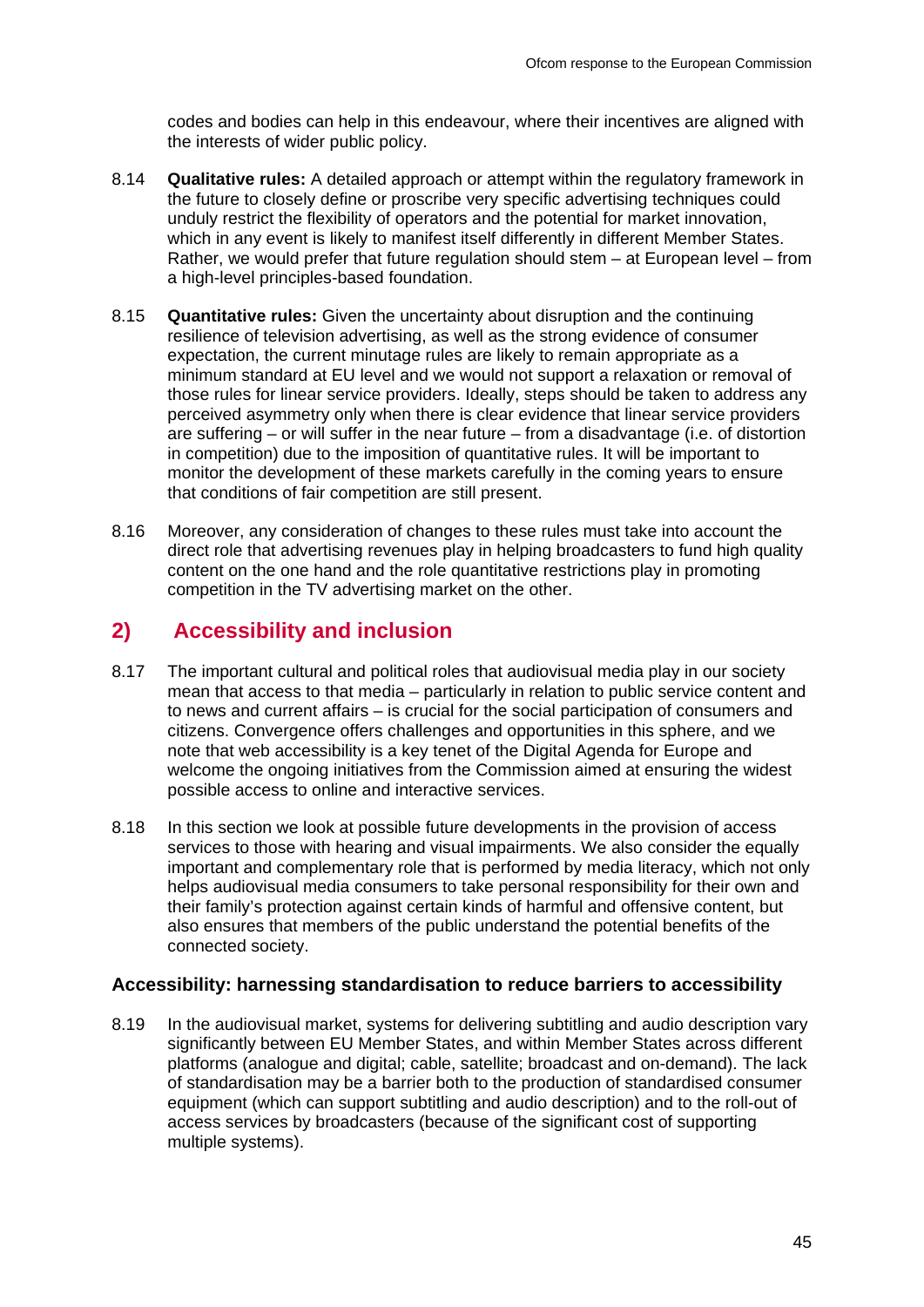8.20 In Ofcom's view, more rapid progress towards this objective could be achieved by encouraging industry-led initiatives to standardise accessibility features at both the national and European levels. Common approaches to accessibility, developed as a part of broader industry-led standardisation efforts, are more likely to attract buy-in from manufacturers and broadcasters, as they have a deeper understanding of the technical challenges and the commercial benefits of common solutions. This approach would also facilitate the sharing of ideas and solutions developed in different Member States.

#### **Voluntary standards in broadcast audiovisual services**

- 8.21 In the UK, work on promoting voluntary standards has been led by the Digital TV Group (DTG), an independent not-for-profit industry association, representing over 140 members (including manufacturers, retailers, technology and service providers, government departments, regulators, and consumer groups such as Action on Hearing Loss). The aim has been to facilitate interoperability between different parts of the digital television system (particularly DTT), including consumer equipment.<sup>[35](#page-46-0)</sup>
- 8.22 The results have been incorporated in the DTG's D-book, which contains the technical specification for UK digital terrestrial television (both standard and high definition), which includes accessibility requirements such as subtitles, audio description and text to speech for both standard definition and high definition programming and provides technical requirements for receivers incorporating subtitle functionality. The results of DTG's work also feed in to the work of bodies such as the Digital Living Network Alliance, and Digital Europe<sup>[36](#page-46-1)</sup> (which represents a large number of companies in the information, communications and consumer electronics sectors). Digital Europe publishes the E-Book, which drew heavily on the D-Book when it was first produced.
- 8.23 There are close links between the work of the DTG and other European and international bodies working on standards. For example, the latest edition of the D-Book (version 7.3) incorporates elements of European and international standardisation bodies such ETSI, HbbTV, and the Open IPTV Forum (OIPF).
- 8.24 It therefore looks possible that an industry-led approach would help to promote a high level of standardisation across the EU, as most manufacturers and some broadcasters operate across a range of markets. We would encourage the Commission to support such an approach, for example by hosting seminars to illustrate the approaches taken in different Member States, as a way of sharing experiences and raising expectations.

#### **Accessibility for on-demand audiovisual services**

8.25 As previously noted, VOD services are still at a formative stage, though developing at a rapid rate, and there are not yet uniform approaches on how to prepare and deliver access services to users. Some of the UK's larger providers (e.g. broadcaster catchup services such as the BBC iPlayer) are providing access services, but ensuring wider provision remains a challenge.

<span id="page-46-0"></span><sup>&</sup>lt;sup>35</sup> The DTG maintains a receiver collection comprised of over 200 models (over 95% coverage of the UK receiver population) on its premises for testing of new transmission modes and software<br>downloads.

<span id="page-46-1"></span><http://www.digitaleurope.org/AboutUs.aspx>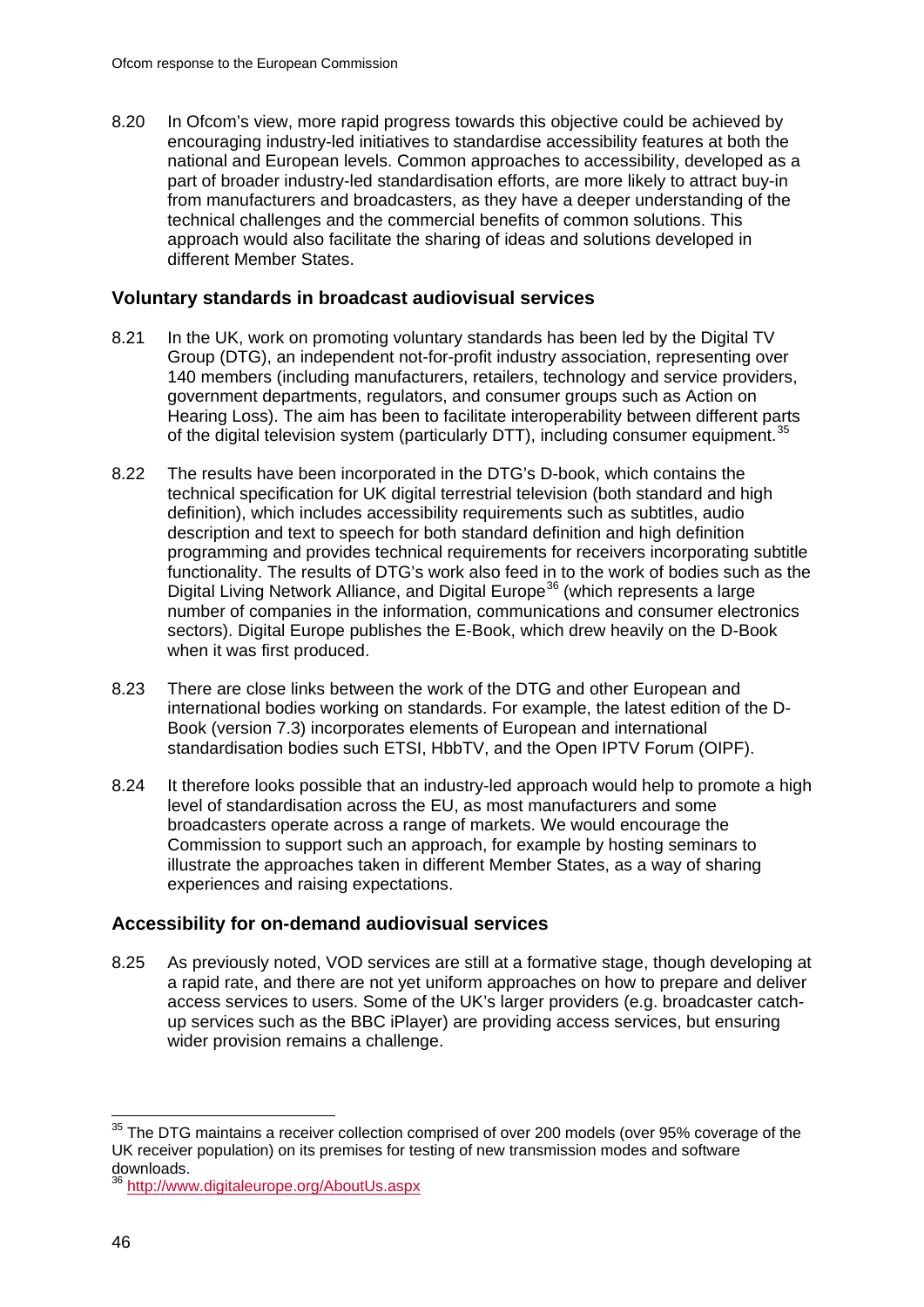- 8.26 Work has begun on how best to repurpose access service files prepared for broadcast programmes for use when delivering them as part of VOD services, and this should help to bring down costs.  $ATVOD's<sup>37</sup>$  $ATVOD's<sup>37</sup>$  $ATVOD's<sup>37</sup>$  access services reports for 2011 and 2012<sup>[38](#page-47-1)</sup> identified both technical and non-technical barriers to the transfer of access services to VOD. In some cases, service providers needed to supply two versions of the same programme; in others to purchase or develop new software in order to provide access services on existing platforms.
- 8.27 ATVOD is coordinating pan-industry efforts to identify and resolve technical barriers. In addition, there are non-technical barriers to the provision of access services, such as rights issues. Given that the technologies employed are not yet mature, it may be counter-productive to pursue standardisation at this point.
- 8.28 As VOD players and content becomes more widespread consumers would benefit from a more consistent provision of access services across media. For example, consumers have complained to us that a piece of content may have subtitles and/or audio description on its linear broadcast, but when that same piece of content is accessed via a VOD service, access services may not be available. At a European level it will be important to consider how consistent provision of access services between linear broadcasting and scale VOD services can be achieved.

#### **Factors affecting investment in access services in the UK**

- 8.29 In the UK, the requirements placed upon many broadcasters to provide subtitling, audio description and signing have led to significant investment in new technologies designed to bring down costs and improve reliability, particularly in subtitling. As a result, the costs of subtitling have fallen gradually. Signing and audio description are more labour-intensive than subtitling, but costs for audio description have also fallen, due in part to operational efficiencies.
- 8.30 Ofcom has also responded to consumer concerns about the quality of live subtitling by consulting on measures that might drive improvements.<sup>[39](#page-47-2)</sup> These might include requiring broadcasters to measure and report every six months on the average speed of live subtitling and error rates in a variety of programmes. The proposition is that greater transparency would encourage broadcasters to make operational changes that would improve the quality of live subtitling, and hence the efficiency of investment.
- 8.31 Measures taken by Ofcom to require UK-based channels serving markets elsewhere in the European Union will help to drive investment in access services, and may encourage platform providers in relevant Member States to upgrade their platforms so as to support access services. However, this is likely to be a gradual and uneven process, and will depend in part upon how Member States encourage or require audiovisual providers within their jurisdictions to make access services available.[40](#page-47-3)
- 8.32 Clearly, this is a particularly challenging financial environment in which to promote investment in services for people with disabilities, and these challenges vary widely across Europe. There may be opportunities to harness the commercial imperative to

<span id="page-47-0"></span> $37$  ATVOD is also the co-regulator tasked by Ofcom with the duty of encouraging service providers to increase the accessibility of their content.

<span id="page-47-1"></span><sup>38</sup> <http://www.atvod.co.uk/regulated-services><br>39 http://stakeholders.ofcom.org.uk/consultations/subtitling/

<span id="page-47-3"></span><span id="page-47-2"></span><sup>&</sup>lt;sup>40</sup> For full details see Ofcom, Access Services on Non-Domestic Channels

<http://stakeholders.ofcom.org.uk/consultations/access-services-non-domestic/?a=0>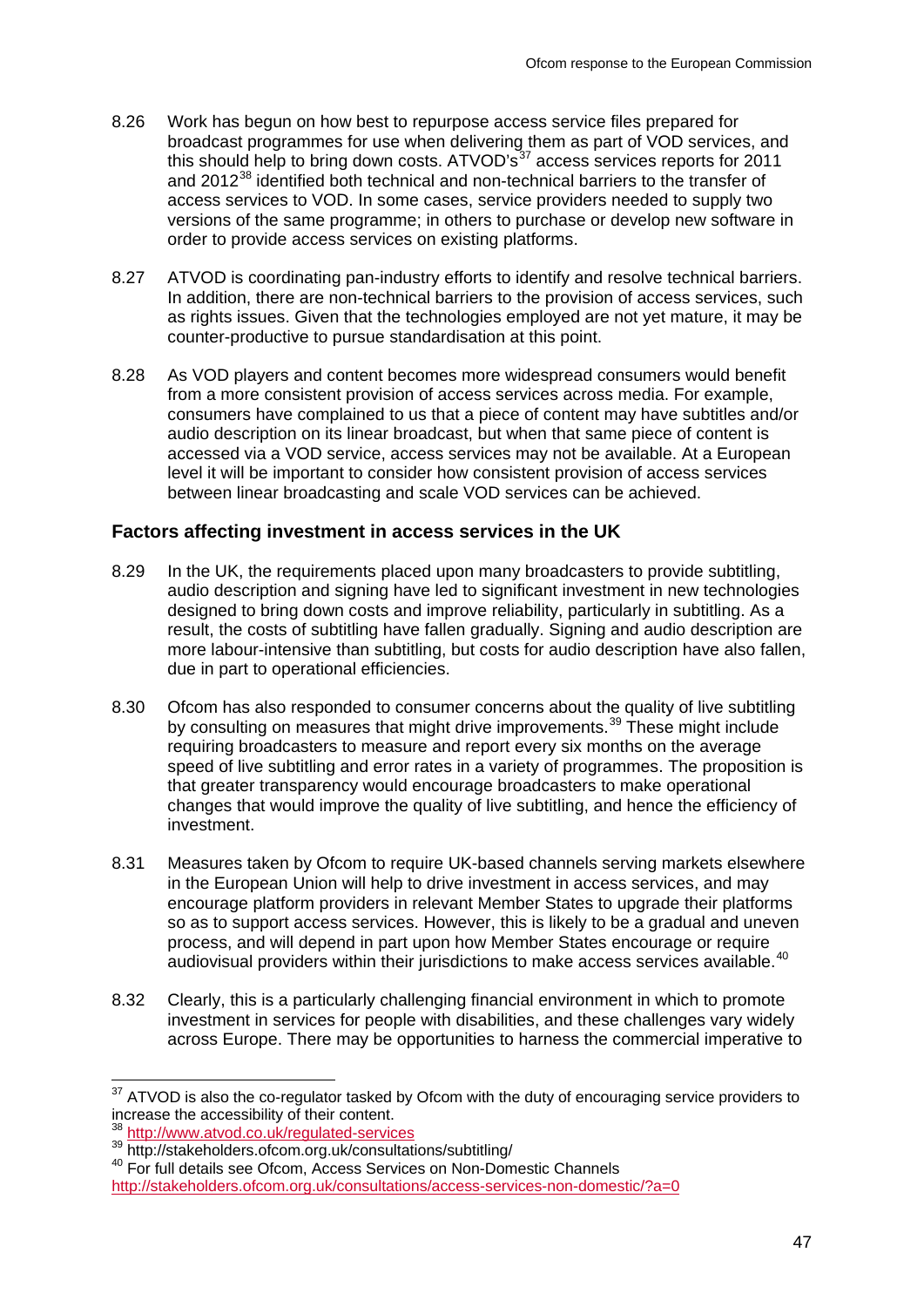standardise certain features in AV equipment, in ways that lower the costs of supporting accessibility features. A sensible approach might be to encourage Member States to share experiences, so that policy makers in one Member State can learn from others, so helping spread the innovation that has already taken place, and building a consensus in support of action. Such information sharing has already taken place amongst members of the European Platform for Regulatory Authorities (EPRA). The Commission may wish to consider providing a forum for Member States to share experiences amongst public policy makers, consumer equipment manufacturers and AVMS providers.

### **Media literacy[41](#page-48-0)**

- 8.33 To be media literate in a connected society, people must develop the basic digital skills to not only use a wide range of devices to access content, but also the knowledge and confidence to recognise both the risks and opportunities provided by new technology. This includes recognising the different regulatory frameworks and understanding the consequences of online behaviours and media use.
- 8.34 Reliance on these digital skills will become increasingly important as the number of ways in which audiences can access content increases and becomes more complex. The application of these skills cannot but form a key building block of any future regulatory approach that provides appropriate assurances to audiences of audiovisual content.
- 8.35 We believe that research and information are at the heart of improving media literacy levels, because by looking at the ways in which individuals engage with media and determining the diverse levels of knowledge and engagement among citizens we will be able to identify to policy makers the support and education that they might need. There will then be a task for governments, regulators and industry to provide clear information, education and tools for personal responsibility through which individuals and families can exercise informed choices and participate in the fullest and most beneficial way in the connected society.

## **3) Spectrum reallocation, spectrum sharing and dynamic spectrum access**

### **The potential reallocation of spectrum currently used for broadcasting**

- 8.36 Ofcom considers it is essential that citizens are provided with a sustainable and universally available free-to-view television platform. However, we acknowledge that demand for spectrum for mobile broadband continues to increase, and that IPTV becomes a more sustainable television proposition with the introduction of multicasting technology and the continued roll-out of superfast broadband networks.
- 8.37 Our approach to these realities and in particular to the future release of the 700 MHz band for mobile broadband – is set out in detail in a number of recently published documents.<sup>[42](#page-48-1)</sup> In these documents, we have emphasised the need to take

<span id="page-48-0"></span> $41$  The promotion of media literacy is a responsibility placed on Ofcom by Section 11 of the Communications Act 2003. Under Section 14(6)(a) of the Act we have a duty to make arrangements for the carrying out of research into the matters mentioned in Section 11(1).

<span id="page-48-1"></span><sup>42</sup> [http://stakeholders.ofcom.org.uk/binaries/consultations/uhf-strategy/statement/UHF\\_statement.pdf;](http://stakeholders.ofcom.org.uk/binaries/consultations/uhf-strategy/statement/UHF_statement.pdf) (November 2012); our proposals for our UHF Strategy Implementation programme are discussed in this document: [http://stakeholders.ofcom.org.uk/binaries/consultations/700mhz](http://stakeholders.ofcom.org.uk/binaries/consultations/700mhz-cfi/summary/UHF_SI_call_for_inputs.pdf)[cfi/summary/UHF\\_SI\\_call\\_for\\_inputs.pdf](http://stakeholders.ofcom.org.uk/binaries/consultations/700mhz-cfi/summary/UHF_SI_call_for_inputs.pdf)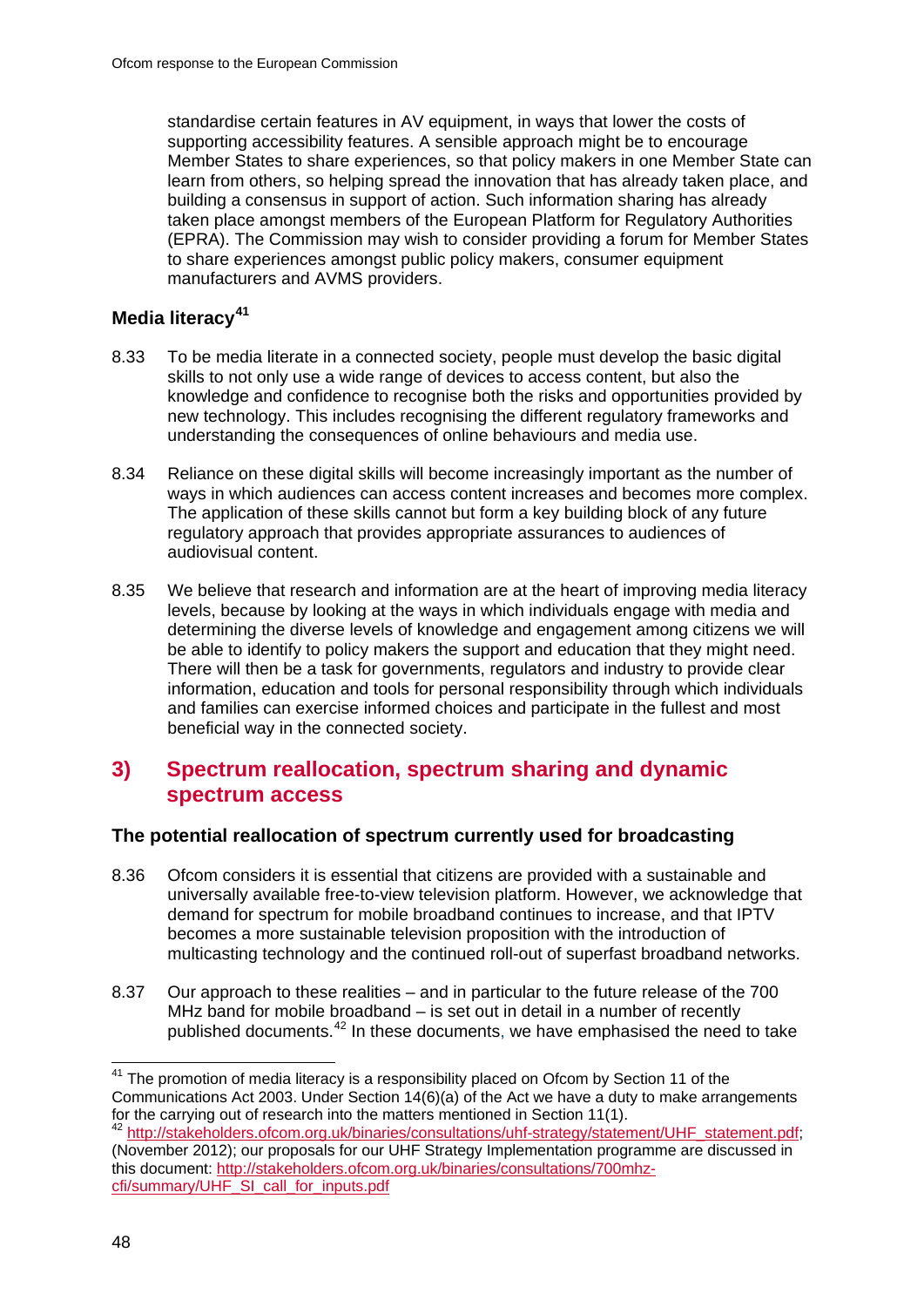an internationally coordinated approach to decisions relating to future spectrum use in order to promote economies of scale and interoperability, as well as to ensure efficient use of spectrum. Ofcom strongly supports work on spectrum management issues at both the European and global levels, and is committed to taking an active role in international debates relating to the 700 MHz band. It would be difficult here to provide a full discussion of this complex and nuanced topic, which is currently being considered in a number of international fora including in the EU spectrum committees and the European Conference of Postal and Telecommunications Administrations (CEPT).

- 8.38 However, there are some aspects to the use of spectrum that will have a direct impact on audiovisual content distribution that merit mention in this document. In brief, our UHF strategy statement set out two objectives for scarce spectrum resources in UHF bands IV and V (470 – 862 MHz) over the next ten years: enabling the internationally harmonised release of additional low frequency spectrum for mobile broadband use, to help meet the rapidly increasing demand for mobile data capacity; and securing the ongoing delivery of the benefits provided by DTT.
- 8.39 Growing capacity requirements for mobile broadband are likely to be the key catalyst of change in spectrum use over the next 10 years. Our 2012 Infrastructure Report highlighted how total data traffic carried over UK networks more than doubled between June 2011 and June 2012.<sup>[43](#page-49-0)</sup> Work we commissioned in 2012<sup>[44](#page-49-1)</sup> suggested that, under mid-range assumptions, mobile data consumption could be as much as 80 times higher in 2030 than in was in 2012.
- 8.40 We also note that consumers are growing used to watching content using their internet connections, whether on-demand or live-streamed, through both "managed" and OTT services. With the widespread implementation of more efficient IP distribution technologies (including multicasting) and improvements in broadband connection speeds, IPTV is likely to become an increasingly important distribution platform in the UK, increasing choice for TV viewers and providing enhanced services and functionalities. In particular, IPTV offers some inherent advantages over traditional broadcast technologies, including the potential for greater viewer interactivity and more seamless integration of linear and on-demand content. The ongoing roll-out in the UK of "hybrid" DTT - IPTV platforms, such as YouView, is likely to further test viewer appetite for such features.
- 8.41 At present, DTT is still a very important distribution platform in the UK. It is the sole means of TV reception for over 40% of UK TV households<sup>[45](#page-49-2)</sup> and used in many more households as a secondary TV feed. It fulfils a unique role in providing universal freeto-air access to Public Service Broadcasting channels to UK citizens, as well as sustaining choice in the number of channels and in digital TV platforms for UK consumers.
- 8.42 For the time being superfast broadband penetration remains relatively low superfast services account for only 17.5% of all fixed broadband connections in the UK in Q1 2013<sup>46</sup>, and 20% of households have chosen not to subscribe to any broadband service. In addition, there is significant variation and fragmentation in IPTV devices

<span id="page-49-0"></span> <sup>43</sup> [http://stakeholders.ofcom.org.uk/market-data-research/other/telecoms-research/broadband](http://stakeholders.ofcom.org.uk/market-data-research/other/telecoms-research/broadband-speeds/infrastructure-report-2012/)[speeds/infrastructure-report-2012/](http://stakeholders.ofcom.org.uk/market-data-research/other/telecoms-research/broadband-speeds/infrastructure-report-2012/)<br><sup>44</sup> http://www.ofcom.org.uk/static/uhf/real-wireless-report.pdf

<span id="page-49-3"></span><span id="page-49-2"></span><span id="page-49-1"></span><sup>45</sup> <http://stakeholders.ofcom.org.uk/binaries/research/tv-research/tv-data/dig-tv-updates/2012Q4.pdf><br>46 [http://stakeholders.ofcom.org.uk/market-data-research/market-data/communications-market](http://stakeholders.ofcom.org.uk/market-data-research/market-data/communications-market-reports/cmr13/telecoms-networks/UK-5.13)[reports/cmr13/telecoms-networks/UK-5.13](http://stakeholders.ofcom.org.uk/market-data-research/market-data/communications-market-reports/cmr13/telecoms-networks/UK-5.13)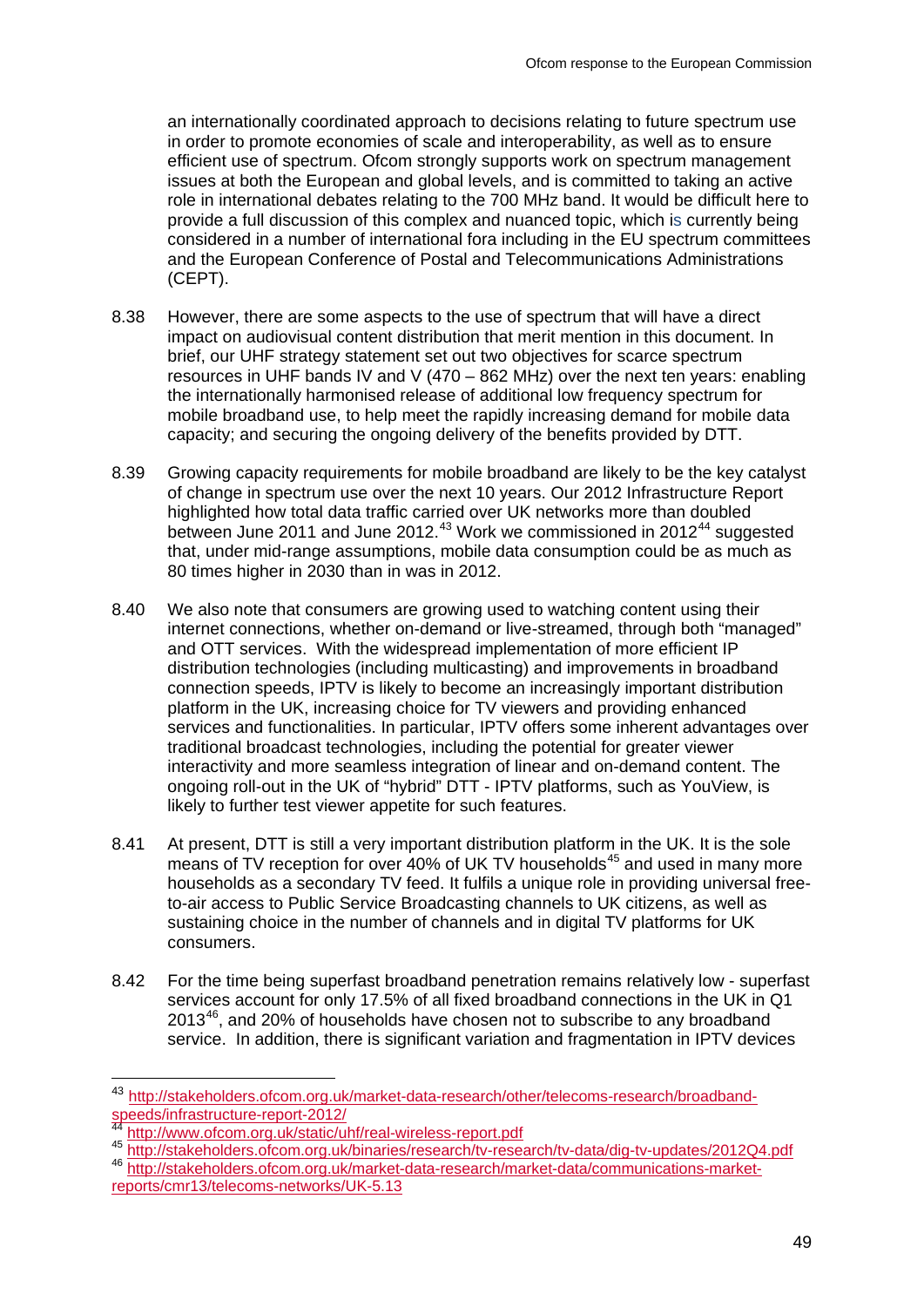and platforms. But it is clear that IPTV will increasingly be able to complement other broadcast technologies until the 2020s when EU targets under the Digital Agenda should ensure near-universal availability and widespread penetration of superfast broadband and substitution becomes a viable option.

- 8.43 For IPTV to become a viable platform for universal free-to-view distribution, public policy intervention might also be required to ensure that any remaining digitally excluded citizens are not also denied access to TV services.
- 8.44 Overall, while we consider that IPTV developments may allow for a scenario in which DTT is switched off and the spectrum it currently uses re-purposed, there is significant complexity involved with securing all the necessary conditions that are required to ensure that the key benefits that DTT provides today are not lost. For these reasons, our November 2012 UHF Strategy Statement concluded that IPTV services could potentially constitute a substitute for DTT, but this is unlikely to be viable before 2030.
- 8.45 One way in which the dual objectives of the long-term sustainability of DTT and greater availability of mobile broadband might both be secured is through the increased use of more efficient transmission technologies (such as DVB-T2) and compression standards (such as MPEG-4 or HEVC). Potentially, such efficiencies open the door for a greater range of services on the DTT platform – in particular more HD, or possibly even Ultra HD, services – alongside the prospect of release of further spectrum for mobile broadband. However, there are significant issues around the redundancy of legacy equipment and a full switch to different transmission or compression modes could only be made after a full analysis of the implied replacement costs for consumers and transition costs for DTT broadcasters, relative to the potential consumer benefits. It would also require, amongst other things, a carefully managed consumer information campaign.

#### **Spectrum sharing and dynamic spectrum access**

- 8.46 As competing demands for key spectrum resources in UHF bands IV and V continue to increase, spectrum sharing and developments enabling greater use of dynamic spectrum access are likely to become increasingly relevant to securing the delivery of incumbent and innovative service applications.
- 8.47 Frequencies used for National DTT transmissions are already shared with lower power applications that re-use locally unutilised spectrum. These include PMSE services like wireless microphones and in-ear monitors.
- 8.48 In the UK, we have also been progressing work to enable the use of "TV white" spaces" through databases that enable location aware devices to access frequencies that are not used for DTT or PMSE services in a way that ensures a low probability of harmful interference with these services. White-space devices offer the promise of opportunistic access to deliver innovative low power wireless data services, which might include machine-to-machine communications, metering and localised data applications.
- 8.49 In future, the shift towards more dynamic use of spectrum resources could be highly significant. To deliver the best outcomes for consumers, more work must to be done to ensure wireless devices and receivers are as robust as possible to interference.
- 8.50 Our experience of clearing the 800MHz band for mobile broadband illustrates the complexity associated with enabling new spectrum uses in already heavily utilised